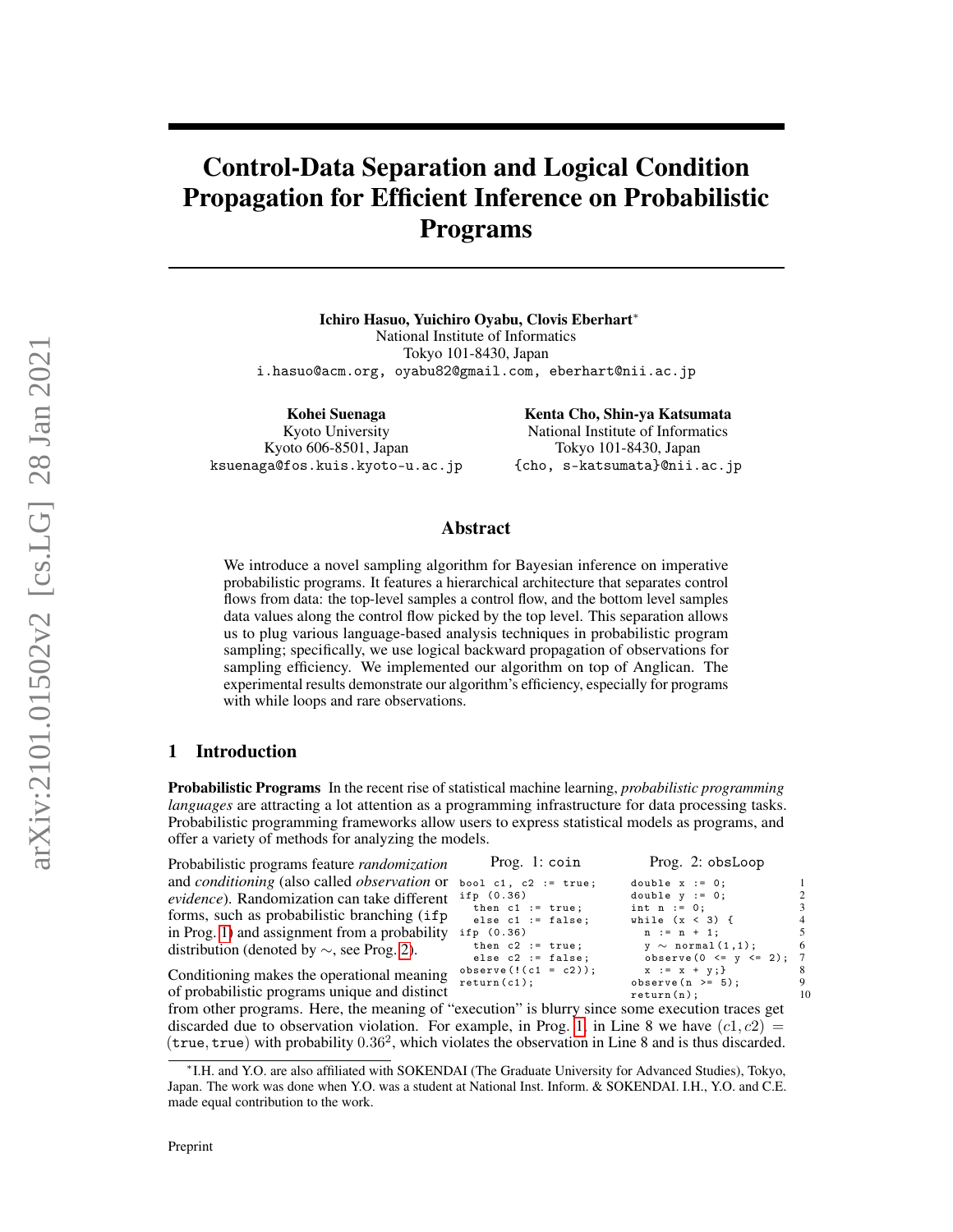It is suitable to think of a probabilistic programming language as a *modeling* language: a probabilistic program is not executed but is inferred on. Specifically, the randomization constructs in a program define the *prior* distribution; it is transformed by other commands such as deterministic assignment; and the semantics of the program is the *posterior* distribution, conditioned by the observation commands therein. This *Bayesian* view makes probabilistic programming a useful infrastructure for various statistical inference tasks. It poses a challenge to the programming language community, too, namely to come up with statistical inference techniques that are efficient, generic, and language-based.

The community's efforts have produced a number of languages and their inference frameworks. Many of them are sampling-based, such as Anglican [\[Tolpin et al., 2016\]](#page-10-0), Venture [\[Mansinghka et al.,](#page-10-1) [2014\]](#page-10-1), Stan [\[Carpenter et al., 2017\]](#page-9-0), and Pyro [\[Bingham et al., 2019\]](#page-9-1); others feature symbolic and exact inference, such as Hakaru [\[Shan and Ramsey, 2017\]](#page-10-2), PSI [\[Gehr et al., 2016\]](#page-9-2) and EfProb [\[Cho](#page-9-3) [and Jacobs, 2017\]](#page-9-3). Recent topics include flexibility of a framework [\[Cusumano-Towner et al., 2019\]](#page-9-4), assistance by DNNs [\[Le et al., 2017\]](#page-10-3), and use of variational inference [\[Bingham et al., 2019\]](#page-9-1).

Approximate Inference by Sampling, and Its Challenges Exact inference methods apply mainly to simple models with symbolically expressible posteriors. Therefore, in this paper, we pursue sampling-based approximate inference. In doing so, we encounter the following two major challenges.

The first is *weight collapse*, a challenge widely recognized in the community. In sampling a statistical model, one typically sweeps the model with a number of particles (i.e. potential samples). However, in case the model imposes rare observations, the particles' weights (i.e. likelihoods) quickly decay to zero, making the effective number of samples very small. See e.g. [Tsay and Chen](#page-10-4) [\[2018\]](#page-10-4).

Coping with weight collapse is an established topic in statistics, and a number of advanced methods have been introduced. Two major classes of such methods are *sequential Monte Carlo (SMC)* and *Markov chain Monte Carlo (MCMC)*. SMC features *resampling* in the course of a sweep; MCMC collects samples through a random walk suitably defined with proposals and acceptance probabilities.

The second challenge is specific to probabilistic programs: the compatibility between advanced sampling methods (such as SMC and MCMC) and *control structures* of probabilistic programs. For example, [Hur et al.](#page-9-5) [\[2015\]](#page-9-5) observed that the implementations of Stan and R2—which are both based on the MCMC algorithm in [\[Wingate et al., 2011\]](#page-10-5)—can yield incorrect sampling results. The fundamental issue here is the difficulty for MCMC walks to *traverse different control flows*. See also [\[Kiselyov, 2016\]](#page-10-6) for further discussions.

This last challenge occurs also in the state-of-the-art framework Anglican [\[Tolpin et al., 2016\]](#page-10-0). Anglican offers a number of sampling methods (MCMC, SMC, etc.), but some advanced ones disallow "non-global" observations. This roughly means the number of observations must not depend on control flows—Prog. [2](#page-0-1) is disallowed since there is an observation in the while loop. Discontinuities arising from different control flows make it hard to employ gradient-based sampling methods, too (such as Hamiltonian MC and variational inference). See e.g. [van de Meent et al.](#page-10-7) [\[2018,](#page-10-7) §3.4.2].

Hierarchical Sampler via Control-Data Separation In order to alleviate the last challenge (compatibility between sampling and control), we propose a hierarchical sampling framework that separates control flows and data values. See Fig. [1.](#page-1-0)

Our framework consists of two levels of sampling: the top level is for control flows, and the bottom one is for data values. The bottom level focuses on a specific control flow  $\vec{l}$  that is chosen in the top

<span id="page-1-0"></span>

### Figure 1: the hierarchical architecture

level. This way we free the data value sampling from the duty of dealing with different control flows.

Another benefit of our control-data separation is to ease the application of *language-based, symbolic and static techniques* for sampling efficiency. In this paper, as the first example, we use *condition propagation*. Condition propagation, originally from R2 [\[Nori et al., 2014\]](#page-10-8), propagates observations upwards in a program, so that sample rejection happens earlier and unnecessary samples are spared.

Condition propagation is much like a weakest precondition calculus, a well-known technique in program verification (see e.g. [\[Winskel, 1993\]](#page-10-9)). The original condition propagation in R2 is targeted at arbitrary programs, which limits its applicability. For example, it requires explicit loop invariants for condition propagation over while loops, but such loop invariants are hard to find. In contrast, in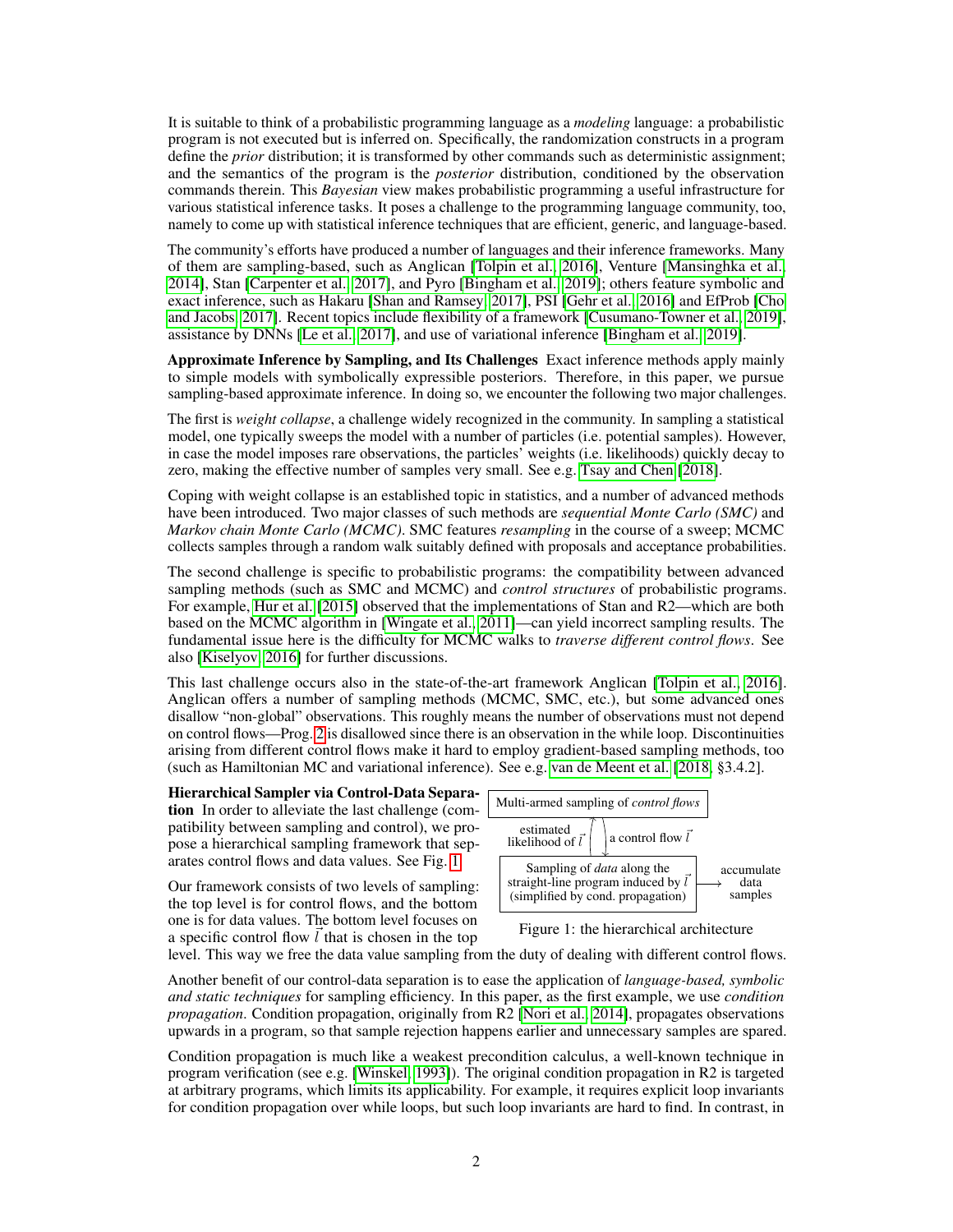our framework (Fig. [1\)](#page-1-0), condition propagation is only applied to straight-line programs (without if branchings or while loops), making the application of condition propagation easier and more robust.

In our framework, the top-level sampling is identified as what we call the *infinite-armed sampling* problem: from a (potentially infinite) set of control flows, we aim to draw samples according to their likelihoods, but the likelihoods are unknown and we learn them as the sampling goes on. This problem is a variation of the classic problem of multi-armed bandit (MAB), with the differences that 1) we sample rather than optimize, and 2) we have potentially infinitely many arms. We show how the well-known  $\varepsilon$ -greedy algorithm for MAB can be adapted for our purpose.

The bottom-level data sampling can be by various algorithms. We use SMC in our framework. This is because SMC, unlike MCMC, can estimate the likelihood of a control flow  $\vec{l}$  via the average weight of particles. This estimated likelihood is used in the top-level flow sampling (Fig. [1\)](#page-1-0). Use of other algorithms for the bottom-level data sampling is future work. We expect that the control-data separation will ease the use of gradient-based algorithms (such as Hamiltonian MC and variational inference, [\[van de Meent et al., 2018\]](#page-10-7)), since often each control flow denotes a differentiable function.

Comparison with [Zhou et al.](#page-10-10) [\[2020\]](#page-10-10) In the context of approximate inference for probabilistic programs, the idea of sampling from individual control flows and combining the obtained samples is already presented in the recent work by [Zhou et al.](#page-10-10) [\[2020\]](#page-10-10). While the current work shares the principle of control-data separation, principal differences from [Zhou et al.](#page-10-10) [\[2020\]](#page-10-10) are the following.

- One of our main claims is that control-data separation boosts the applicability of languagebased and symbolic reasoning techniques. We use condition propagation from [Hur et al.](#page-9-5) [\[2015\]](#page-9-5) as the first example of such techniques.
- Our top-level sampling systematically finds new control flows by statically analyzing the program code (its control-flow graph to be precise).

Overall, our current incarnation of the idea of control-flow separation emphasizes language-based and static analysis of program code, while the one in [Zhou et al.](#page-10-10) [\[2020\]](#page-10-10) emphasizes techniques from statistics. This difference in "backgrounds" makes the two frameworks suited to different classes of probabilistic programs.

- Our current framework is particularly suited to programs in which many control flows have zero likelihood. These control flows are identified to be *logically infeasible* by condition propagation and then get blacklisted, preventing waste of data-sampling efforts.
- The framework in [Zhou et al.](#page-10-10) [\[2020\]](#page-10-10) is suited to programs in which many control flows have non-zero likelihood. For such programs, the hill-climbing behavior of their control flow sampler allows quick discovery of control flows with dominant likelihood; see [\[Zhou et al.,](#page-10-10) [2020,](#page-10-10) §7.2]. The benefit of condition propagation would be limited for such programs, since control flows with non-zero likelihood never gets logically blacklisted, no matter how small its likelihood is.

Note, in turn, that the hill climbing-style control flow sampler in [Zhou et al.](#page-10-10) [\[2020\]](#page-10-10) has limited use for those programs which are suited for our framework. With many control flows forming a plateau of zero likelihood, their sampler cannot know which direction would lead to a control flow with non-zero likelihood.

Contributions Our main contribution is a hierarchical sampling algorithm (Fig. [1\)](#page-1-0). Our theoretical contributions include the mathematical derivation of the sampler—it uses SMC for both data sampling and estimation of flow likelihoods—and a convergence proof of multi-armed sampling (restricting to finite arms). Our implementation is built on top of Anglican [\[Tolpin et al., 2016\]](#page-10-0) and is called Schism (for SCalable HIerarchical SaMpling). In our experimental comparison with Anglican, we observe that Schism successfully addresses the challenge of compatibility between sampling and control. Its performance advantage is especially with programs with while loops and rare observations. For those programs, condition propagation successfully rules out many control flows, allowing the sampler to focus on those flows whose prior likelihood is small but posterior likelihood is large.

**Organization** In \$2 we introduce the syntax and semantics of our target language PROB. Condition propagation is introduced there, too. We introduce the infinite-armed sampling problem in [§3.1,](#page-6-0) and present our main algorithm as its refinement in [§3.2.](#page-6-1) In [§4](#page-7-0) we discuss our implementation and experiments. Many details are deferred to the appendix, provided in a supplementary material.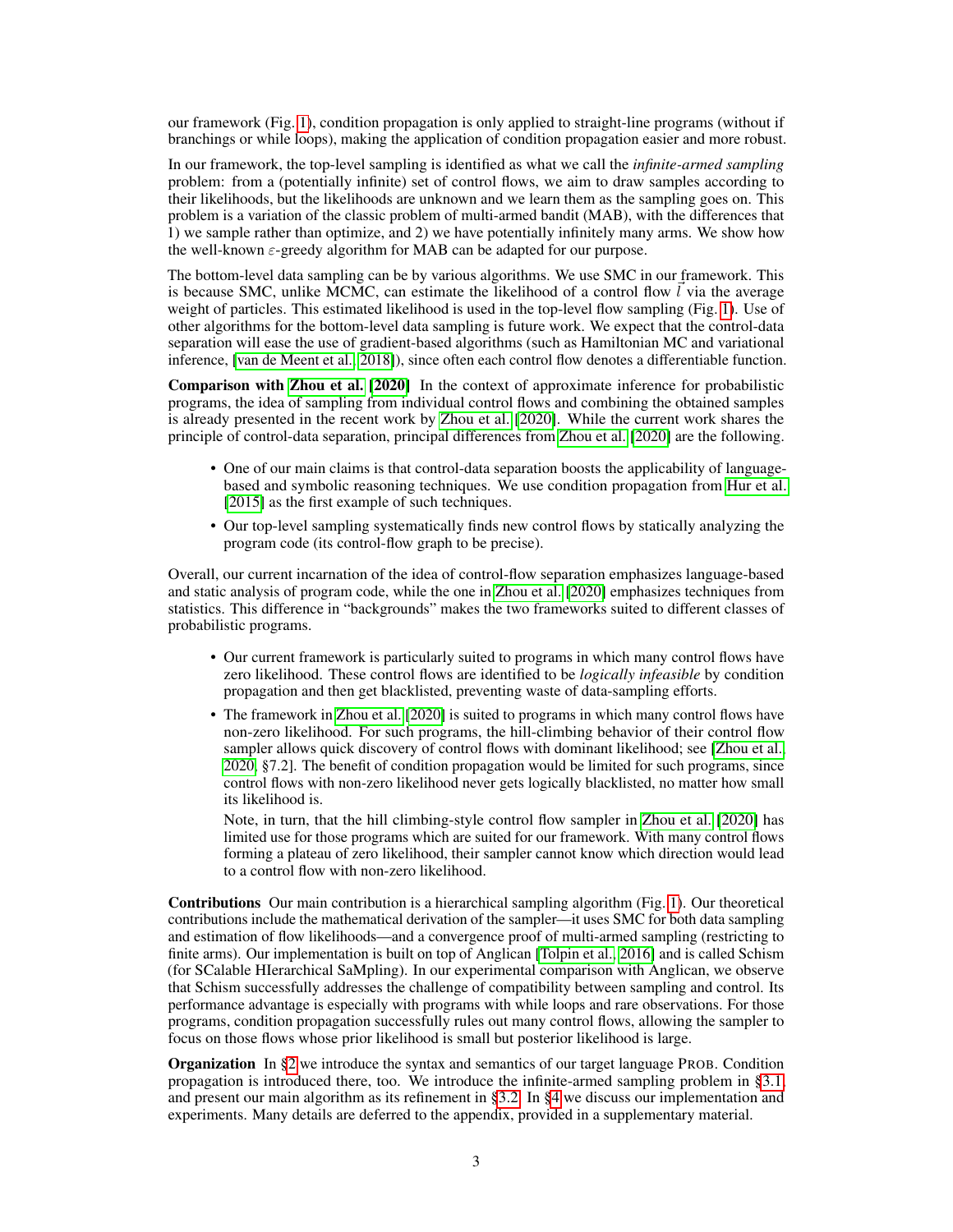<span id="page-3-1"></span>

|              | Var                                                                                                                     |                        |                                                                                                     | commands                               |
|--------------|-------------------------------------------------------------------------------------------------------------------------|------------------------|-----------------------------------------------------------------------------------------------------|----------------------------------------|
| $\mathbf{c}$ | $\cdots$ constants, e.g. 0, -1.2 and true                                                                               | $c \nightharpoonup :=$ | skip                                                                                                | skip                                   |
|              | uop ::= unary operators, e.g. "-" in $-3$                                                                               |                        | $x := e$                                                                                            | deterministic assignment               |
|              | <b>bop</b> ::= binary operations, e.g. +, &&                                                                            |                        |                                                                                                     |                                        |
| $\varphi$    | $ ::=$ Boolean formulas                                                                                                 |                        | $x \sim \textbf{Dist}(\vec{e})$                                                                     | probabilistic assignment               |
|              | $ ::=$ fuzzy predicates,                                                                                                |                        | weight $f$                                                                                          | soft conditioning by a fuzzy predicate |
|              | i.e. expressions that return<br>nonnegative real values<br>$\therefore$ $x \mid c \mid e_1$ bop $e_2 \mid \text{uop} e$ |                        | $c_1$ ; $c_2$<br>if $\varphi$ then $c_1$ else $c_2$ conditional branching<br>while $(\varphi)\{c\}$ | sequential composition<br>while loop   |
|              | expressions<br>(int, bool, double, etc.)                                                                                |                        | $\pi$ : $=$ c; return e                                                                             | program                                |

Figure 2: the probabilistic programming language PROB, syntax. The set Var of variables is fixed.

**Notations** The sets of real numbers and nonnegative reals are  $\mathbb{R}$  and  $\mathbb{R}_{>0}$ , respectively. We follow the statistics convention to write  $x_{1:N}$  for a sequence  $x_1, x_2, \ldots, x_N$ . For a measurable space X, the set of probability distributions over X is denoted by  $\mathcal{D}(X)$ . The set of *subprobability distributions*  $\mu$ over  $\overline{X}$ —for which  $\mu(X)$  is required to be  $\leq 1$  rather than  $= 1$ —is denoted by  $\mathcal{D}_{\leq 1}(X)$ .

# <span id="page-3-0"></span>2 The Language PROB and pCFGs

#### 2.1 Probabilistic Programming Language PROB

We use an imperative programming language whose syntax (Fig. [2\)](#page-3-1) closely follows [Gordon et al.](#page-9-6) [\[2014\]](#page-9-6). We therefore use the same name PROB. The program in Prog.s [1](#page-0-0)  $\&$  [2](#page-0-1) are examples. The language PROB adds the following constructs to a usual imperative programming language.

The *probabilistic assignment* command  $x \sim \text{Dist}(\vec{e})$  samples a value from the designated distribution and assigns it to the variable x. Here Dist specifies a family of probability distributions (such as normal, Bernoulli, etc.; they can be discrete or continuous), and  $\vec{e}$  is a vector of parameters for the family Dist, given by expressions for real numbers. An example is  $x \sim \text{normal}(0, 1)$ .

The *probabilistic branching* construct if p p then  $c_1$  else  $c_2$  has a real number  $p \in [0,1]$ , and chooses  $c_1$  and  $c_2$  with the probabilities p and  $1 - p$ , respectively. We introduce this as a shorthand for  $b \sim \text{Bernoulli}(p)$ ; if b then  $c_1$  else  $c_2$ , where b is a fresh Boolean variable.

*Soft conditioning* weight f is a primitive in PROB, as is common in probabilistic programming languages. Here, f is a *fuzzy predicate*—a function that returns a nonnegative real number—that tells how much weight the current execution should acquire.

We also use *sharp conditioning* observe  $\varphi$ —where  $\varphi$  is a Boolean formula rather than a fuzzy predicate—in our examples (see e.g. Prog.s [1](#page-0-0) & [2\)](#page-0-1). This is a shorthand for weight  $1_{\varphi}$ , where  $1_{\varphi}$  is the characteristic function of the formula  $\varphi$  ( $\mathbf{1}_{\varphi}$  returns 1 if  $\varphi$  is true, and 0 if  $\varphi$  is false).

Note that we allow only (sharp) Boolean formulas  $\varphi$  as guards of if branchings and while loops.

#### 2.2 Probabilistic Control Flow Graphs (pCFGs)

We use the notion of *probabilistic control flow graph (pCFG)*, adapted from [\[Agrawal et al., 2018\]](#page-9-7), for presenting PROB programs as graphs. It is a natural probabilistic adaptation of the conventional notion of *control flow graphs* for imperative programs.

For space reasons, here we only show an example, deferring the definition to Appendix [A.1.](#page-11-0) A pCFG is a finite graph, its nodes roughly correspond to lines of

<span id="page-3-2"></span>

Figure 3: pCFG for obsLoop (Prog. [2\)](#page-0-1).

a PROB program, and its edges have transition labels that correspond to atomic commands of PROB. See Fig. [3:](#page-3-2)  $l_{\text{init}}$  is the *initial location*; the label into  $l_{\text{init}}$  specifies the *initial memory state*  $\sigma_{\text{init}}$ ;  $l_{\text{final}}$ is the *final location*; and the label out of  $l_{final}$  (namely *n*) specifies the *return expression*  $e_{final}$ . The translation from PROB programs to pCFGs is straightforward, following [Agrawal et al.](#page-9-7) [\[2018\]](#page-9-7). Its details are therefore omitted.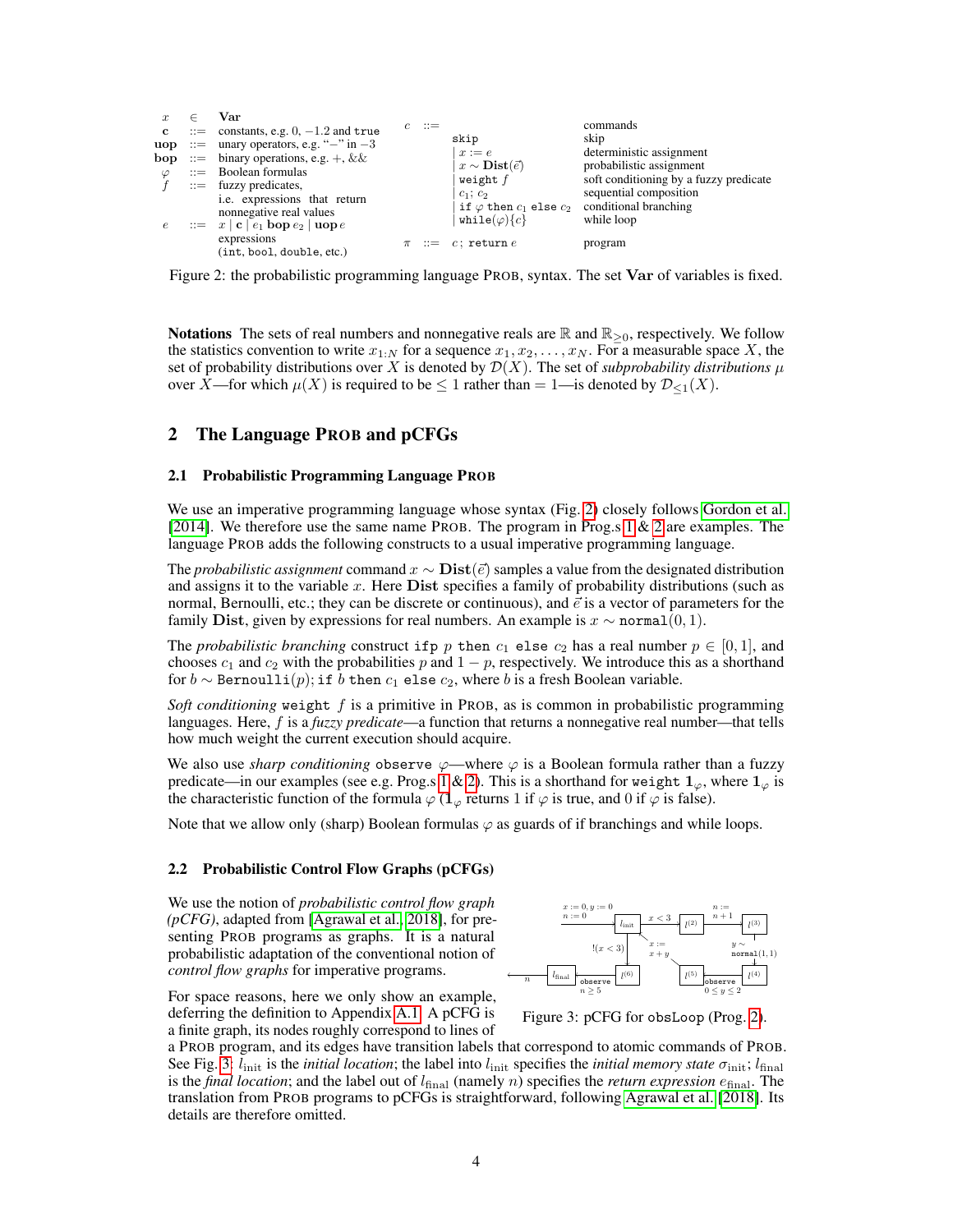## 2.3 Semantics of pCFGs

We introduce formal semantics of pCFGs in a denotational style (see [Winskel](#page-10-9) [\[1993\]](#page-10-9) for basics). We need semantics to formulate soundness of condition propagation  $(\S 2.5)$ ; we will also use the semantics in the description of our sampling algorithm. We follow [Staton et al.](#page-10-11) [\[2016\]](#page-10-11) and introduce two semantics: *weighted state transformer* and *(unweighted, normalized) state transformer* semantics. They are both defined in terms of *memory states*, that are assignments of values to variables.

The definitions of these semantics are by induction on the construction of programs, exploiting the  $\omega$ -cpo structure of  $\mathcal{D}_{\leq 1}X$  (the set of subprobability distributions, [§1\)](#page-0-2). The definitions are in Appendix [A.2.](#page-11-1) Here we focus on notations, types and illustrations, which should suffice most readers.

## The *Weighted* State Transformer

Given a pCFG Γ, the *weighted semantics* of Γ is of the type

<span id="page-4-2"></span><span id="page-4-1"></span>
$$
\llbracket \Gamma \rrbracket^{\mathsf{w}\text{-st}} \quad \in \mathcal{D}_{\leq 1}(\mathbb{R}_{\geq 0} \times \mathbb{D}), \tag{1}
$$

where  $\mathbb D$  is the value domain ( $\mathbb R$ , Bool, ...) of the return expression  $e_{\text{final}}$ . It is a subprobability distribution of *weighted* samples, of the value of  $e_{final}$ , obtained at the final location  $l_{final}$ , after an execution of the program Γ that starts at  $l_{\text{init}}$  with the memory state  $\sigma_{\text{init}}$ . See Example [2.1.](#page-4-0)

The weighted semantics  $[\Gamma]]^{w-st}$  is randomized, since an execution of  $\Gamma$  has uncertainties that come from the randomizing constructs  $x \sim \textbf{Dist}(\vec{e})$ . It is a subprobability distribution  $(\mathcal{D}_{\leq t}$  in (1)) from the randomizing constructs  $x \sim \textbf{Dist}(\vec{e})$ . It is a *subprobability* distribution  $(\mathcal{D}_{\leq 1}$  in [\(1\)](#page-4-1)) meaning that the probabilities need not sum up to 1—since an execution of  $\Gamma$  may not terminate. See e.g. [\[Morgan et al., 1996\]](#page-10-12). Note that violation of observations observe  $\varphi$  is recorded as the zero weight (in  $\mathbb{R}_{\geq 0}$  in [\(1\)](#page-4-1)), rather than making the sample disappear.

**The (***Unweighted, Normalized***) Semantics** By *normalizing* the weighted semantics  $[\![\Gamma]\!]^{w-st}$  in [\(1\)](#page-4-1)—<br>i.e. by letting samples' weights discount probabilities—we obtain the *(unweighted)* semantics i.e. by letting samples' weights discount probabilities—we obtain the *(unweighted) semantics*

 $[\![\Gamma]\!]^{\text{st}} \in \mathcal{D}(\mathbb{D}),$ where  $\mathbb D$  is the value domain of the return expression  $e_{\text{final}}$ . (2)

This semantics is the *posterior* distribution (in the Bayesian sense) of the value of the return expression  $e_{\text{final}}$  in Γ. The distribution  $[\![\Gamma]\!]^{\text{st}}$  is therefore the one that we would like to sample from.

<span id="page-4-0"></span>Example 2.1. The program coin in Prog. [1](#page-0-0) emulates a fair coin using a biased one; the observe command (Line [8\)](#page-0-3) is crucial. Let  $\Gamma$  be the pCFG induced by it. The return value domain is  $\mathbb{D} = \textbf{Bool}$ .

The weighted semantics is  $[\Gamma]]^{w-st} = [(0, true) \mapsto 0.36^2, (1, true) \mapsto 0.36 \times 0.64, (1, false) \mapsto 0.64 \times 0.26, (0, false) \mapsto 0.64^2] \in \mathbb{R}$  $(0.64 \times 0.36, (0, \texttt{false}) \mapsto 0.64^2 \in \mathcal{D}_{\leq 1}(\mathbb{R}_{\geq 0} \times \textbf{Bool})$ . Here the first sample  $(0, \texttt{true})$ —it comes from the memory state  $[c_1 \rightarrow true, c_2 \rightarrow true]$ —has a weight 0 due to its violation of the observation  $\left( c1 = c2 \right)$ . After normalization (which wipes out the contribution of the weighted sample  $(0, \text{true})$ ), we obtain the unweighted semantics  $[\![\Gamma]\!]^{\text{st}} = [\text{true} \mapsto 1/2, \text{false} \mapsto 1/2]$ .

### 2.4 Control Flows and Straight-Line Programs

In our hierarchical architecture (Fig. [1\)](#page-1-0), the top-level chooses a *complete control flow*  $\vec{l}$  of a pCFG, which induces a *straight-line program*  $\textbf{StrIn}(\vec{l})$ , on which the bottom-level data sampler works. These notions are defined in Appendix [A.3:](#page-13-0) intuitively, a *control flow* is a path in a pCFG that starts at the initial state  $l_{\text{init}}$ ; and a *complete* control flow is one that ends at the final location  $l_{\text{final}}$ . In the definition of the straight-line program  $\textbf{Str} \textbf{Ln}(\vec{l})$ , the main point is to turn guards (for if branchings and while loops) into suitable observations. The following example shall convey the ideas.

**Example 2.2.** For the pCFG in Fig. [3,](#page-3-2) the set of complete control flows is  $\{l_n \mid n \geq 0\}$  where  $\vec{l}_n := l_{\text{init}} \left(l^{(2)} l^{(3)} l^{(4)} l^{(5)} l_{\text{init}}\right)^n l^{(6)} l_{\text{final}}$ . The flow  $\vec{l}_1$  induces the following straight-line program:

$$
\text{StrLn}(\vec{i}_1)=\left(\begin{array}{c} \xrightarrow{\sigma_{\text{init}}} l_{\text{init}} \xrightarrow{\text{observe } x<3} l^{(2)} \xrightarrow{n:=n+1} l^{(3)} \xrightarrow{y \sim \text{normal}(1,1)} l^{(4)} \xrightarrow{\text{observe } 0\leq y\leq 2} \\ l^{(5)} \xrightarrow{x:=x+y} l_{\text{init}} \xrightarrow{\text{observe } l(x<3)} l^{(6)} \xrightarrow{\text{observe } n\geq 5} l_{\text{final}} \xrightarrow{n} \end{array}\right)
$$

Here  $\sigma_{\text{init}} = [x \mapsto 0, y \mapsto 0, n \mapsto 0]$ . Note that the label  $x < 3$  $x < 3$  going out of  $l_{\text{init}}$  in Fig. 3 is turned into the observation command observe  $x < 3$  in  $\textbf{StrIn}(\vec{l}_1)$ .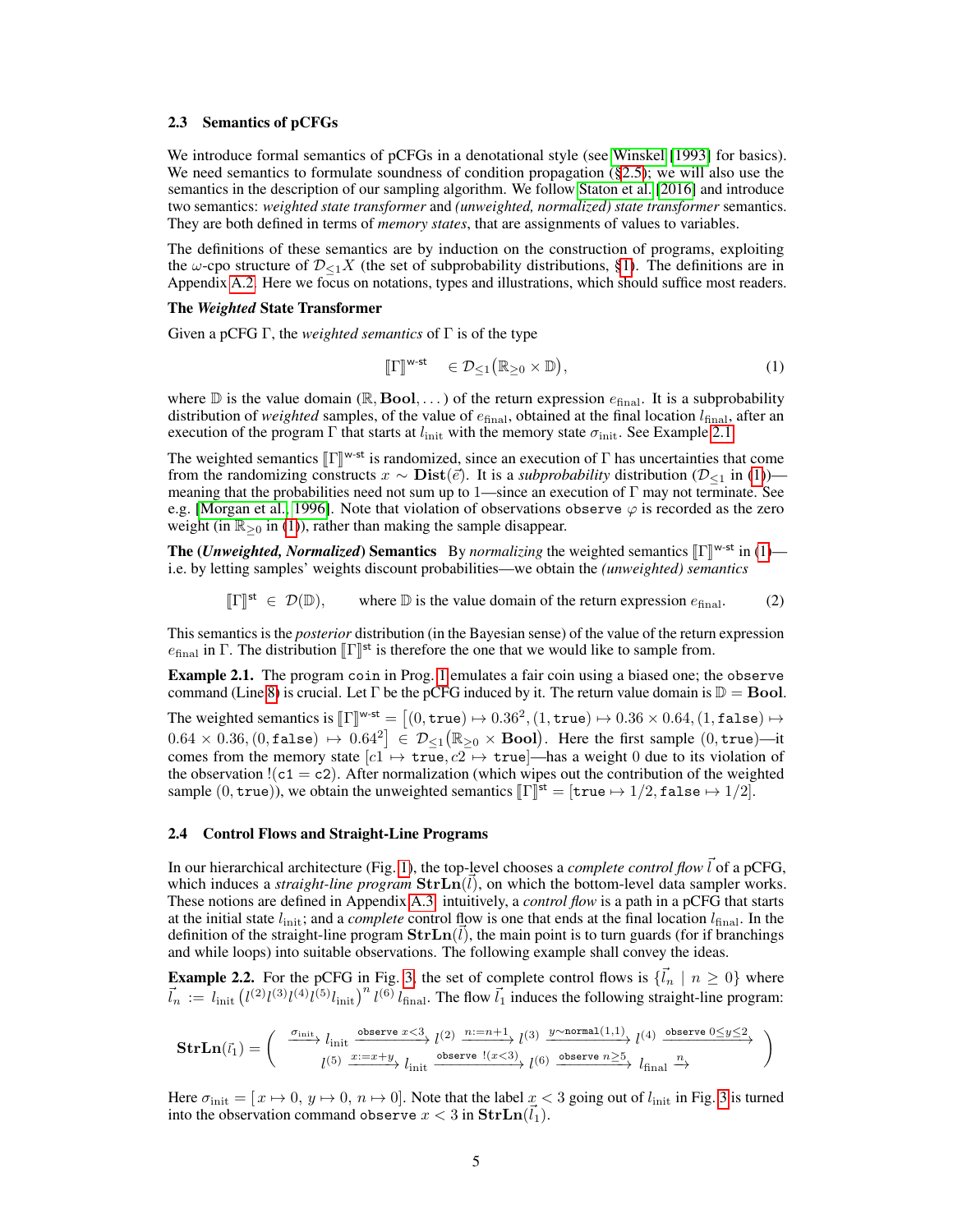<span id="page-5-2"></span><span id="page-5-1"></span>

|                                      |    | $x \sim \text{unif}(0, 20); \quad 7 < x < 10$<br>obs(x < 10); | 7 < x < 10, 0 < x < 20<br>7 < x < 10 | $x \sim \text{unif}(7,10)$ ;<br>weight(3/20)<br>$//$ no observation |
|--------------------------------------|----|---------------------------------------------------------------|--------------------------------------|---------------------------------------------------------------------|
|                                      |    | $y \sim$ Beta(1,1); $7 < x < 10$                              |                                      | $y \sim$ Beta $(1,1)$ ;                                             |
| Prog. 3: cond-prop-demo              |    |                                                               | $8 < x + y < 10, 0 \leq y < 1$       | $obs (8 < x+y < 10);$                                               |
|                                      | 6  | $x := x + y;$                                                 | $8 < x + y < 10$                     | $x := x + y;$                                                       |
| $x \sim \text{unif}(0, 20)$ ;        |    | obs(x < 10);                                                  | 8 < x < 10                           | $//$ no observation                                                 |
| while $(x < 10)$ f                   | 8  | $y \sim$ Beta $(1,1)$ ;                                       | 8 < x < 10                           | $y \sim$ Beta $(1,1)$ ;                                             |
| $\mathbf{v} \sim \text{Beta}(1,1)$ ; | 9  |                                                               | $9 < x + y < 10, 0 \leq y < 1$       | $obs(9 < x+y < 10);$                                                |
| $x := x + y$ ;                       |    | 10 $x := x + y$ ;                                             | $9 < x + y < 10$                     | $x := x + y;$                                                       |
|                                      | 11 | $obs(x < 10)$ ;                                               | 9 < x < 10                           | // no observation                                                   |
|                                      | 12 | $y \sim$ Beta $(1,1)$ ;                                       | 9 < x                                | $y \sim$ Beta $(1,1)$ ;                                             |
|                                      | 13 |                                                               | $10 \leq x + y, 0 \leq y \leq 1$     | obs $(10 \le x+y);$                                                 |
|                                      |    | $14 \times := x + y;$                                         | $10 \leq x + y$                      | $x := x + y;$                                                       |
|                                      | 15 | obs(10 < x);                                                  | $10 \leq x$                          | // no observation                                                   |

Figure 4: condition propagation. In Prog. [3,](#page-5-1) let  $\vec{l}$  be the control flow that executes the loop exactly three times. The corresponding straight-line program  $\textbf{Str} \textbf{Ln}(\vec{l})$  is the second column. The third column illustrates condition propagation, which should be read from bottom to top. The last column is the resulting program  $\mathbf{CdPg}(\mathbf{StrIn}(\vec{l}))$ , where changes are highlighted.

## <span id="page-5-0"></span>2.5 Condition Propagation and Domain Restriction

Condition propagation pushes observations upwards in a program, so that those samples which eventually violate observations get filtered away earlier. Its contribution to sampling efficiency is demonstrated in R2 [\[Nori et al., 2014\]](#page-10-8). Our propagation rules are, similarly to R2, essentially the *weakest precondition calculus* (see [\[Winskel, 1993\]](#page-10-9)). Condition propagation is more universally applicable here than in R2, since in our framework (Fig. [1\)](#page-1-0), data sampling only concerns *straight-line* programs. We do not need manual loop invariant annotations, for example, that are needed in R2.

In this paper, we also introduce a technique called *domain restriction*. It restricts a distribution to a suitable domain, so that we never generate samples that are logically deemed unnecessary. Sampling from domain-restricted distributions is easy to implement, via the inverse transform sampling.

The condition propagation operation is denoted by  $CdPg$ : it transforms a straight-line program into another semantically equivalent straight-line program, applying domain restriction if possible. A precise definition of  $CdPg$  is in Appendix [A.4–](#page-14-0)[A.5;](#page-15-0) for space reasons, we only show an example.

Example 2.3. See Fig. [4,](#page-5-2) where a straight-line program (Column 2) gets optimized into the one on Column 4. Column 3 illustrates condition propagation: observations get propagated upwards.

Many propagation steps follow the weakest precondition calculus. For deterministic assignment commands (Line 6, 10, 14), occurrences of x in the conditions are replaced by  $x + y$ . For observation commands, we take the conjunction of the propagated condition and the observation there.

When we encounter a probabilistic assignment (say Line 12), we do the following: 1) we make an observation of the condition so far  $(10 \le x + y)$  in Line 13); 2) we collect the support of the distribution as a new condition ( $0 \le y < 1$  in Line 13); and 3) we compute a logical consequence  $\psi$ of the last two conditions ( $\psi = (9 \lt x)$  in Line 12), and pass it further up.

For the probabilistic assignment in Line 1, we can moreover apply the domain restriction operation. The propagated condition  $7 < x < 10$  allows us to restrict the original distribution unif  $(0, 20)$ to unif (7, 10), as is done in Column 4. This way we spare generation of samples of x that are eventually conditioned out. The idea is much like that of *importance sampling*; similarly, we need to discount the weights of the obtained samples. This is done by the new weight command weight(3/20) in Line 2, Column 4, where 3/20 is the constant fuzzy predicate that returns the weight 3/20. See Appendix [A.5](#page-15-0) for the mathematical definition of the operation.

# 3 A Hierarchical Sampling Algorithm

The hierarchical sampling scheme (Fig. [1\)](#page-1-0) arises from the equality [\(3\)](#page-6-2). The left-hand side is the probability we want—the probability of the return expression  $e_{\text{final}}$  taking a certain value  $[[e_{\text{final}}]]_{\sigma_N}$ , under the final memory state  $\sigma_N$ . It is expressed using two nested integrals: the inner integral is over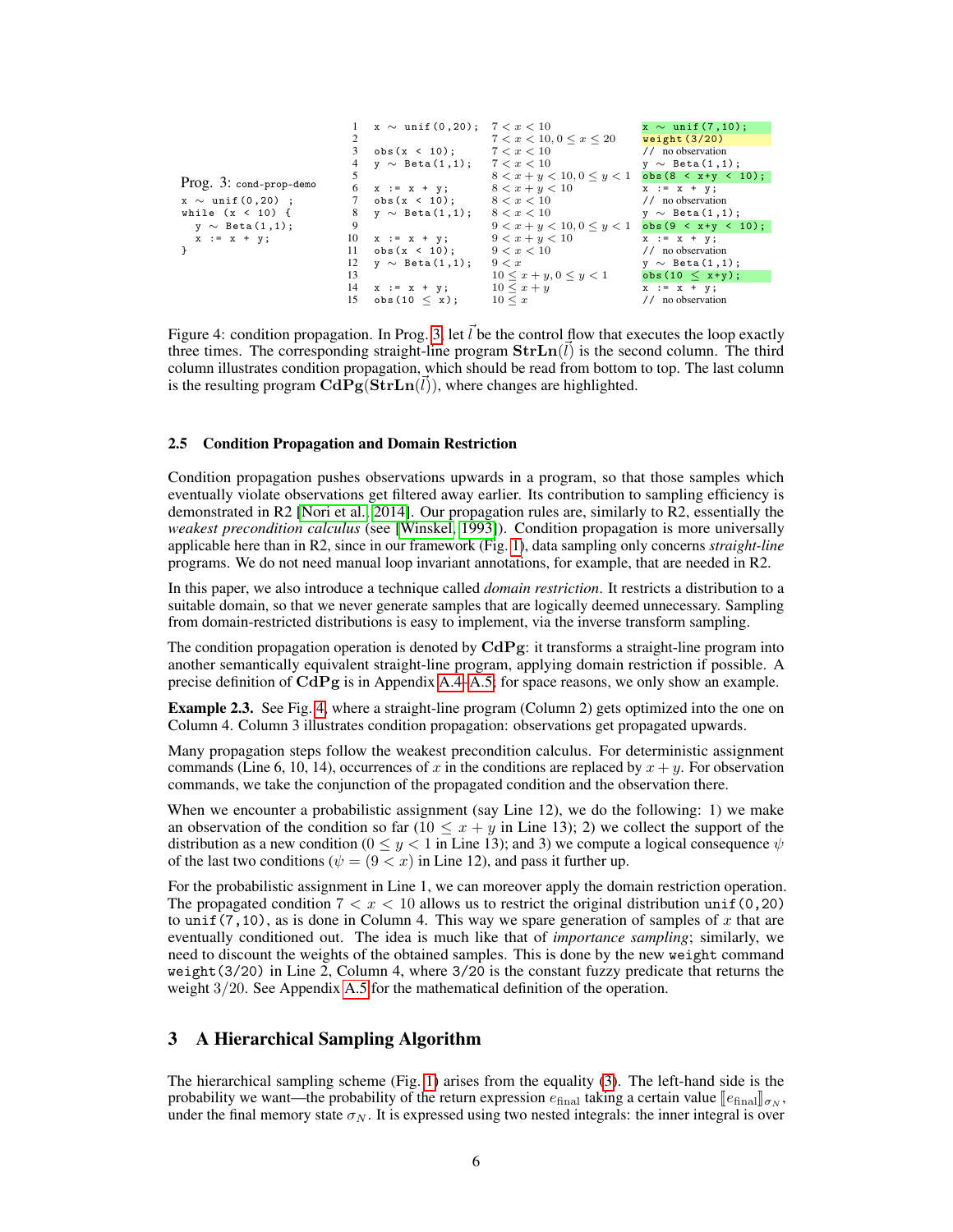data samples  $\sigma_{1:N}$  under a fixed flow  $l_{1:N}$ ; and the outer integral is over control flows  $l_{1:N}$ .

<span id="page-6-2"></span>
$$
p(\llbracket e_{\text{final}} \rrbracket_{\sigma_N}) = \int \left( \int p(\llbracket e_{\text{final}} \rrbracket_{\sigma_N} \mid \sigma_N) \, p(\sigma_{1:N} \mid N, \, l_{1:N}) \, \mathrm{d}\sigma_{1:N} \right) p(N, \, l_{1:N}) \, \mathrm{d}l_{1:N} \, \mathrm{d}N \tag{3}
$$

The proof of [\(3\)](#page-6-2) is in Appendix [A.6.](#page-16-0) We estimate the two integrals by sampling. We use SMC for the bottom-level data sampling, i.e. for the inner integral in [\(3\)](#page-6-2). See [§3.2.](#page-6-1) We first discuss the top level.

### <span id="page-6-0"></span>3.1 The Infinite-Armed Sampling Problem

The top-level control flow sampling (Fig. [1\)](#page-1-0) is formulated as *infinite-armed sampling (IAS)*, a problem we shall now describe. Formal definitions, discussions and proofs are in Appendix [A.8.](#page-17-0)

In the infinite-armed sampling problem, infinite arms  $\{1, 2, \ldots\}$  are given, and each arm k has its *likelihood*  $p_k$ . Our goal is to sample arms, pulling one arm each time, so that the resulting histograms converge to the distribution  $(p_1, p_2, \ldots)$ . The challenge, however, is that the likelihoods  $p_1, p_2, \ldots$ are not know a priori. We assume that, when we pull an arm  $k$  at time  $t$ , we observe a random value  $X_{k,t}$  whose mean is the (unknown) true likelihood  $p_k$ . The random variables  $X_{k,1}, X_{k,2}, \ldots$  are i.i.d.

Note that the IAS problem is an *infinite* and *sampling* variant of the multi-armed bandit problem (MAB). The goal in MAB is to optimize, while our goal is to sample. The IAS problem indeed describes our top-level sampling in Fig. [1:](#page-1-0) a control flow is an arm; there are countably many of them in general; and the likelihood of each control flow is only estimated by sampling the corresponding straight-line program and measuring the weights of the samples. We come back to this in [§3.2.](#page-6-1)

Algorithm [1](#page-7-1) is our algorithm for the IAS problem. It is an adaptation of the well-known ε*-greedy algorithm* for MAB. In each iteration, it conducts one of the following: (proportional sampling, Line [9\)](#page-7-1) sampling a known arm according to the empirical likelihoods; (**random sampling**, Line [7\)](#page-7-1) sampling a known arm uniformly randomly; and (expansion, Line [5\)](#page-7-1) sampling an unknown arm and making it known. In Line [13,](#page-7-1) the empirical likelihood  $\hat{p}_k$  is updated using the newly observed likelihood p, so that the result is the mean of all the likelihoods of  $\overline{k}$  observed so far.

Comparing to the original  $\varepsilon$ -greedy algorithm for MAB, proportional sampling corresponds to the *exploitation* action, while random sampling corresponds to the *exploration* action. The *exploration rate*  $\varepsilon_t = \left(\frac{K \log t}{t}\right)^{\frac{1}{3}}$  in Algorithm [1](#page-7-1) is the one commonly used for MAB. See e.g. [\[Slivkins, 2019\]](#page-10-13).

We give a theoretical guarantee, restricting to the *finite*-armed setting. Its proof is in Appendix [A.8.](#page-17-0)

**Theorem 3.1** (convergence, finite-armed). *In Algorithm [1,](#page-7-1) assume that*  $K = \{1, \ldots, K\}$ ,  $K_{known}$  *is initialized to* K, and no expansion is conducted. Then Algorithm [1](#page-7-1) satisfies, for each arm  $k \in K$ ,  $\frac{\mathbb{E}(T_k(T))}{T}-\frac{p_k}{\sum_k p_k}\big|=O\big(K^{\frac{7}{3}}\big(\frac{\log T}{T}\big)^{\frac{1}{4}}\big),$  where  $T_k(T)=|\{t\mid k^{(t)}=k\}|.$ 

We note that the above convergence speed is slower than in the MAB case (optimization, see [\[Slivkins,](#page-10-13) [2019\]](#page-10-13)). Extension of the convergence theorem to infinite arms is left as future work. It would require some assumption on the distribution  $(p_1, p_2, \dots)$ , which is hard to check for probabilistic programs.

#### <span id="page-6-1"></span>3.2 Our Hierarchical Sampling Algorithm

Our hierarchical sampling algorithm is Algorithm [2.](#page-7-1) It refines Algorithm [1.](#page-7-1) Here are some highlights.

<span id="page-6-3"></span>**Estimating Control Flow Likelihoods by SMC** In Algorithm [2,](#page-7-1) an arm  $k = \vec{l}$  is a complete control flow. The algorithm is designed so that different arms  $l$  are pulled in proportion to the control flows' likelihood  $p_l = p(l)$  in Γ's execution. This  $p(l)$  is expressed as follows; a proof is in Appendix [A.7.](#page-16-1)

$$
p(l_{1:N}) = \int p(l_1, \sigma_1) \left( \prod_{k=2}^{N} p(l_k \mid l_{k-1}, \sigma_{k-1}) \right) \left( \prod_{k=2}^{N} p(\sigma_k \mid l_{k-1:k}, \sigma_{k-1}) \right) d\sigma_{1:N}
$$
(4)

It can be shown by induction on N that the right-hand side is  $\int w \cdot [\textbf{Str} \textbf{Ln}(l_{1:N})]^{w \cdot \textbf{st}}(w, x) dw dx$ ,<br>a value estimated by sampling  $(w, t, x, x)$  from the weighted semantics  $\textbf{Ktr} \textbf{Ln}(l_{1:N})^{w \cdot \textbf{st}}$ a value estimated by sampling  $(w_{t,1:J}, x_{t,1:J})$  from the weighted semantics  $\left[\mathbf{\tilde{S}}tr\mathbf{Ln}(l_{1:N})\right]^{w-st}$ <br>(from (1)) and taking the average of  $w_{t+1}$ . This is what we do in I ines 10–11 using SMC (from [\(1\)](#page-4-1)) and taking the average of  $w_{t,1:J}$ . This is what we do in Lines 10–11, using SMC.

**Data Sampling** After estimating the flow likelihood  $p(l_{1:N}) = p(N, l_{1:N})$ , we sample values of  $\llbracket e_{\text{final}} \rrbracket_{\sigma_N}$  from the inner integral in [\(3\)](#page-6-2). The inner integral is proportional to  $\int w$ .<br>  $\llbracket \text{StrIn}(L, y) \rrbracket_{\mathbf{w}^{\text{st}}(w, x)}$  dw where we write x for a choice of the value of  $\llbracket e_{\text{c}} \rrbracket$ . Theref  $[\text{Str} \text{Ln}(l_{1:N})]^{W \text{-st}}(w, x)$  dw, where we write x for a choice of the value of  $[\![e_{\text{final}}]\!]_{\sigma_N}$ . Therefore,<br>samples of  $[\![e_{\text{c}}\!]$  can be given by sampling  $(w_{k+1}, r_{k+1})$  from  $[\text{Str} \text{Ln}(l_{1:N})]^{W \text{-st}}$ —which we samples of  $\left[\mathcal{C}_{\text{final}}\right]_{\sigma_N}$  can be given by sampling  $(w_{t,1:J}, x_{t,1:J})$  from  $\left[\text{Str} \text{Ln}(\tilde{l}_{1:N})\right]_{\text{w-st}}$ —which we already did in I ine 10—and weighting the sample values  $x_{t+1}$  the  $w_{t+1}$ . This instifies I already did in Line 10—and weighting the sample values  $x_{t,1:J}$  by  $w_{t,1:J}$ . This justifies Line [12.](#page-7-1)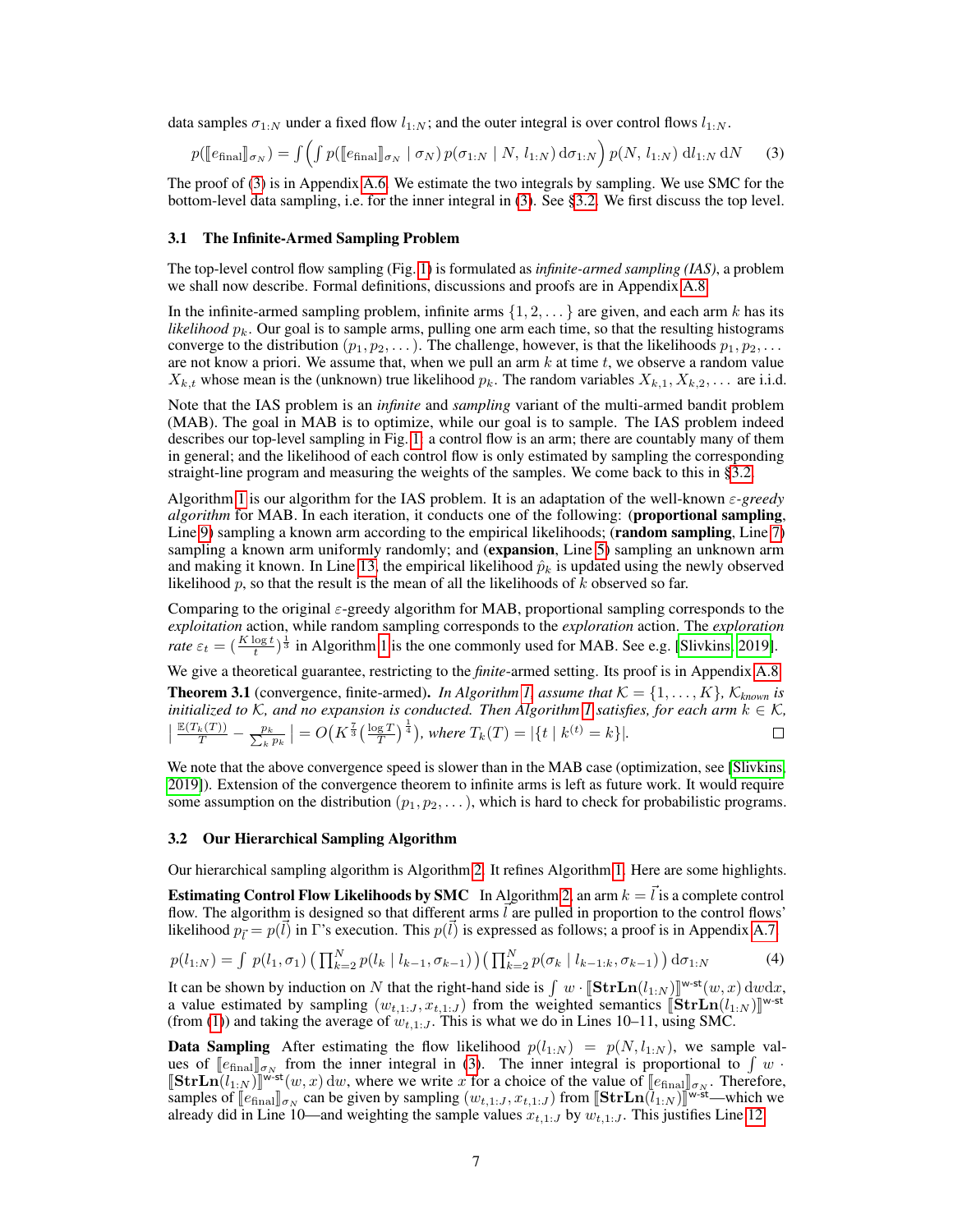<span id="page-7-1"></span>

| <b>Algorithm 1</b> Our $\varepsilon$ -greedy algorithm for infinite-                                                                                                                                                                                                                                                                                                                                                                                                | <b>Algorithm 2 Our hierarchical sampler</b>                                                                                                                                                                                                                                                                                                                                                                                                                                                                              |
|---------------------------------------------------------------------------------------------------------------------------------------------------------------------------------------------------------------------------------------------------------------------------------------------------------------------------------------------------------------------------------------------------------------------------------------------------------------------|--------------------------------------------------------------------------------------------------------------------------------------------------------------------------------------------------------------------------------------------------------------------------------------------------------------------------------------------------------------------------------------------------------------------------------------------------------------------------------------------------------------------------|
| armed sampling. Here $\varepsilon_t = (\frac{ \mathcal{K}_{\text{known}}  \log t}{t})^{\frac{1}{3}}$                                                                                                                                                                                                                                                                                                                                                                | <b>Input:</b> a pCFG $\Gamma$ , constant J                                                                                                                                                                                                                                                                                                                                                                                                                                                                               |
| <b>Input:</b> arms $K = \{1, 2, \dots\}$ , budget T<br><b>Output:</b> sequence $k^{(1)}, k^{(2)}, \ldots, k^{(T)}$ of arms<br>1: $t \leftarrow 1; \mathcal{K}_{\text{known}} \leftarrow \emptyset;$                                                                                                                                                                                                                                                                 | <b>Output:</b> a sequence $\overrightarrow{(w',x)}$ of weighted samples<br>Take Algorithm 1, and apply the following adaptation: 1) $K$ is<br>the set of complete control flows of $\Gamma$ ; 2) we maintain a pool                                                                                                                                                                                                                                                                                                      |
| 2: $\hat{p}_k \leftarrow 0$ for $\forall k \in \mathcal{K}$ $\triangleright$ empirical likelih.<br>3: while $t \leq T$ do<br><b>if</b> $ \mathcal{K}_{\text{known}}  < t^{2/3}$ then $\triangleright$ expand<br>4:<br>pick $k \notin \mathcal{K}_{\text{known}}$ , add k to $\mathcal{K}_{\text{known}}$<br>5:                                                                                                                                                      | of weighted samples $(w, x)$ , initialized to empty; 3) we refine<br>Line 10 into Lines $10-12$ shown below; and 4) we add Line 15,<br>shown below, for adjusting weights                                                                                                                                                                                                                                                                                                                                                |
| <b>else if</b> (with prob. $\varepsilon_t$ ) <b>then</b> $\triangleright$ <i>random</i><br>6:<br>pick $k \in \mathcal{K}_{\text{known}}$ unif. randomly<br>7:<br>8:<br>$\triangleright$ proportional<br>else<br>pick $k \in \mathcal{K}_{\text{known}}$ proportionally to $(\hat{p}_k)_k$<br>9:<br>pull arm $k$ and observe a likelihood $p$<br>10:<br>update empirical likelihood $\hat{p}_k$ using p<br>13:<br>$k^{(t)} \leftarrow k$ ; $t \leftarrow t+1$<br>14: | 10: draw J weighted samples $(w_{t,1:J}, x_{t,1:J})$ from the weighted<br>semantics $[\text{Str} \text{Ln}(k)]^{w-st} \in \mathcal{D}_{\leq 1}(\mathbb{R}_{\geq 0} \times \mathbb{D})$ (cf. (1)). Con-<br>cretely, this is done by running SMC for the program<br>$\text{CdPg}(\text{StrLn}(k))$ . We require that at least one of $w_{t,1:J}$ is<br>nonzero<br>11: $p \leftarrow \sum w_{t,1:J}/J$<br>$\triangleright$ used in Line 13<br>12: append $(k, w_{t,1:J}, x_{t,1:J})$ to the pool $(k, w, x)$ (where we also |
|                                                                                                                                                                                                                                                                                                                                                                                                                                                                     | record the control flow $k$ )<br>15: replace each entry $(k, w, x)$ in the pool $(k, w, x)$ with $(\frac{w}{\hat{n}_k}, x)$<br>to obtain the output samples $(w', x)$                                                                                                                                                                                                                                                                                                                                                    |

<span id="page-7-4"></span><span id="page-7-2"></span>

<span id="page-7-3"></span>Weight Adjustment In Line [15,](#page-7-1) from the weight w of each  $(k, w, x)$ , we discount the empirical likelihood  $\hat{p}_k$  of k since it is already accounted for by the frequency of k in  $\overline{(k, w, x)}$ .

For faster convergence, an alternative to Line [15](#page-7-1) is to replace each  $(k, w, x)$  with  $(\hat{p}_k \cdot \frac{w}{\hat{w}_k}, x)$  to obtain the output  $\overrightarrow{(w',x)}$ , where  $\hat{w}_k = \sum_{(k,w',x') \in (k,w,x)} w'$  is the sum of the weights associated to k. This means that we use the infinite-armed sampling as a proposal in importance sampling. This is a good proposal distribution, as shown by the convergence discussed in [§3.1,](#page-6-0)

**Logical Blacklisting of Control Flows** In Algorithm [2,](#page-7-1) running Line [10](#page-7-1) for flows  $k$  with zero likelihood is useless. We adopt *logical blacklisting* to soundly remove some of such flows: if a flow's straight-line program has obs(false) after condition propagation ([§2.5\)](#page-5-0), it is blacklisted.

## <span id="page-7-0"></span>4 Implementation and Experiments

Our implementation in Clojure is called Schism (for SCalable HIerarchical SaMpling). It builds on top of Anglican (ver. 1.0.0) [\[Tolpin et al., 2016\]](#page-10-0). It receives a PROB program, translates it to a pCFG, and runs Algorithm [2.](#page-7-1) Its parameters concern the SMC sampling in Line 10, Algorithm [2,](#page-7-1) namely 1) number of particles in SMC (we set it to 100); 2) timeout for each SMC run (set to 2 seconds).

We conducted experiments to assess the performance of Schism. We compare with Anglican [\[Tolpin](#page-10-0) [et al., 2016\]](#page-10-0), a state-of-the-art probabilistic programming system. In Anglican experiments, we used RMH, SMC and IPMCMC as sampling algorithms (with 100 particles for the latter two); the choice follows the developers' recommendation (<probprog.github.io/anglican/inference>). We also implemented a translator from PROB programs to Anglican queries. The experiments were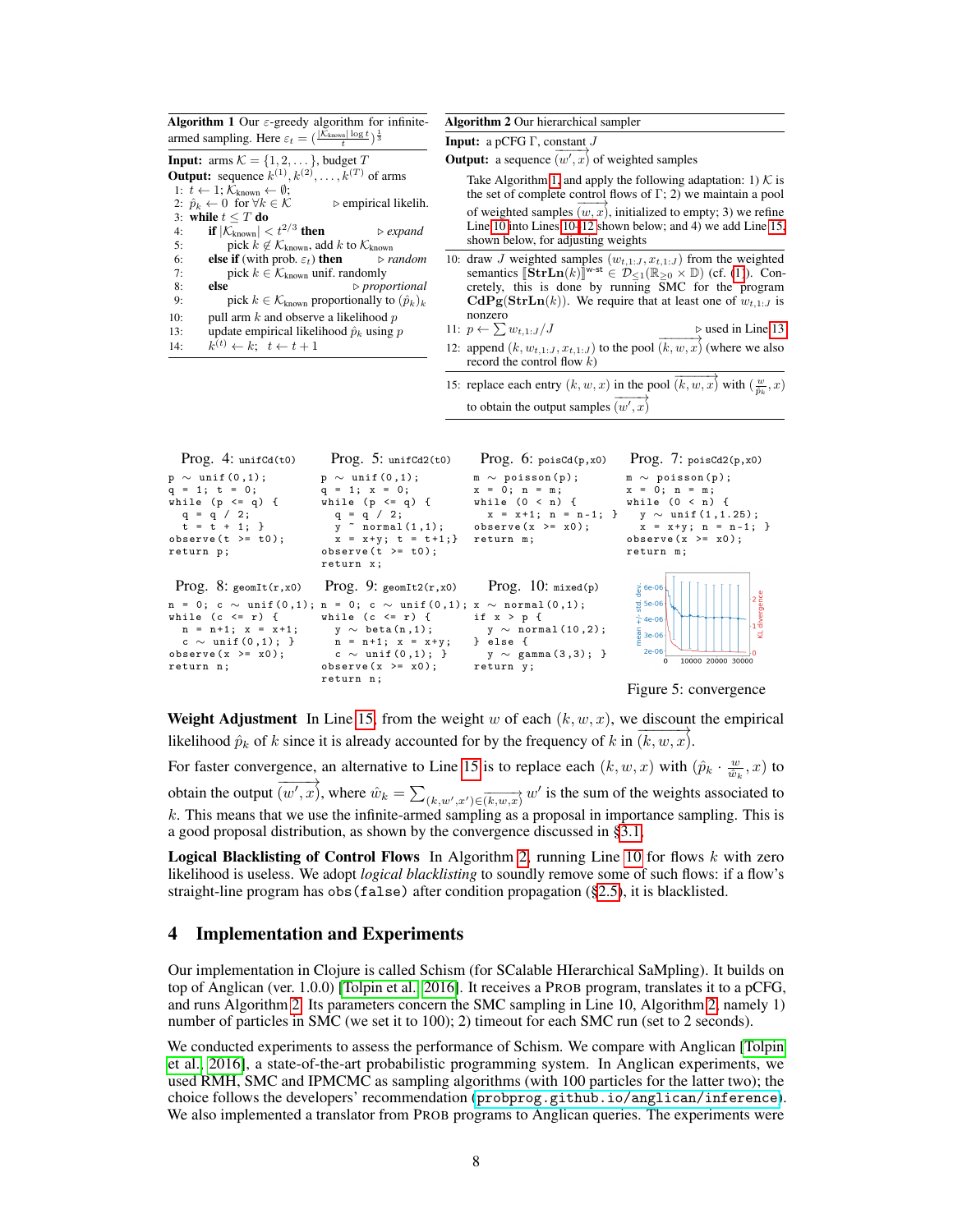<span id="page-8-0"></span>Table 1: experimental results. Experiments ran for designated timeout seconds, or until 500K samples were obtained ("≥500K"). For some programs, the ground truth is known, and the KL-divergence from it is shown. When the ground truth is unknown, the mean and standard deviation is shown. The numbers are the average of ten runs. Anglican-IPMCMC is not shown since for many programs it returned obviously wrong samples. See Appendix [B](#page-22-0) for more details.

| method (timeout)            | Schism (10 sec.)          | Schism (60 sec.)          | Schism (600 sec.)         | Anglican-RMH (60 sec.)   | Anglican-SMC (60 sec.)    |
|-----------------------------|---------------------------|---------------------------|---------------------------|--------------------------|---------------------------|
| $\downarrow$ target program | samples KL-div.           | samples KL-div.           | samples KL-div.           | samples KL-div.          | samples KL-div.           |
| unifCd(10)                  | 0.256<br>3.58K            | 0.079<br>12.4K            | 0.0293<br>34.1K           | $>500K$ 0.864            | $>500K$ 0.0958            |
| unifCd(15)                  | 0.318<br>2.84K            | 0.0996<br>9.79K           | 0.0287<br>32.9K           | 3.92<br>492K             | 18.6K<br>1.82             |
| unifCd(18)                  | 2.28K<br>0.408            | 9.12K<br>0.103            | 30K<br>0.0332             | 447K<br>5.88             | 2.1K<br>3.93              |
| unifCd(20)                  | 1.98K<br>0.457            | 0.107<br>8.43K            | 0.0361<br>28.5K           | 326K<br>6.66             | 5.39<br>500               |
| poisCd(6,20)                | 1.97K<br>0.116            | 7.57K<br>0.0459           | 0.0212<br>23.5K           | 0.00017<br>298K          | 0.0545<br>1.95K           |
| poisCd(6,30)                | 0.18<br>820               | 5.08K<br>0.0479           | 20.4K<br>0.0135           | 0                        | $\mathbf{0}$              |
| geomIt(0.5,5)               | 0.0939<br>3.66K           | 10.4K<br>0.0399           | 33.5K<br>0.0164           | 0.00015<br>365K          | $>500K$ 0.000474          |
| geomIt(0.5,20)              | 0.344<br>910              | 4.31K<br>0.101            | 23.9K<br>0.0243           | 133K<br>0.000994         | 600<br>0.144              |
| geomIt(0.1,5)               | 1.82<br>3.66K             | 1.9<br>10.3K              | 1.86<br>34.7K             | 1.95<br>464K             | 2.97K<br>1.92             |
| geomIt(0.1,20)              | 2.01<br>990               | 4.87K<br>1.87             | 1.86<br>24.1K             | 0                        | $\mathbf{0}$              |
| mixed(0)                    | 0.0792<br>41K             | 0.0734<br>227K            | $>500K$ 0.0724            | 0.0735<br>496K           | $>500K$ 0.0722            |
| mixed(5)                    | 42.2K<br>0.379            | 0.22<br>229K              | $>500K$ 0.162             | 472K<br>0.00075          | $>500K$ 0.000207          |
| $\operatorname{coin}(0.1)$  | 0.000924<br>63.2K         | 0.00019<br>304K           | $>500K$ 3.69e-05          | $>500K$ 3.8e-05          | $>500K$ 7.73e-06          |
| $\cosh(0.001)$              | 0.00075<br>62.8K          | 289K<br>0.000212          | $>500K$ 8.33e-05          | $>500K$ 0.00287          | 0.000214<br>297K          |
|                             | samples mean $\pm$ std    | samples mean $\pm$ std    | samples mean $\pm$ std    | samples mean $\pm$ std   | samples mean $\pm$ std    |
| unifCd2(18)                 | 1.72K<br>$18.3 \pm 4.34$  | 6.75K<br>$18.8 \pm 4.53$  | 25K<br>$19.0 \pm 4.55$    | 123K<br>$19.1 \pm 4.35$  | $17.7 \pm 3.0$<br>1.53K   |
| unifCd2(20)                 | $20.4 \pm 4.58$<br>1.36K  | 6.08K<br>$20.9 \pm 4.75$  | $21.0 \pm 4.8$<br>23.6K   | $21.0 \pm 4.64$<br>71.6K | 400<br>$22.0 \pm 3.18$    |
| poisCd2(6,20)               | 1.08K<br>$17.9 \pm 0.706$ | 5.27K<br>$18.3 \pm 0.869$ | 17.3K<br>$18.4 \pm 0.883$ | 146K<br>$18.5 \pm 0.799$ | 4.29K<br>$18.4 \pm 0.713$ |
| poisCd2(6,30)               | 470<br>$25.3 \pm 0.355$   | 3.41K<br>$26.7 \pm 0.93$  | 14.5K<br>$27.0 \pm 0.877$ | $\mathbf{0}$             | $\mathbf{0}$              |
| geomIt2(0.5,5)              | 2.33K<br>$7.26 \pm 1.18$  | 7.19K<br>$7.61 \pm 1.44$  | 24.5K<br>$7.88 \pm 1.63$  | $7.95 \pm 1.55$<br>208K  | $>500K$ 7.91 $\pm$ 1.55   |
| geomIt2(0.5, 20)            | 429<br>$21.2 \pm 0.324$   | 2.81K<br>$23.0 \pm 1.33$  | 16.1K<br>$23.6 \pm 1.56$  | $\Omega$                 | $23.0 \pm 0.0$<br>100     |
| geomIt2(0.1,5)              | 2.38K<br>$6.43 \pm 0.615$ | 7.18K<br>$6.48 \pm 0.648$ | 25.6K<br>$6.5 \pm 0.712$  | 132K<br>$6.51 \pm 0.637$ | $\Omega$                  |
| geomIt2(0.1,20)             | 422<br>$21.3 \pm 0.261$   | 2.99K<br>$22.2 \pm 0.797$ | 16.2K<br>$22.4 \pm 0.791$ | $\mathbf{0}$             | $\Omega$                  |
| obsLoop(3,10)               | $10.1 \pm 0.312$<br>1.9K  | 5.47K<br>$10.2 \pm 0.531$ | 14.6K<br>$10.1 \pm 0.482$ | $10.1 \pm 0.29$<br>122K  | (obs in loop not allowed) |
| obsLoop(3, 12)              | 1.6K<br>$12.2 \pm 0.588$  | 4.68K<br>$12.2 \pm 0.452$ | 15.1K<br>$12.1 \pm 0.41$  | $\Omega$                 | (obs in loop not allowed) |

on c4.xlarge instances of Amazon Web Service (4 vCPUs, 7.5 GB RAM), Ubuntu 18.04. The target programs are in Prog. [4–](#page-7-2)[10.](#page-7-3) The results are summarized in Table [1;](#page-8-0) more results are in Appendix [B.](#page-22-0)

The programs mixed and coin have simple control structures (a couple of if branchings). For such programs, our control-data separation tends to have more overhead than advantage—compare the number of samples after 60 sec. For mixed(5) we observe detrimented precision, too. The 'if' branch must be rarely taken for  $p = 5$ ; yet random sampling (Line [7,](#page-7-1) Algorithm [1\)](#page-7-1) forces taking the branch.

The other programs feature a while loop. With those programs, we observe benefits of the control-data separation. This is especially the case with harder instances, i.e. with more restrictive conditioning (instances are sorted from easy to hard in Table [1\)](#page-8-0). Schism can return samples of reasonable quality while Anglican struggles: see the results with poisCd and geomIt. See also unifCd, where KLdivergence differs a lot. Condition propagation  $(\S 2.5)$  is crucial here: by logical reasoning, Schism blacklists a number of shallow control flows, quickly digging into deeper flows. Those deeper flows have tiny likelihoods, making it hard for Anglican to find them.

At the same time, the results with geomIt $(0.5, 5), (0.5, 20)$  show that Anglican can be much faster and more precise when conditioning is not harsh, even in presence of a while loop.

For many instances of the programs with while loops, IPMCMC ran very quickly but returned obviously wrong samples; see Appendix [B.](#page-22-0) This seems to be because of the general challenge with MCMC walks traversing different control flows. This challenge is discussed in [Hur et al.](#page-9-5) [\[2015\]](#page-9-5), [Kiselyov](#page-10-6) [\[2016\]](#page-10-6); see also [van de Meent et al.](#page-10-7) [\[2018,](#page-10-7) §4.2].

We also note that convergence is generally slow with Schism: for many programs, KL-div. dropped sharply from 10 to 60 seconds, and to 600. This is no surprise: we need to sample many control flows before convergence of Algorithm [1,](#page-7-1) but each flow sampling involves SMC (Line 10, Algorithm [2\)](#page-7-1) and takes time. In Fig. [5](#page-7-4) are the KL-div. (red), and the mean and the standard deviation (blue), plotted over samples for unif  $Cd(18)$ , Schism, 600 sec. More of such plots are found in Appendix [B.](#page-22-0)

In summary, we observe that the control-data separation in the hierarchical sampler Schism successfully addresses the general challenge of the compatibility between sampling and control structures. Its performance is superior for programs with 1) while loops and 2) restrictive conditioning ("rare events"). We expect problems with these features are found in many application domains; an example is safety of automotive systems (see e.g. [Dreossi et al.](#page-9-8) [\[2019\]](#page-9-8)).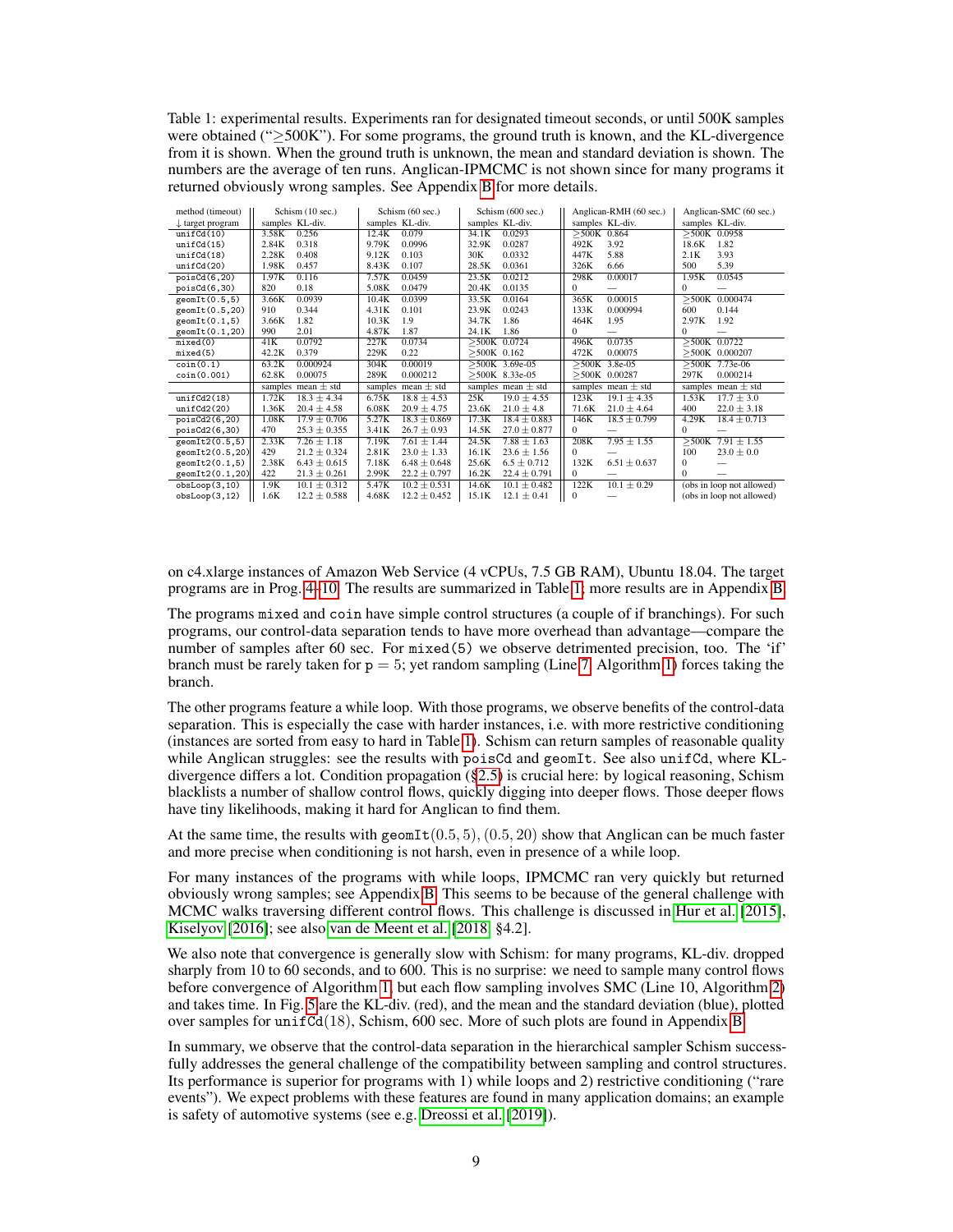## Acknowledgments and Disclosure of Funding

Thanks are due to Bart Jacobs, Ohad Kammar, Adam Scibior, and Akihisa Yamada for useful discussions; to Darren Wilkinson for his extensive set of blog entries that served us as a valuable information source on sampling; and to the anonymous reviewers for previous versions of the paper for their wonderfully extensive and insightful comments and suggestions. The authors are supported by ERATO HASUO Metamathematics for Systems Design Project (No. JPMJER1603) JST.

### References

- <span id="page-9-7"></span>Sheshansh Agrawal, Krishnendu Chatterjee, and Petr Novotný. Lexicographic ranking supermartingales: an efficient approach to termination of probabilistic programs. *PACMPL*, 2(POPL):34:1–34:32, 2018.
- <span id="page-9-1"></span>Eli Bingham, Jonathan P. Chen, Martin Jankowiak, Fritz Obermeyer, Neeraj Pradhan, Theofanis Karaletsos, Rohit Singh, Paul A. Szerlip, Paul Horsfall, and Noah D. Goodman. Pyro: Deep universal probabilistic programming. *J. Mach. Learn. Res.*, 20:28:1–28:6, 2019. URL <http://jmlr.org/papers/v20/18-403.html>.
- <span id="page-9-10"></span>Sébastien Bubeck and Nicolò Cesa-Bianchi. Regret analysis of stochastic and nonstochastic multi-armed bandit problems. *Foundations and Trends in Machine Learning*, 5(1):1–122, 2012. doi: 10.1561/2200000024. URL <https://doi.org/10.1561/2200000024>.
- <span id="page-9-0"></span>Bob Carpenter, Andrew Gelman, Matthew Hoffman, Daniel Lee, Ben Goodrich, Michael Betancourt, Marcus Brubaker, Jiqiang Guo, Peter Li, and Allen Riddell. Stan: A probabilistic programming language. *Journal of Statistical Software, Articles*, 76(1):1–32, 2017. ISSN 1548-7660. doi: 10.18637/jss.v076.i01. URL <https://www.jstatsoft.org/v076/i01>.
- <span id="page-9-3"></span>Kenta Cho and Bart Jacobs. The efprob library for probabilistic calculations. In Filippo Bonchi and Barbara König, editors, *7th Conference on Algebra and Coalgebra in Computer Science, CALCO 2017, June 12-16, 2017, Ljubljana, Slovenia*, volume 72 of *LIPIcs*, pages 25:1–25:8. Schloss Dagstuhl - Leibniz-Zentrum fuer Informatik, 2017. ISBN 978-3-95977-033-0. doi: 10.4230/LIPIcs.CALCO.2017.25. URL [https:](https://doi.org/10.4230/LIPIcs.CALCO.2017.25) [//doi.org/10.4230/LIPIcs.CALCO.2017.25](https://doi.org/10.4230/LIPIcs.CALCO.2017.25).
- <span id="page-9-4"></span>Marco F. Cusumano-Towner, Feras A. Saad, Alexander K. Lew, and Vikash K. Mansinghka. Gen: a generalpurpose probabilistic programming system with programmable inference. In Kathryn S. McKinley and Kathleen Fisher, editors, *Proceedings of the 40th ACM SIGPLAN Conference on Programming Language Design and Implementation, PLDI 2019, Phoenix, AZ, USA, June 22-26, 2019*, pages 221–236. ACM, 2019. doi: 10.1145/3314221.3314642. URL <https://doi.org/10.1145/3314221.3314642>.
- <span id="page-9-8"></span>Tommaso Dreossi, Daniel J. Fremont, Shromona Ghosh, Edward Kim, Hadi Ravanbakhsh, Marcell Vazquez-Chanlatte, and Sanjit A. Seshia. Verifai: A toolkit for the formal design and analysis of artificial intelligencebased systems. In Isil Dillig and Serdar Tasiran, editors, *Computer Aided Verification - 31st International Conference, CAV 2019, New York City, NY, USA, July 15-18, 2019, Proceedings, Part I*, volume 11561 of *Lecture Notes in Computer Science*, pages 432–442. Springer, 2019. doi: 10.1007/978-3-030-25540-4\\_25. URL [https://doi.org/10.1007/978-3-030-25540-4\\_25](https://doi.org/10.1007/978-3-030-25540-4_25).
- <span id="page-9-2"></span>Timon Gehr, Sasa Misailovic, and Martin T. Vechev. PSI: exact symbolic inference for probabilistic programs. In Swarat Chaudhuri and Azadeh Farzan, editors, *Computer Aided Verification - 28th International Conference, CAV 2016, Toronto, ON, Canada, July 17-23, 2016, Proceedings, Part I*, volume 9779 of *Lecture Notes in Computer Science*, pages 62–83. Springer, 2016. ISBN 978-3-319-41527-7. doi: 10.1007/978-3-319-41528-4\ \_4. URL [https://doi.org/10.1007/978-3-319-41528-4\\_4](https://doi.org/10.1007/978-3-319-41528-4_4).
- <span id="page-9-9"></span>Michele Giry. A categorical approach to probability theory. In *Proc. Categorical Aspects of Topology and Analysis*, volume 915 of *Lect. Notes Math.*, pages 68–85, 1982.
- <span id="page-9-6"></span>Andrew D. Gordon, Thomas A. Henzinger, Aditya V. Nori, and Sriram K. Rajamani. Probabilistic programming. In James D. Herbsleb and Matthew B. Dwyer, editors, *Proceedings of the on Future of Software Engineering, FOSE 2014, Hyderabad, India, May 31 - June 7, 2014*, pages 167–181. ACM, 2014. ISBN 978-1-4503-2865-4. doi: 10.1145/2593882.2593900. URL <http://doi.acm.org/10.1145/2593882.2593900>.
- <span id="page-9-5"></span>Chung-Kil Hur, Aditya V. Nori, Sriram K. Rajamani, and Selva Samuel. A provably correct sampler for probabilistic programs. In Prahladh Harsha and G. Ramalingam, editors, *35th IARCS Annual Conference on Foundation of Software Technology and Theoretical Computer Science, FSTTCS 2015, December 16- 18, 2015, Bangalore, India*, volume 45 of *LIPIcs*, pages 475–488. Schloss Dagstuhl - Leibniz-Zentrum fuer Informatik, 2015. ISBN 978-3-939897-97-2. doi: 10.4230/LIPIcs.FSTTCS.2015.475. URL [https:](https://doi.org/10.4230/LIPIcs.FSTTCS.2015.475) [//doi.org/10.4230/LIPIcs.FSTTCS.2015.475](https://doi.org/10.4230/LIPIcs.FSTTCS.2015.475).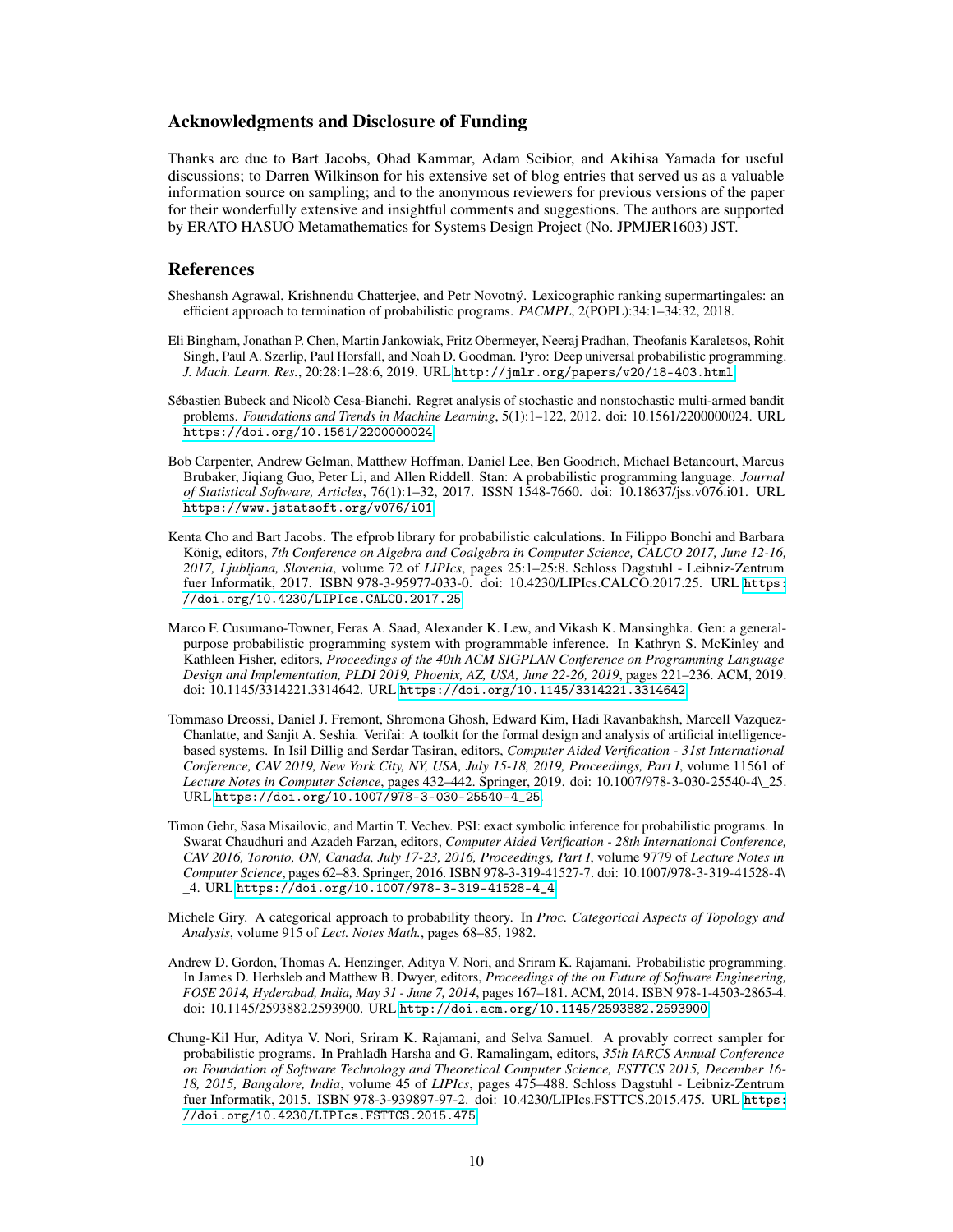- <span id="page-10-6"></span>Oleg Kiselyov. Problems of the lightweight implementation of probabilistic programming. In *proc. ACM SIGPLAN Workshop on Probabilistic Programming Semantics (PPS2016)*, 2016.
- <span id="page-10-3"></span>Tuan Anh Le, Atilim Gunes Baydin, and Frank Wood. Inference Compilation and Universal Probabilistic Programming. In Aarti Singh and Jerry Zhu, editors, *Proceedings of the 20th International Conference on Artificial Intelligence and Statistics*, volume 54 of *Proceedings of Machine Learning Research*, pages 1338–1348, Fort Lauderdale, FL, USA, 20–22 Apr 2017. PMLR. URL [http://proceedings.mlr.press/](http://proceedings.mlr.press/v54/le17a.html) [v54/le17a.html](http://proceedings.mlr.press/v54/le17a.html).
- <span id="page-10-1"></span>Vikash K. Mansinghka, Daniel Selsam, and Yura N. Perov. Venture: a higher-order probabilistic programming platform with programmable inference. *CoRR*, abs/1404.0099, 2014. URL [http://arxiv.org/abs/1404.](http://arxiv.org/abs/1404.0099) [0099](http://arxiv.org/abs/1404.0099).
- <span id="page-10-12"></span>Carroll Morgan, Annabelle McIver, and Karen Seidel. Probabilistic predicate transformers. *ACM Trans. Program. Lang. Syst.*, 18(3):325–353, 1996.
- <span id="page-10-8"></span>Aditya V. Nori, Chung-Kil Hur, Sriram K. Rajamani, and Selva Samuel. R2: an efficient MCMC sampler for probabilistic programs. In Carla E. Brodley and Peter Stone, editors, *Proceedings of the Twenty-Eighth AAAI Conference on Artificial Intelligence, July 27 -31, 2014, Québec City, Québec, Canada.*, pages 2476–2482. AAAI Press, 2014. ISBN 978-1-57735-661-5. URL [http://www.aaai.org/ocs/index.php/AAAI/](http://www.aaai.org/ocs/index.php/AAAI/AAAI14/paper/view/8192) [AAAI14/paper/view/8192](http://www.aaai.org/ocs/index.php/AAAI/AAAI14/paper/view/8192).
- Tom Rainforth, Yuan Zhou, Xiaoyu Lu, Yee Whye Teh, Frank Wood, Hongseok Yang, and Jan-Willem van de Meent. Inference trees: Adaptive inference with exploration, 2018.
- <span id="page-10-2"></span>Chung-chieh Shan and Norman Ramsey. Exact bayesian inference by symbolic disintegration. In Giuseppe Castagna and Andrew D. Gordon, editors, *Proceedings of the 44th ACM SIGPLAN Symposium on Principles of Programming Languages, POPL 2017, Paris, France, January 18-20, 2017*, pages 130–144. ACM, 2017. ISBN 978-1-4503-4660-3. doi: 10.1145/3009837. URL [http://dl.acm.org/citation.cfm?id=](http://dl.acm.org/citation.cfm?id=3009852) [3009852](http://dl.acm.org/citation.cfm?id=3009852).
- <span id="page-10-13"></span>Aleksandrs Slivkins. Introduction to multi-armed bandits. *CoRR*, abs/1904.07272, 2019. URL [http://arxiv.](http://arxiv.org/abs/1904.07272) [org/abs/1904.07272](http://arxiv.org/abs/1904.07272).
- <span id="page-10-11"></span>Sam Staton, Hongseok Yang, Frank D. Wood, Chris Heunen, and Ohad Kammar. Semantics for probabilistic programming: higher-order functions, continuous distributions, and soft constraints. In Martin Grohe, Eric Koskinen, and Natarajan Shankar, editors, *Proceedings of the 31st Annual ACM/IEEE Symposium on Logic in Computer Science, LICS '16, New York, NY, USA, July 5-8, 2016*, pages 525–534. ACM, 2016. ISBN 978-1- 4503-4391-6. doi: 10.1145/2933575.2935313. URL <http://doi.acm.org/10.1145/2933575.2935313>.
- <span id="page-10-0"></span>David Tolpin, Jan-Willem van de Meent, Hongseok Yang, and Frank D. Wood. Design and implementation of probabilistic programming language Anglican. In Tom Schrijvers, editor, *Proceedings of the 28th Symposium on the Implementation and Application of Functional Programming Languages, IFL 2016, Leuven, Belgium, August 31 - September 2, 2016*, pages 6:1–6:12. ACM, 2016. ISBN 978-1-4503-4767-9. doi: 10.1145/3064899.3064910. URL <https://doi.org/10.1145/3064899.3064910>.
- <span id="page-10-4"></span>R.S. Tsay and R. Chen. *Nonlinear Time Series Analysis*. Wiley Series in Probability and Statistics. Wiley, 2018. ISBN 9781119264071.
- <span id="page-10-7"></span>Jan-Willem van de Meent, Brooks Paige, Hongseok Yang, and Frank Wood. An introduction to probabilistic programming. *CoRR*, abs/1809.10756, 2018. URL <http://arxiv.org/abs/1809.10756>.
- <span id="page-10-5"></span>David Wingate, Andreas Stuhlmüller, and Noah D. Goodman. Lightweight implementations of probabilistic programming languages via transformational compilation. In Geoffrey J. Gordon, David B. Dunson, and Miroslav Dudík, editors, *Proceedings of the Fourteenth International Conference on Artificial Intelligence and Statistics, AISTATS 2011, Fort Lauderdale, USA, April 11-13, 2011*, volume 15 of *JMLR Proceedings*, pages 770–778. JMLR.org, 2011. URL [http://www.jmlr.org/proceedings/papers/v15/wingate11a/wingate11a.](http://www.jmlr.org/proceedings/papers/v15/wingate11a/wingate11a.pdf) [pdf](http://www.jmlr.org/proceedings/papers/v15/wingate11a/wingate11a.pdf).
- <span id="page-10-9"></span>Glynn Winskel. *The Formal Semantics of Programming Languages*. MIT Press, 1993.
- <span id="page-10-10"></span>Yuan Zhou, Hongseok Yang, Yee Whye Teh, and Tom Rainforth. Divide, conquer, and combine: a new inference strategy for probabilistic programs with stochastic support. In *Proceedings of the 37th International Conference on International Conference on Machine Learning*, ICML'20, 2020.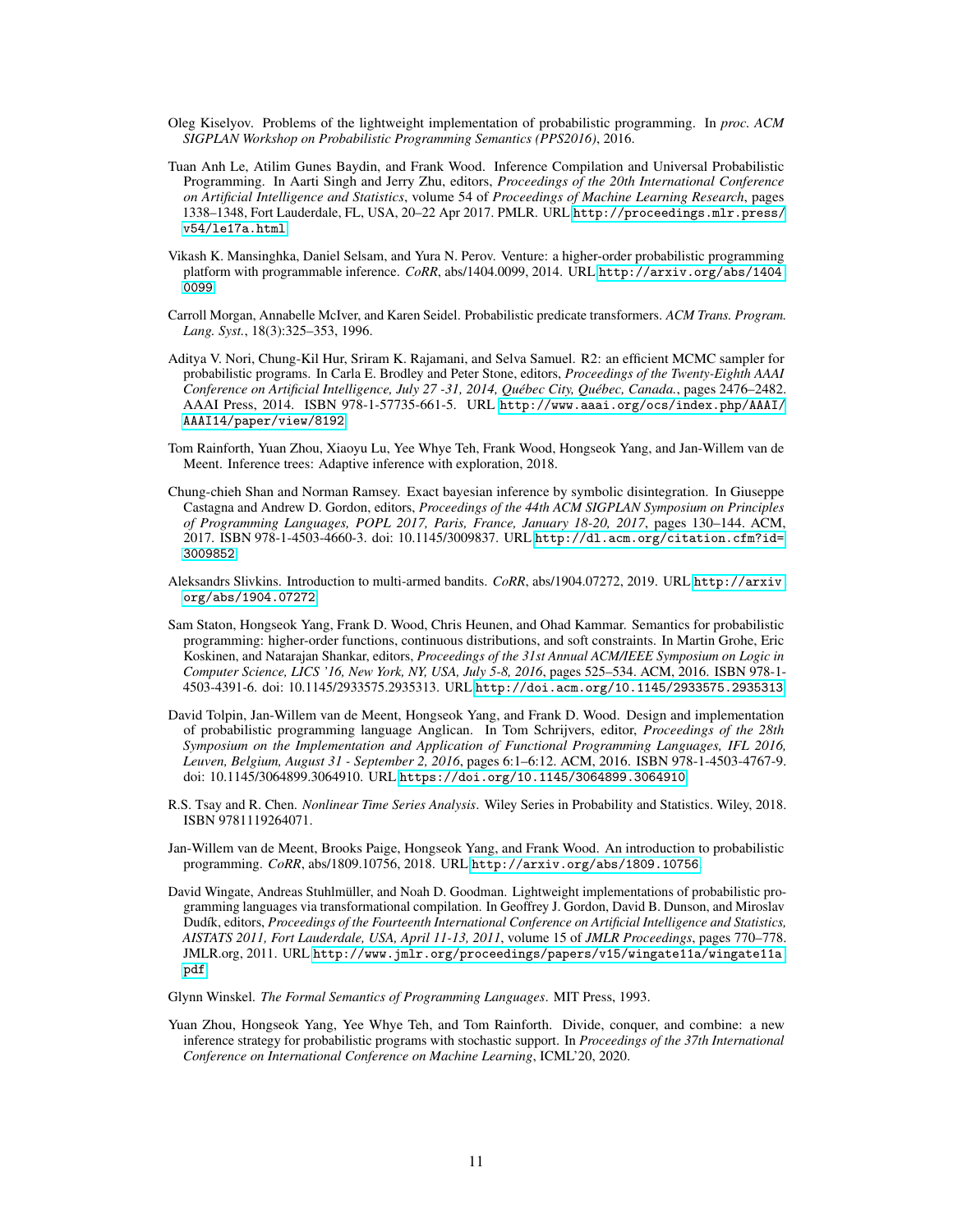<span id="page-11-3"></span>

# A Omitted Details

# <span id="page-11-0"></span>A.1 Definition of pCFG

Our definition (Def. [A.1\)](#page-11-2) differs from [Agrawal et al.](#page-9-7) [\[2018\]](#page-9-7) mainly in the following: 1) presence of weight commands; and 2) absence of nondeterminism.

<span id="page-11-2"></span>Definition A.1 (pCFG, adapted from [Agrawal et al.](#page-9-7) [\[2018\]](#page-9-7)). A *probabilistic control flow graph*  $(pCFG)$  is a tuple  $\Gamma = (L, V, l_{\text{init}}, \sigma_{\text{init}}, l_{\text{final}}, \rightarrow, \lambda)$  that consists of the following components.

- A finite set L of *locations*, equipped with a partition  $L = L_D + L_{PA} + L_{DA} + L_W + {l_{final}}$ into *deterministic*, *probabilistic assignment*, *deterministic assignment*, *weight* and *final* locations.
- A finite set  $V = \{x_1, \ldots, x_{|V|}\}\$  of *program variables*. It is a subset of the set **Var** of variables.
- An *initial location*  $l_{\text{init}} \in L$ , and an *initial memory state*  $\sigma_{\text{init}} : V \to \mathbb{R}$ .
- A *final location*  $l_{\text{final}} \in L$ , and a *return expression*  $e_{\text{final}}$ .
- A *transition relation*  $\rightarrow \subseteq L \times L$ .
- A *labeling function* λ.

Labeling  $\lambda$  assigns, to each transition  $l \to l'$ , a command, a formula or a real number. It is subject to the following conditions.

- Each deterministic location  $l \in L_D$  has two outgoing transitions. One is labeled with a (sharp) Boolean formula  $\varphi$ ; the other is labeled with its negation !  $\varphi$ .
- Each probabilistic assignment location  $l \in L_{PA}$  has one outgoing transition. It is labeled with a probabilistic assignment command  $x \sim \textbf{Dist}(\vec{e})$ .
- Each deterministic assignment location  $l \in L_{DA}$  has one outgoing transition. It is labeled with a deterministic assignment command  $x = e$ .
- Each *weight* location  $l \in L_W$  has one outgoing transition, labeled with a command weight f. We also use observe  $\varphi$  as a label from time to time. Recall that observe  $\varphi$  is a shorthand for weight  $1_{\varphi}$ , where  $1_{\varphi}$  is the characteristic function for the Boolean formula  $\varphi$ .
- The final location  $l_{\text{final}}$  has no successor with respect to  $\rightarrow$ .

In the last definition, we assume that the values of all the basic types (int, bool, double, etc.) are embedded in R. Using different value domains is straightforward but cumbersome.

Fig. [6](#page-11-3) illustrates the five types of pCFG locations.

### <span id="page-11-1"></span>A.2 Semantics of pCFGs

There are a few standard ways of defining semantics for imperative probabilistic programs: small-step and big-step operational semantics, forward state-transformer semantics, and backward predicatetransformer semantics. This is much like for non-probabilistic imperative programs.

We follow [Staton et al.](#page-10-11) [\[2016\]](#page-10-11) and introduce two denotational semantics: *weighted state transformer* semantics and *(unweighted, normalized) state transformer* semantics.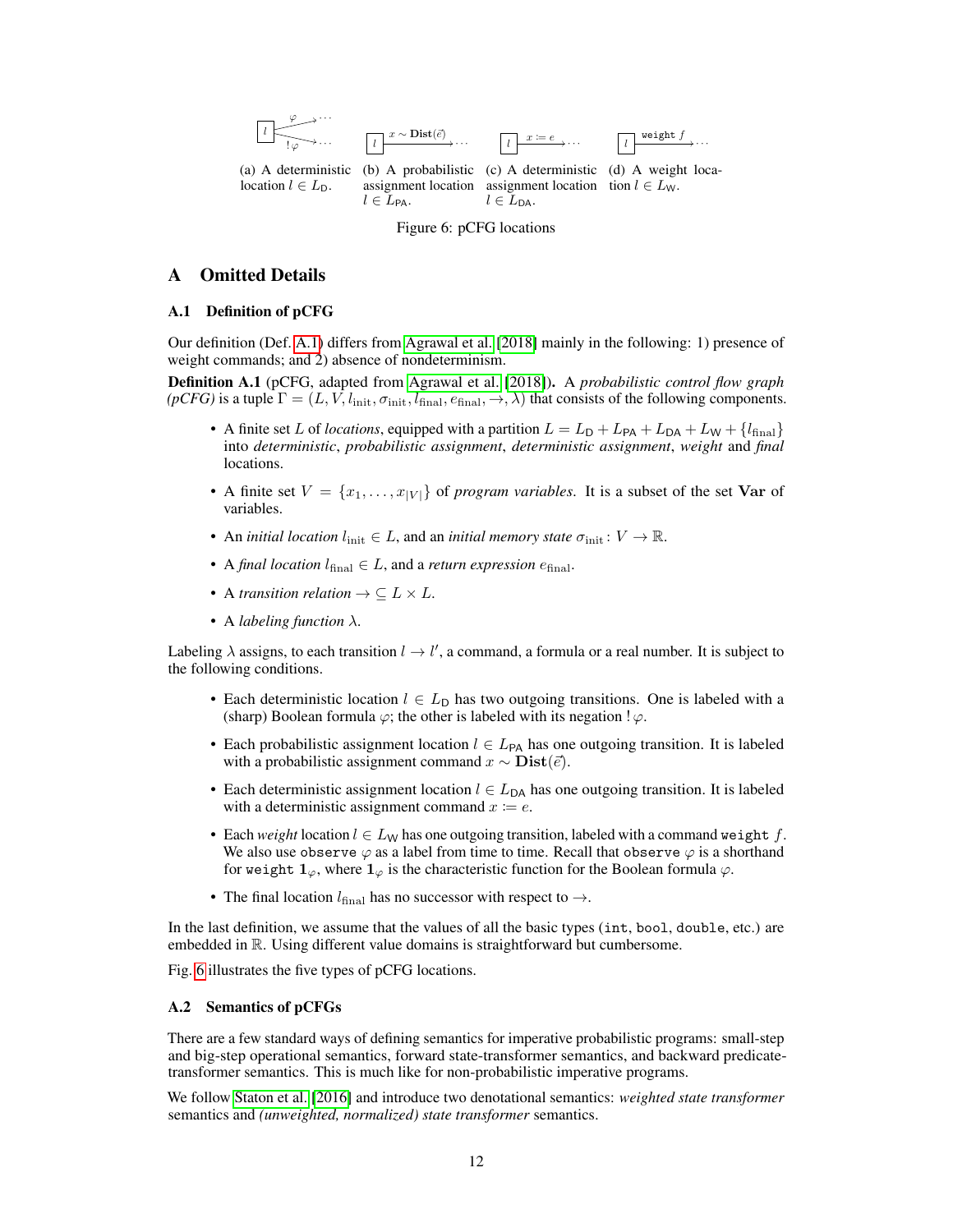<span id="page-12-1"></span>
$$
\llbracket \Gamma, l \rrbracket^{\mathbf{w}\cdot\mathbf{st}}(\sigma) = \begin{cases} \llbracket \Gamma, l' \rrbracket^{\mathbf{w}\cdot\mathbf{st}}(\sigma) & \text{if } \llbracket \varphi \rrbracket_{\sigma} = \text{true} & \text{if } l \in L_{\mathcal{D}}, \text{ with transitions } l \xrightarrow{\varphi} l' \text{ and } l \xrightarrow{\downarrow \varphi} l''. \end{cases}
$$
  
\n
$$
\llbracket \Gamma, l \rrbracket^{\mathbf{w}\cdot\mathbf{st}}(\sigma) = \int \llbracket \Gamma, l' \rrbracket^{\mathbf{w}\cdot\mathbf{st}}(\sigma[x \mapsto v]) \cdot \text{Dist}(\llbracket \vec{e} \rrbracket_{\sigma})(v) dv
$$
  
\n
$$
\llbracket \Gamma, l \rrbracket^{\mathbf{w}\cdot\mathbf{st}}(\sigma) = \llbracket \Gamma, l' \rrbracket^{\mathbf{w}\cdot\mathbf{st}}(\sigma[x \mapsto v]) \cdot \text{Dist}(\llbracket \vec{e} \rrbracket_{\sigma})(v) dv
$$
  
\n
$$
\llbracket \Gamma, l \rrbracket^{\mathbf{w}\cdot\mathbf{st}}(\sigma) = \llbracket \Gamma, l' \rrbracket^{\mathbf{w}\cdot\mathbf{st}}(\sigma[x \mapsto \llbracket e \rrbracket_{\sigma}) \rrbracket)
$$
  
\n
$$
\llbracket \Gamma, l \rrbracket^{\mathbf{w}\cdot\mathbf{st}}(\sigma) = \llbracket \Gamma, l' \rrbracket^{\mathbf{w}\cdot\mathbf{st}}(\sigma[x \mapsto \llbracket e \rrbracket_{\sigma}) \rrbracket)
$$
  
\n
$$
\llbracket \Gamma, l \rrbracket^{\mathbf{w}\cdot\mathbf{st}}(\sigma) = \llbracket (\llbracket f \rrbracket_{\sigma} \cdot dr, d\sigma') \longmapsto \llbracket \Gamma, l' \rrbracket^{\mathbf{w}\cdot\mathbf{st}}(\sigma)(dr, d\sigma') \rrbracket
$$
  
\n
$$
\llbracket \Gamma, l \rrbracket^{\mathbf{w}\cdot\mathbf{st}}(\sigma) = \llbracket (\llbracket f \rrbracket_{\sigma} \cdot dr, d\sigma') \longmapsto \llbracket \Gamma, l' \rrbracket^{\mathbf{w}\cdot\mathbf{st}}(\sigma)(dr, d\sigma') \rrbracket
$$
<

Figure 7: Recursive definition of  $[\![\Gamma, l]\!]^{w-st}$  used in the weighted state transformer semantics of pCFGs

- The *weighted state transformer* semantics  $\llbracket \rrbracket^{w-st}$  (Def. [A.4\)](#page-12-0), where and weights from soft conditioning are recorded by the weights of samples conditioning are recorded by the weights of samples.
- The *(unweighted, normalized) state transformer* semantics  $\llbracket \quad \rrbracket$  by normalizing the weighted semantics  $\llbracket \quad \rrbracket$ <sup>w-st</sup>. In particular, the • The (unweighted, normalized) state transformer semantics  $\llbracket \cdot \rrbracket^{\text{st}}$  (Def. [A.5\)](#page-13-1), obtained by normalizing the weighted semantics  $\llbracket \rrbracket^{w-st}$ . In particular, the normalization process removes samples of weight 0 i.e. those which violate observations. This is the semantics removes samples of weight 0, i.e. those which violate observations. This is the semantics we wish to sample from.

**Definition A.2.** Let X be a measurable space. The set of probability distributions over X is denoted by  $\mathcal{D}(X)$ . The set of *subprobability distributions*  $\mu$  over X—for which  $\mu(X)$  is required to be  $\leq 1$ rather than = 1—is denoted by  $\mathcal{D}_{\leq 1}(X)$ . We equip both  $\mathcal{D}(X)$  and  $\mathcal{D}_{\leq 1}(X)$  with suitable  $\sigma$ -algebras given by [Giry](#page-9-9) [\[1982\]](#page-9-9). For a distribution  $\mu$ , its support is denoted by  $\supp(\mu)$ . The Dirac distribution at  $x \in X$  is denoted by  $\delta_x$ .

**Definition A.3** (memory state, interpretation of expressions). Let  $\Gamma = (L, V, \dots)$  be a pCFG. A *memory state*  $\sigma$  for  $\Gamma$  is a function  $\sigma: V \to \mathbb{R}$  that maps each variable  $x \in V$  to its value  $\sigma(x)$ . (Recall from Appendix [A.1](#page-11-0) that, for simplicity, we embed the values of all basic types in R.) The *interpretation*  $\llbracket e \rrbracket_{\sigma}$  of an expression e under  $\sigma$  is defined inductively; so is the interpretation  $\llbracket \varphi \rrbracket_{\sigma}$  of a Boolean formula.

We define St to be the measurable space over the set of functions of type  $V \to \mathbb{R}$ , equipped with the coarsest  $\sigma$ -algebra making the evaluation function  $-(x) : (V \to \mathbb{R}) \to \mathbb{R}$  measurable for each  $x \in V$ . This makes St isomorphic to the product of |V|-many copies of R.

<span id="page-12-0"></span>**Definition A.4** (weighted state transformer semantics  $\lbrack \bbrack \rbrack^{\mathsf{w}\text{-st}}$ . Let  $\Gamma =$ <br> $(L, V, L, \sigma, \tau, L_{\mathsf{c}})$ ,  $e_{\mathsf{c}} \to \lambda$ ) be a pCEG. For each location  $L \in L$  of the pCEG.  $\Gamma$  we  $(L, V, l_{\text{init}}, \sigma_{\text{init}}, l_{\text{final}}, e_{\text{final}}, \rightarrow, \lambda)$  be a pCFG. For each location  $l \in L$  of the pCFG Γ, we define its *interpretation*

<span id="page-12-2"></span>
$$
[\![\Gamma,l]\!]^{\mathsf{w}\text{-st}}\colon \mathbf{St}\longrightarrow \mathcal{D}_{\leq 1}\big(\mathbb{R}_{\geq 0}\times \mathbf{St}\big),
$$

which is a measurable function, by the *least* solution of the system of recursive equations shown in Fig. [7.](#page-12-1) Intuitively,  $[[\Gamma, l]]^{w-st}(\sigma)$  is the subprobability distribution of weighted samples of memory states obtained at the final state  $l_c$ , after an execution of Γ that starts at the location *l* with a memory states, obtained at the final state  $l_{\text{final}}$  after an execution of Γ that starts at the location l with a memory state  $\sigma$ . It is a *sub*-probability distribution since an execution might be nonterminating.

For the whole pCFG  $\Gamma$ , its *weighted state transformer semantics*  $[\![\Gamma]\!]^{w-st} \in \mathcal{D}_{\leq 1}(\mathbb{R}_{\geq 0} \times \mathbb{R})$  is defined as follows, using an intermediate construct  $[\![\Gamma]\!]^{\overline{w-st}} \in \mathcal{D}_{\leq 1}(\mathbb{R}_{\geq 0} \times \mathbf{St}).$ 

$$
\llbracket \Gamma \rrbracket^{\overline{\mathbf{w}\cdot\mathbf{st}}} := \llbracket \Gamma, l_{\text{init}} \rrbracket^{\mathbf{w}\cdot\mathbf{st}}(\sigma_{\text{init}}), \llbracket \Gamma \rrbracket^{\mathbf{w}\cdot\mathbf{st}}(w, v) := \int \mathbf{1}_{\llbracket e_{\text{final}} \rrbracket_{\sigma} = v} \llbracket \Gamma \rrbracket^{\overline{\mathbf{w}\cdot\mathbf{st}}}(w, \sigma) \, d\sigma .
$$
\n(5)

Here  $\mathbf{1}_{\llbracket e_{\text{final}} \rrbracket_{\sigma}=v}$  is the characteristic function for the designated equality.

Intuitively, the definition [\(5\)](#page-12-2) is the continuous variation of the following one (that only makes sense if all the value domains are discrete).

$$
[\![\Gamma]\!]^{{\bf w}\text{-st}}(w,v) \; := \; \sum_{\sigma \text{ s.t. } [\![e_{\mathrm{final}}]\!]_\sigma = v} [\![\Gamma, l_{\mathrm{init}}]\!]^{{\bf w}\text{-st}}(\sigma_{\mathrm{init}})(w,\sigma) \enspace .
$$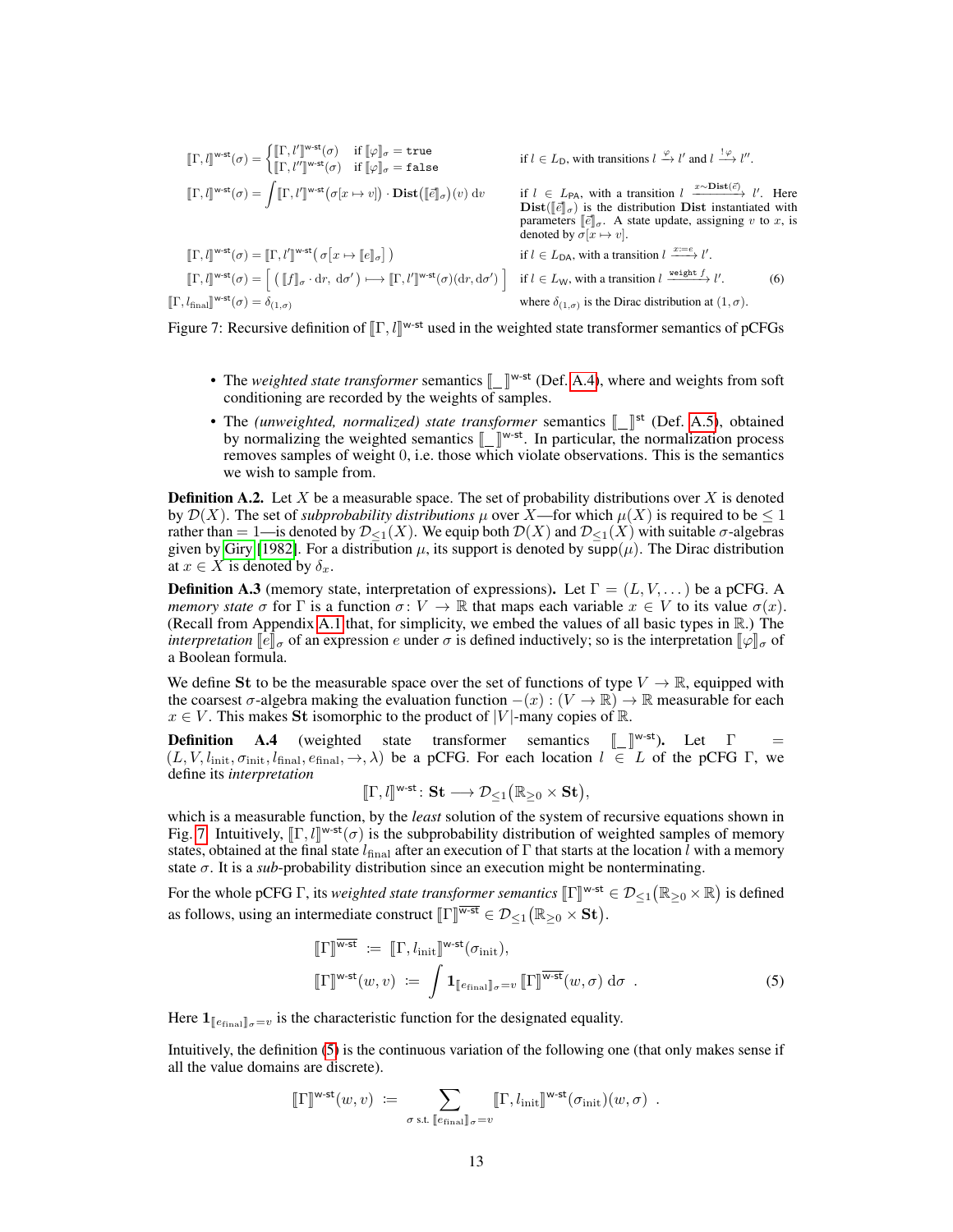Similarly, the case [\(6\)](#page-12-1) in Fig. [7](#page-12-1) can be described more simply if the distributions involved are discrete. Let the distribution  $[\![\Gamma, l']\!]^{\bar{w}\text{-st}}(\sigma)$  be  $[(r_i, \sigma'_i) \mapsto p_i]_i$ , where  $r_i$  is a weight and  $p_i$  is a probability. Then the distribution  $[\![\Gamma, t]\!]^{w-st}(\sigma)$  is given by  $[\![\;([\![f]\!]_{\sigma} \cdot r_i, \sigma'_i) \mapsto p_i]\!]_i$ . Here we multiply all the material sumplem  $[\![f]\!]_i$  for  $r_i$ ,  $\sigma'_i$   $\rangle \mapsto p_i$ ,  $\vdots$ . Here we multiply all the weights  $r_i$  by the nonnegative real number  $\llbracket f \rrbracket_{\sigma}$ .

The least solution of the recursive equation for  $([\Gamma, l]^{\text{w-st}})_{l \in L}$  in Fig. [7](#page-12-1) exists. It can be constructed as the summary of a suitable increasing  $\mu$  abein, evolution the  $\mu$  are structure of the set of measurable the supremum of a suitable increasing  $\omega$ -chain, exploiting the  $\omega$ -cpo structure of the set of measurable functions of type  $\mathbf{St} \times L \to \mathcal{D}_{\leq 1}(\mathbb{R}_{\geq 0} \times \mathbf{St})$ . See e.g. [Gordon et al.](#page-9-6) [\[2014\]](#page-9-6); note that  $\mathcal{D}_{\leq 1}(X)$  for any measurable set X is an ω-cpo, with its bottom element given by the *zero distribution* (assigning 0 to every measurable subset).

This construction via a supremum also matches the operational intuition of collecting the return values of all the execution paths of length  $0, 1, 2, \ldots$ .

By applying normalization to the weighted semantics in Def. [A.4,](#page-12-0) we obtain the following (unweighted) state transformer semantics. This semantics is the posterior distribution in the sense of Bayesian inference. It is therefore the distribution that we would like to sample from.

<span id="page-13-1"></span>**Definition A.5** ((unweighted) state transformer semantics  $\llbracket \cdot \rrbracket^{st}$ ). Let  $\Gamma$  be a pCFG. Its *state trans-*<br>*former semantics* is the probability distribution  $\llbracket \Gamma \rrbracket^{st} \in \mathcal{D}(\mathbb{R})$  defined as follows using *former semantics* is the probability distribution  $[\![\Gamma]\!]^{\text{st}} \in \mathcal{D}(\mathbb{R})$  defined as follows, using an intermediate construct  $[\![\Gamma]\!]^{\overline{\mathsf{st}}} \in \mathcal{D}(\mathbf{St}).$ 

$$
\llbracket \Gamma \rrbracket^{\overline{\mathbf{st}}}(\sigma) := \frac{\int r \cdot \llbracket \Gamma \rrbracket^{\overline{\mathbf{w}} \cdot \mathbf{st}}(r, \sigma) \, dr}{\int r \cdot \llbracket \Gamma \rrbracket^{\overline{\mathbf{w}} \cdot \mathbf{st}}(r, \sigma') \, dr \, d\sigma'} \; ; \tag{7}
$$
\n
$$
\llbracket \Gamma \rrbracket^{\mathbf{st}}(v) := \int \mathbf{1}_{\llbracket e_{\text{final}} \rrbracket_{\sigma} = v} \cdot \llbracket \Gamma \rrbracket^{\overline{\mathbf{st}}}(\sigma) \, d\sigma \, .
$$

Here  $\mathbf{1}_{\llbracket e_{\text{final}} \rrbracket_{\sigma}=v}$  is the characteristic function for the designated equality. The semantics is undefined in case the denominator  $\int r \cdot [\![\Gamma]\!]^{\overline{\mathbf{w}\cdot\mathbf{st}}}(r, \sigma') \, dr \, d\sigma'$  is 0.

## <span id="page-13-0"></span>A.3 Control Flows and Straight-Line Programs

**Definition A.6** (control flow). Let  $\Gamma = (L, V, l_{\text{init}}, \sigma_{\text{init}}, l_{\text{final}}, e_{\text{final}}, \rightarrow, \lambda)$  be a pCFG. A *control flow* of  $\Gamma$  is a finite sequence  $\vec{l} = l_1 l_2 \dots l_n$  of locations, where we require  $l_1 = l_{\text{init}}$  and  $(l_i, l_{i+1}) \in$  $\rightarrow$  for each  $i \in [1, n-1]$ . A control flow is often denoted together with transition labels, that is,

$$
l_{\text{init}} = l_1 \xrightarrow{\lambda(l_1, l_2)} l_2 \xrightarrow{\lambda(l_2, l_3)} \cdots \xrightarrow{\lambda(l_{n-1}, l_n)} l_n .
$$

A control flow  $\vec{l} = l_1 l_2 \dots l_n$  is said to be *complete* if  $l_n = l_{\text{final}}$ .

The set of control flows of a pCFG  $\Gamma$  is denoted by  $CF(\Gamma)$ ; the set of complete ones is denoted by  $CCF(\Gamma).$ 

Definition A.7 (straight-line program). A *straight-line program* is a pCFG that has no deterministic locations.

Therefore, a straight-line program is identified with a triple

$$
\left(l_{\text{init}} \xrightarrow{\lambda_1} l_2 \xrightarrow{\lambda_2} \cdots \xrightarrow{\lambda_{n-1}} l_{\text{final}}, \sigma_{\text{init}}, e_{\text{final}}\right) ,
$$

that shall be also denoted by

$$
\xrightarrow{\sigma_{\text{init}}} l_{\text{init}} \xrightarrow{\lambda_1} l_2 \xrightarrow{\lambda_2} \cdots \xrightarrow{\lambda_{n-1}} l_{\text{final}} \xrightarrow{e_{\text{final}}} .
$$

The first component of the above triple is a chain that consists of the following types of locations: 1) assignment locations  $l \xrightarrow{x \sim \text{Dist}(\vec{e})} \cdot$  and  $l \xrightarrow{x:=e} \cdot$ ; 2) weight locations  $l \xrightarrow{\text{weight } f} \cdot$  (where we might use  $l \xrightarrow{\text{observe }\varphi}$  · as a shorthand); and 3) a final location. The remaining components are an initial memory state  $\sigma_{\text{init}}$  and a return expression  $e_{\text{final}}$ .

**Definition A.8** (the straight-line program  $\textbf{StrLn}(\vec{l})$  ). Let  $\Gamma$  be a pCFG, and  $\vec{l} = l_1 \dots l_n$  be a complete control flow of Γ. The straight-line program  $\text{Str} \text{Ln}(\vec{l})$  is obtained by applying the following operation to  $l = l_1 \dots l_n$ .

1. Each deterministic location  $l_i \in L_D$  occurring in  $\vec{l}$  is changed into an observation location. Accordingly, the label of the transition  $l_i \stackrel{\varphi}{\to} l_{i+1}$  is made into an observation command, resulting in  $l_i \xrightarrow{\text{observe }\varphi} l_{i+1}.$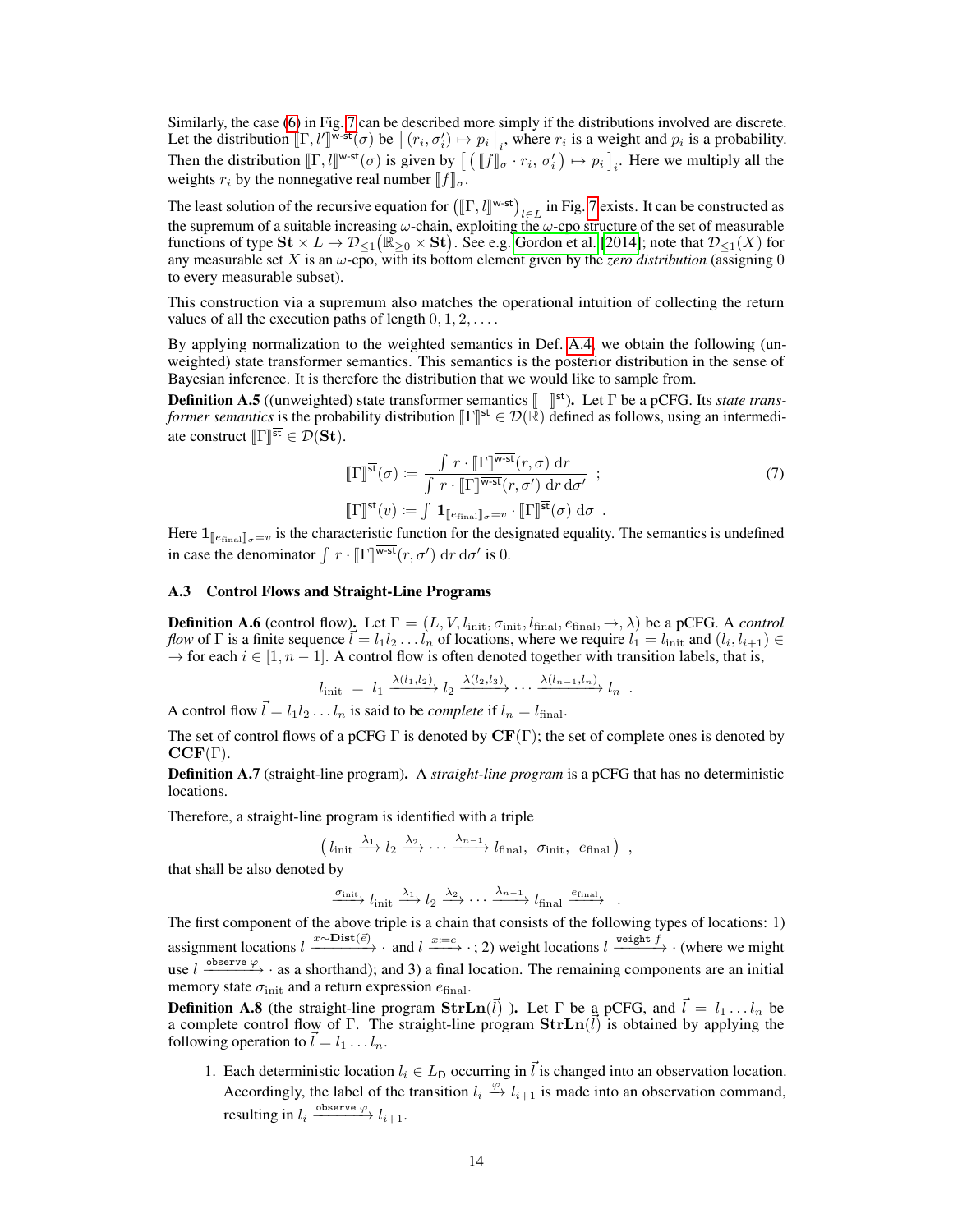#### <span id="page-14-0"></span>A.4 Condition Propagation

Here we present a detailed account on our condition propagation rules. We continue [§2.5.](#page-5-0)

The following definition closely follows the one in [Nori et al.](#page-10-8) [\[2014\]](#page-10-8). It is much simpler though, since we deal only with straight-line programs.

Definition A.9 (condition propagation CdPg). We define the *condition propagation* operation on straight-line programs, denoted by CdPg, as follows.

The definition is via an extended operation  $\overline{CdPg}$  that takes a straight-line program  $\vec{l}$ , and returns a pair  $(\vec{l'}, f)$  of a straight-line program  $\vec{l'}$  and a "continuation" fuzzy predicate f. The operation  $\overline{\text{CdPg}}$ is defined in the following backward inductive manner.

- The base case:  $\overline{CdPg}(l_{final}) := (l_{final}, 1)$ , where 1 is the constant fuzzy predicate that returns the real number 1.
- The step case: we shall define  $\overline{CdPg}(l \xrightarrow{\lambda_1} \vec{l'})$  —where  $\lambda_1$  is the label for the first transition in the straight-line program (it goes out of *l*)—assuming that  $\overline{CdPg}(\vec{l'})$  is already defined by induction.
	- Let *l* be a probabilistic assignment location, and let  $(l^{\vec{\bullet}}, f^{\bullet}) = \overline{\text{CdPg}}(l^{\vec{\prime}})$ . We define

$$
\overline{\text{CdPg}}\left(l \xrightarrow{x \sim \text{Dist}(\vec{e})} \vec{l'}\right) :=
$$
\n
$$
\begin{cases}\n\left(l \xrightarrow{x \sim \text{Dist}(\vec{e})} l^* \xrightarrow{\text{weight } f^{\bullet}}, 1_{\psi}\right) & \text{if } x \text{ occurs in the fuzzy predicate } f^{\bullet}, \\
\left(l \xrightarrow{x \sim \text{Dist}(\vec{e})} \vec{l^{\bullet}}, f^{\bullet}\right) & \text{otherwise.} \n\end{cases}
$$

<span id="page-14-2"></span>(8)

In the first case of the above,  $l^*$  is a fresh location, and  $\psi$  is a choice of a (sharp) Boolean formula that makes the following valid.

<span id="page-14-1"></span>
$$
(\exists x \in \text{supp}(\text{Dist}(\vec{e})). f^{\bullet} > 0) \implies \psi \tag{9}
$$

,

The intuition behind the above definition—it follows [Nori et al.](#page-10-8) [\[2014\]](#page-10-8)—is described later in Rem. [A.11.](#page-15-1) The choice of  $\psi$  in [\(9\)](#page-14-1) will be discussed in Rem. [A.12.](#page-15-2)

In Appendix [A.5](#page-15-0) we discuss a technique that we call *domain restriction* that can be used in [\(8\)](#page-14-2). The technique utilizes (part of)  $f^{\bullet}$  to restrict the distribution  $Dist(\vec{e})$ , preventing unnecessary samples from being generated at all.

- Let *l* be a deterministic assignment location, and let  $(l^{\vec{\bullet}}, f^{\bullet}) = \overline{\text{CdPg}}(l^{\vec{\prime}})$ . We define

$$
\overline{\mathbf{CdPg}}\bigl(l \xrightarrow{x:=e} \vec{l'}\bigr) \; := \; \bigl(l \xrightarrow{x:=e} \vec{l'}\,,\ f^{\bullet}[e/x]\bigr),
$$

where the predicate  $f^{\bullet}[e/x]$  is obtained by replacing every free occurrences of x with the expression e.

- Let *l* be a weight location, and let  $(l^{\bullet}, f^{\bullet}) = \overline{\text{CdPg}}(l^{\prime})$ . We define

$$
\overline{\mathbf{CdPg}}\big(l\xrightarrow{\mathsf{weight}\;f}\vec{l'}\big)\;:=\;\big(\;\vec{l'}\;,\;f\times f^\bullet\,\big)
$$

where the "conjunction" fuzzy predicate  $f \times f^{\bullet}$  is defined by  $[[f \times f^{\bullet}]]_{\sigma} := [[f]]_{\sigma} \times [[f^{\bullet}]]_{\sigma}$ , for each memory state  $\sigma$ for each memory state  $\sigma$ .

Finally, the condition propagation operation CdPg on a straight-line program  $\frac{\sigma_{\text{init}}}{\sigma_{\text{init}}}$   $l_{\text{init}} \stackrel{\lambda_1}{\longrightarrow}$  $\cdots \longrightarrow_{h-1} l_{\text{final}} \xrightarrow{e_{\text{final}}}$  is defined as follows. Let

$$
\left(l_1^{\bullet} \xrightarrow{\lambda_1^{\bullet}} \cdots \xrightarrow{\lambda_{n}^{\bullet} \bullet_{-1}} l_{\text{final}}^{\bullet}, f^{\bullet}\right) = \overline{\mathbf{CdPg}}\left(l_{\text{init}} \xrightarrow{\lambda_1} \cdots \xrightarrow{\lambda_{n-1}} l_{\text{final}}\right) .
$$

Then we define, using a fresh initial location  $l_{\text{init}}^{\bullet}$ ,

$$
\begin{array}{l}\n\textbf{CdPg} \left( \xrightarrow{\sigma_{\text{init}}} l_{\text{init}} \xrightarrow{\lambda_1} \cdots \xrightarrow{\lambda_{n-1}} l_{\text{final}} \xrightarrow{e_{\text{final}}} \right) \\
\qquad \coloneqq \left( \xrightarrow{\sigma_{\text{init}}} l_{\text{init}}^{\bullet} \xrightarrow{\text{weight}} j^{\bullet} \right) l_1^{\bullet} \xrightarrow{\lambda_1^{\bullet} \bullet} \cdots \xrightarrow{\lambda_n^{\bullet} \bullet -1} l_{\text{final}}^{\bullet} \xrightarrow{e_{\text{final}}} \right) .\n\end{array}
$$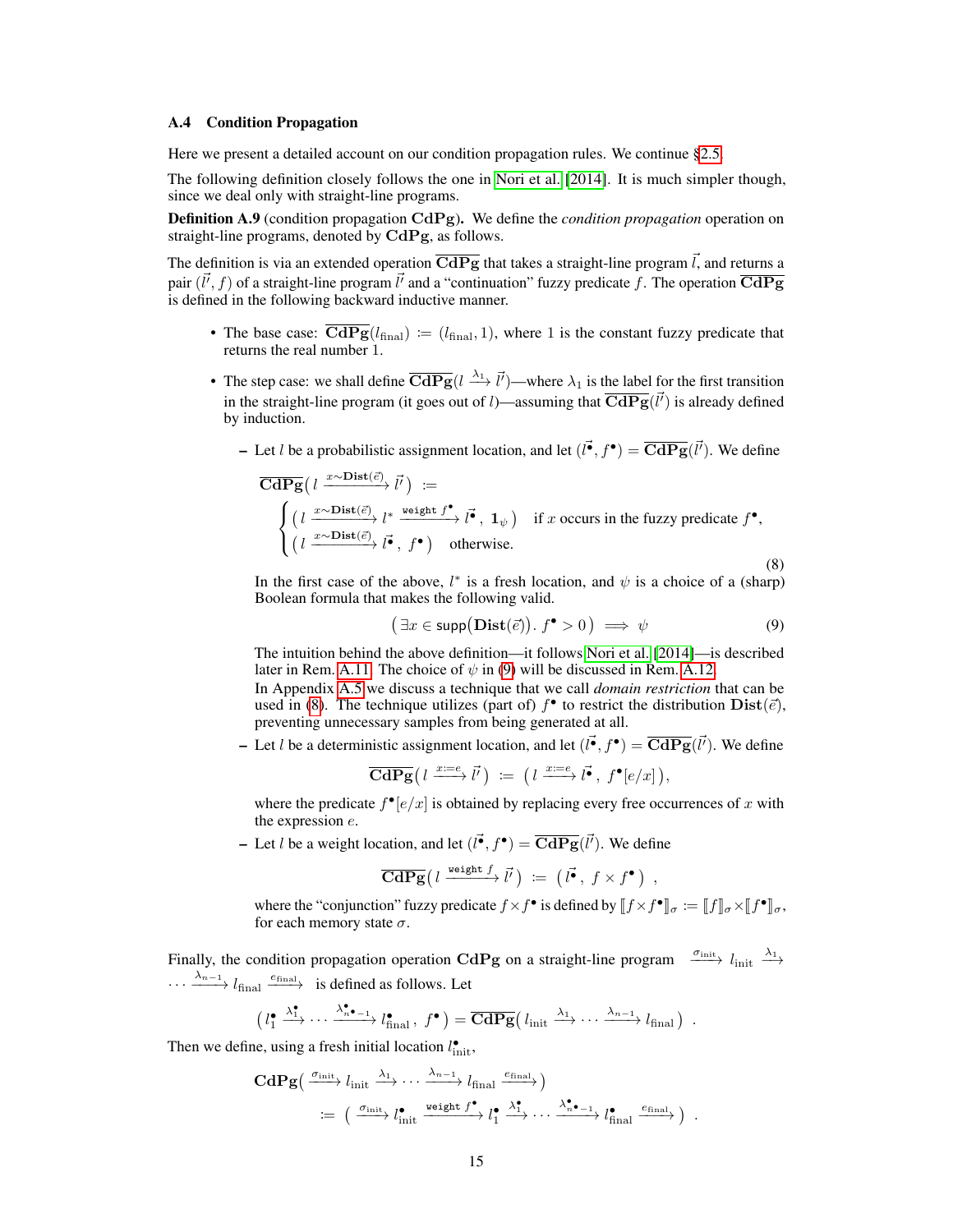Proposition A.10 (soundness of CdPg). *The operation* CdPg *preserves the semantics of straightline programs. That is,*

$$
\begin{aligned}\n\left[ (\vec{l}, \sigma_{\text{init}}, e_{\text{final}}) \right]^{\text{w-st}} &= \left[ \mathbf{C} \mathbf{d} \mathbf{P} \mathbf{g} (\vec{l}, \sigma_{\text{init}}, e_{\text{final}}) \right]^{\text{w-st}}, \quad \text{and} \\
\left[ (\vec{l}, \sigma_{\text{init}}, e_{\text{final}}) \right]^{\text{st}} &= \left[ \mathbf{C} \mathbf{d} \mathbf{P} \mathbf{g} (\vec{l}, \sigma_{\text{init}}, e_{\text{final}}) \right]^{\text{st}}.\n\end{aligned}
$$

*Proof.* The first statement (coincidence of the weighted semantics, Def. [A.4\)](#page-12-0) is shown easily by induction on the definition of  $\overline{CdPg}$ . Restriction of  $\psi$  (in [\(9\)](#page-14-1)) to a sharp (i.e. {0, 1}-valued) predicate is crucial here: we rely on the nilpotency and idempotency of  $0$  and  $1$ , respectively. The second statement (on  $\left[\begin{matrix}\end{matrix}\right]$ <sup>st</sup>) follows from the first. П

<span id="page-15-1"></span>Remark A.11. The definition [\(8\)](#page-14-2) follows [Nori et al.](#page-10-8) [\[2014\]](#page-10-8); its intuition is as follows. The continuation predicate  $f^{\bullet}$  is the observation that is passed over from the remaining part  $\vec{l'}$  of the program. We would like to pass as much of the content of  $f^{\bullet}$  as possible to the further left (i.e. as the continuation predicate of  $\overline{CdPg}(l \xrightarrow{x \sim Dist(\vec{e})} \vec{l'})$ ), since early conditioning should aid efficient sampling.

- In case x does not occur in  $f^{\bullet}$ , the probabilistic assignment  $x \sim \text{Dist}(\vec{e})$  does not affect the value of  $f^{\bullet}$ , hence we can pass the predicate  $f^{\bullet}$  itself to the left. This is the second case of [\(8\)](#page-14-2).
- If x occurs in  $f^{\bullet}$ , the conditioning is *blocked* by the probabilistic assignment  $x \sim \text{Dist}(\vec{e})$ , and the conditioning by  $f^{\bullet}$  at this stage is mandated. This results in the straight-line program in the first case of [\(8\)](#page-14-2).

However, it still makes sense to try to reject those earlier samples which would eventually "violate"  $f^{\bullet}$  (i.e. yield 0 as the value of  $f^{\bullet}$ , to be precise, since  $f^{\bullet}$  is fuzzy). The Boolean formula  $\psi$  in [\(8\)](#page-14-2) serves this purpose.

The strongest choice for  $\psi$  is the Boolean formula  $\exists x \in \text{supp}(\text{Dist}(\vec{e}))$ .  $f^{\bullet} > 0$  itself. However, the quantifier therein makes it hard to deal with in implementation. The weakest choice of  $\psi$  is true, which means we do not pass any content of  $f^{\bullet}$  further to the left.

<span id="page-15-2"></span>**Remark A.12.** On the choice of a predicate  $\psi$  in [\(9\)](#page-14-1), besides the two extremes discussed in Rem. [A.11](#page-15-1) (true and  $\exists x \in \mathsf{supp}(\mathbf{Dist}(\vec{e}))$ .  $\hat{f}^{\bullet} > 0$ ), we find the following choice useful.

Assume that the truth of  $f^{\bullet} > 0$  is monotone in x, that is,  $f^{\bullet}(x_1) > 0$  and  $x_1 \le x_2$  imply  $f^{\bullet}(x_2) > 0$ . Assume further that the support supp $(Dist(\vec{e}))$  has a supremum  $x_{\text{sup}}$ . Then the implication

$$
(\exists x \in \text{supp}(\text{Dist}(\vec{e})).\, f^{\bullet} > 0) \implies f^{\bullet}(x_{\sup}) > 0 \tag{10}
$$

is obviously valid, making  $f^{\bullet}(x_{\text{sup}}) > 0$  a viable candidate of  $\psi$ .

Here is an example. Assume  $\text{Dist}(\vec{e}) = \text{Beta}(1, 1)$ , for which we have supp(Beta $(1, 1)$ ) = [0, 1). Let  $f^{\bullet} = \mathbf{1}_{x+z \geq 0}$ , the characteristic function for the formula  $x + z \geq 0$ , where z is another variable. Then we can take  $\psi = (1 + z \ge 0)$ , that is,  $\psi = (z \ge -1)$ .

## <span id="page-15-0"></span>A.5 Domain Restriction

The first case in [\(8\)](#page-14-2) can be further transformed as follows: if  $(\vec{r}, f^{\bullet}) = \overline{\text{CdPg}}(\vec{l}^{\prime})$ ,

$$
\overline{\mathbf{CdPg}}(l \xrightarrow{x \sim \mathbf{Dist}(\vec{e})} \vec{l'}) :=
$$
\n
$$
\left(l \xrightarrow{x \sim (\mathbf{Dist}(\vec{e}) \mid \xi)} l^{\sharp} \xrightarrow{\mathbf{weight} \ p(\xi | x \sim \mathbf{Dist}(\vec{e}))} l^* \xrightarrow{\mathbf{weight} \ f^{\bullet}, \ \mathbf{1}_{\psi}} \mathbf{1}_{\psi}\right),
$$
\n
$$
(11)
$$

where

- $l^{\sharp}$  and  $l^*$  are fresh locations,
- $\xi$  is a choice of a (sharp) Boolean formula such that the following is valid:

<span id="page-15-3"></span>
$$
\forall x \in \text{supp}(\text{Dist}(\vec{e})) \colon \big( f^{\bullet} > 0 \implies \xi \big), \tag{12}
$$

•  $p(\xi | x \sim \text{Dist}(\vec{e}))$  is the fuzzy predicate that returns the probability of a sample x drawn from  $\text{Dist}(\vec{e})$  satisfying  $\xi$ , and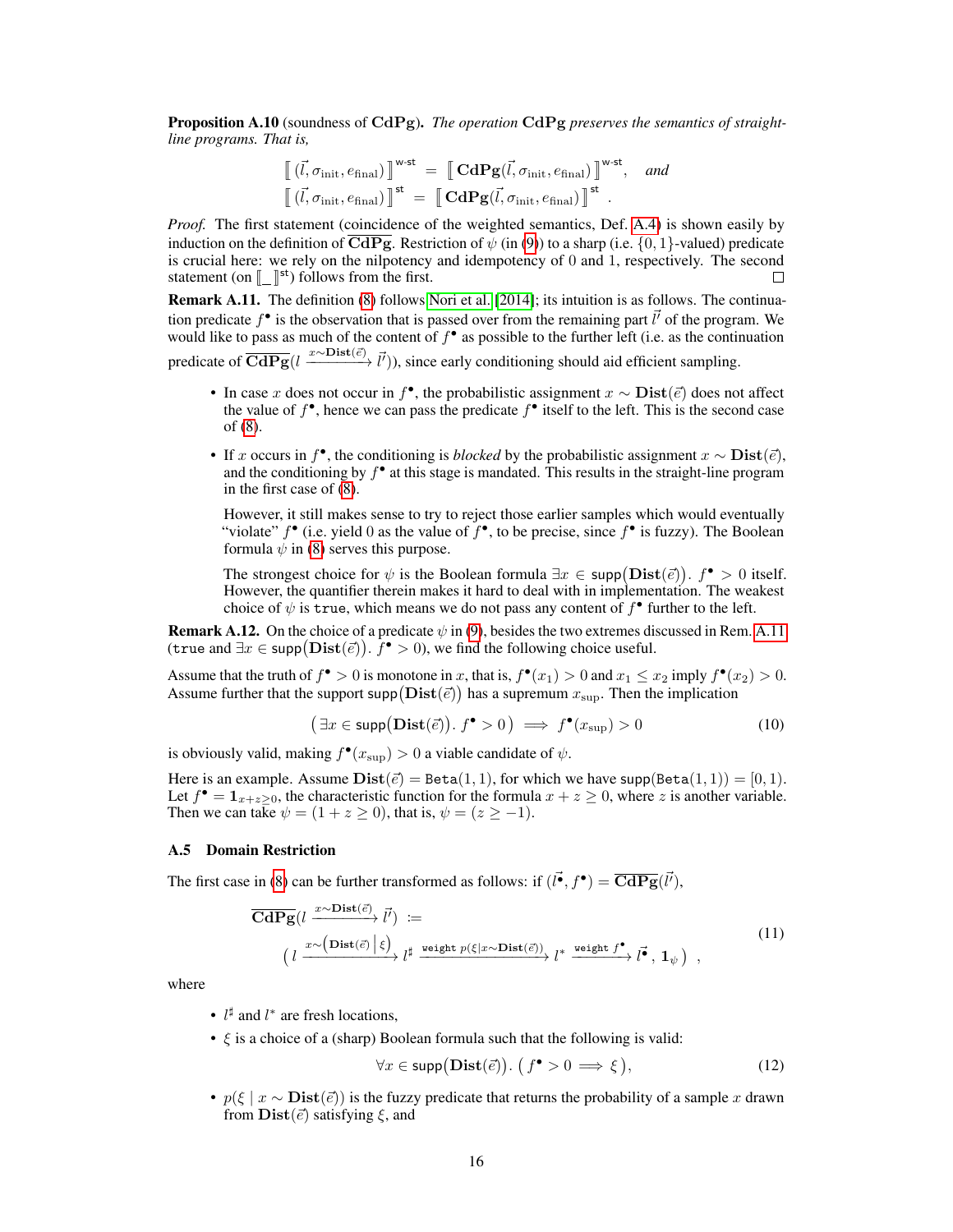• Dist( $\vec{e}$ ) |  $\xi$  denotes the distribution Dist( $\vec{e}$ ) conditioned by  $\xi$ , whose probability density function is given as follows:

$$
(\mathbf{Dist}(\vec{e}) | \xi)(x) = \begin{cases} \mathbf{Dist}(\vec{e})(x) & \text{if } x \text{ satisfies } \xi, \\ 0 & \text{otherwise,} \end{cases}
$$

• and  $\psi$  is, much like in [\(9\)](#page-14-1), a (sharp) Boolean predicate such that the following is valid.

$$
(\exists x \in \text{supp}(\text{Dist}(\vec{e})). f^{\bullet} > 0) \implies \psi
$$

The transformation [\(11\)](#page-15-3) restricts the domain of distribution  $Dist(\vec{e})$  by  $\xi$ ; therefore we call this transformation *domain restriction*. Its essence is really that of *importance sampling*: in [\(11\)](#page-15-3), the restriction to  $Dist(\vec{e}) | \xi$  must be compensated by discounting the weights of the obtained samples, which is done by weight  $p(\xi | x \sim \text{Dist}(\vec{e}))$ .

An example is as follows. If  $\text{Dist}(\vec{e}) = \text{unif}(1, 5)$  and  $f^{\bullet} = 1_{2 \le x \le 4}$ , then we can choose  $\xi$  to be  $\xi = (2 \le x \le 4)$ , in which case the conditioned distribution  $\text{Dis}\{\vec{e}\}\mid \xi$  is unif(2,4). In this way, the above simplification allows direct sampling without conditioning. The following "discounting" conditioning weight  $p(\xi | x \sim \text{Dist}(\vec{e}))$  uses the discounting factor  $p(\xi | x \sim \text{Dist}(\vec{e})) = 1/2$ .

We note that sampling from a restricted distribution  $\text{Dist}(\vec{e}) \mid \xi$  is often not hard. For example, assume that  $\xi$  is given in the form of *excluded intervals*, that is,

<span id="page-16-2"></span>
$$
\xi = \{ x \mid x \notin (a_1, b_1] \cup (a_2, b_2] \cup \dots \cup (a_m, b_m] \},\tag{13}
$$

where  $b_1 \le a_2, \ldots, b_{m-1} \le a_m$ . Assuming that we know the inverse F of the cumulative density function of  $\text{Dist}(\vec{e})$  (which is the case with most common distributions), we can

- transform F into the inverse  $F_{\xi}$  of the CDF of the restricted distribution  $\text{Dist}(\vec{e}) | \xi$ , via case distinction and rescaling,
- and use this  $F_{\xi}$  in the inverse transform sampling for the distribution  $\text{Dist}(\vec{e}) \mid \xi$ .

This method of inverse transform sampling from  $\textbf{Dist}(\vec{e}) \mid \xi$ , when  $\xi$  is given in the form of [\(13\)](#page-16-2), is implemented in our prototype Schism.

#### <span id="page-16-0"></span>A.6 Derivation of Our Sampling Algorithm

Let Γ be a pCFG; our goal is to draw samples from the distribution  $[\![\Gamma]\!]^{\text{st}}$  in [\(2\)](#page-4-2). The relevant<br>random variables are as follows: N (the length of a complete control flow  $I = I_1, I_N$ ):  $I_2, I_N$ random variables are as follows: N (the length of a complete control flow  $l = l_1 \dots l_N$ );  $l_1, \dots, l_N$ (the locations therein); and  $\sigma_1, \ldots, \sigma_N$  (the memory states at those locations). Then the desired distribution is  $p(\ell_{\text{final}}|_{\sigma_N}).$ 

By marginalization and the definition of conditional probability, we can transform our target distribution  $p(\llbracket e_{\text{final}} \rrbracket_{\sigma_N})$  as follows.

$$
p([\![e_{\text{final}}]\!]_{\sigma_N}) = \int p(N, l_{1:N}, \sigma_{1:N}, [\![e_{\text{final}}]\!]_{\sigma_N}) d\sigma_{1:N} dl_{1:N} dN = \int p([\![e_{\text{final}}]\!]_{\sigma_N} |\sigma_N) p(\sigma_{1:N} | N, l_{1:N}) p(N, l_{1:N}) d\sigma_{1:N} dl_{1:N} dN = \int \left( \int p([\![e_{\text{final}}]\!]_{\sigma_N} |\sigma_N) p(\sigma_{1:N} | N, l_{1:N}) d\sigma_{1:N} \right) p(N, l_{1:N}) dl_{1:N} dN
$$
\n(14)

The last expression justifies the following hierarchical sampling scheme. At the top level, we sample a control flow  $N, l_{1:N}$  from the distribution  $p(N, l_{1:N})$ ; at the bottom level, for each control flow sample  $N, l_{1:N}$ , we sample data sequences  $\sigma_{1:N}$ , in the way that is *conditioned* by the fixed control flow  $N, l_{1:N}$ . The latter corresponds to sampling data from the straight-line program  $\text{Str} \text{Ln}(l_{1:N})$ .

### <span id="page-16-1"></span>A.7 Justification of Flow Likelihood Estimation

The equality [\(4\)](#page-6-3) in [§3.2](#page-6-1) is shown as follows. Here we use the definition of conditional probability; we also use the principle of conditional independence (i.e. the Markovian property of pCFGs) to derive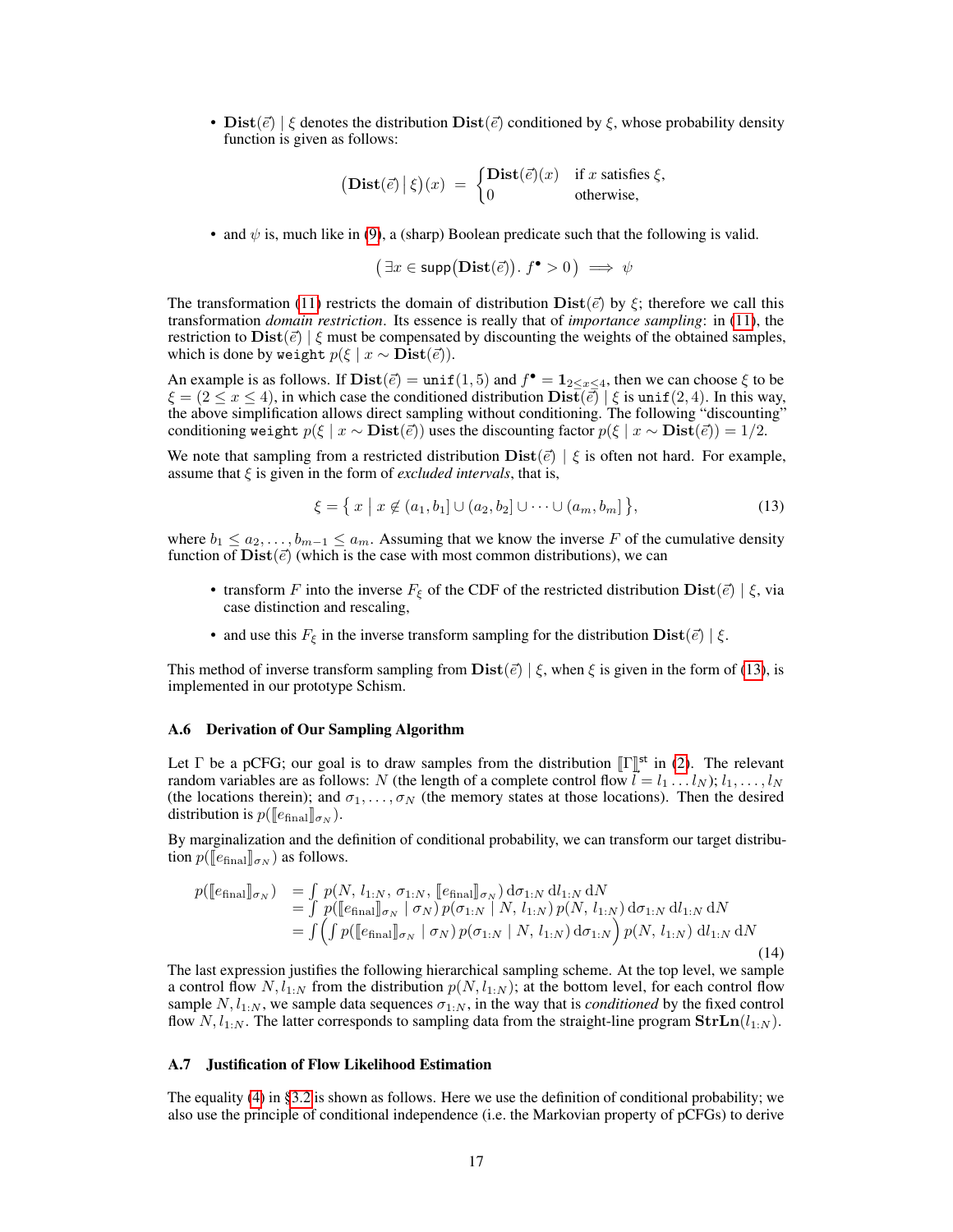equalities such as  $p(\sigma_3 | l_{1:3}, \sigma_{1:2}) = p(\sigma_3 | l_{2:3}, \sigma_2).$ 

$$
p(l_{1:N})
$$
  
=  $\int p(\sigma_{1:N}, l_{1:N}) d\sigma_{1:N}$   
=  $\int p(l_1, \sigma_1) p(\sigma_{2:N}, l_{2:N} | l_1, \sigma_1) d\sigma_{1:N}$   
=  $\int p(l_1, \sigma_1) p(l_2 | l_1, \sigma_1) p(\sigma_2 | l_{1:2}, \sigma_1)$   
=  $\cdots$   
=  $\int p(l_1, \sigma_1) \left( \prod_{k=2}^{N} p(l_k | l_{k-1}, \sigma_{k-1}) \right)$   
 $\left( \prod_{k=2}^{N} p(\sigma_k | l_{k-1:k}, \sigma_{k-1}) \right) d\sigma_{1:N}$  (15)

#### <span id="page-17-0"></span>A.8 Multi-Armed Sampling

In our hierarchical sampling framework in Fig. [1,](#page-1-0) we formulate the top-level control flow sampling as the *infinite-armed sampling* problem. As a step towards this problem, here we introduce and study the *multi-armed sampling problem*; the infinite-armed sampling problem is its variation with infinitely many arms.

#### A.8.1 The Multi-Armed Sampling Problem

The setting is informally described as follows. We have arms  $\{1, 2, \ldots, K\}$ , and each arm k comes with its *likelihood*  $p_k$ . Our goal is to sample (or "pull") arms from the set  $\{1, 2, \ldots, K\}$  according to the likelihoods  $p_1, \ldots, p_K$ .

The challenge, however, is that the likelihoods  $p_1, \ldots, p_K$  are not know a priori. We assume that, if we pull an arm k at time t, we observe a value represented by a random variable  $X_{k,t}$ . We further assume that  $X_{k,t}$  is a random variable such that

- its mean is the (unknown) true likelihood  $p_k$  of the arm k, and
- it is time-homogeneous, i.e.  $X_{k,1}, X_{k,2}, \ldots$  are i.i.d.

Note that the problem is a "sampling-variant" of the classic *multi-armed bandit (MAB)* problem in reinforcement learning (RL). In MAB, the goal is to *optimize*—specifically, to maximize cumulative likelihood values—instead of to sample. MAB is an exemplar of the *exploration-exploitation tradeoff* in RL: by engaging the greedy (or "exploitation-only") strategy of keep pulling the empirically best-performing arm, one runs the risk of missing the actual best-performing arm, in case the latter happens to have performed empirically worse.

We formally state the problem. For the ease of theoretical analysis, we assume that the true likelihoods  $p_k$ , as well as the observed ones  $X_{k,t}$ , all take their values in the unit interval [0, 1].

- **Definition A.13** (the (finite) multi-armed sampling problem). Given: a finite set  $K =$  $\{1, \ldots, K\}$  of arms. Each arm  $k \in \mathcal{K}$ , when pulled, returns an *observed likelihood* that is given by a random variable  $X_{k,t}$ . We assume that  $\{X_{k,t}\}_{t\in\mathbb{Z}_{>0}}$  is i.i.d., and that the mean of  $X_{k,t}$  is  $p_k$ .
	- Goal: pull one arm at each time  $t \in \mathbb{Z}_{>0}$ , producing a sequence of arms  $k^{(1)}, k^{(2)}, \ldots$ (where  $k^{(t)} \in \mathcal{K}$  for each  $t \in \mathbb{Z}_{>0}$ ), so that the vector

<span id="page-17-1"></span>
$$
\left(\frac{T_1(T)}{T}, \dots, \frac{T_K(T)}{T}\right), \quad \text{where } T_k(T) = |\{t \in [1, T] \mid k^{(t)} = k\}| \text{ is the } \text{visit count},\tag{16}
$$

converges to the vector  $\left(\frac{p_1}{\sum_k p_k}, \dots, \frac{p_K}{\sum_k p_k}\right)$  as  $T \to \infty$ . Here, the two vectors of length  $K$ are understood as categorical distributions over the set  $\{1, 2, \ldots, K\}$  of arms. Convergence here precisely means the one in Thm. [A.14.](#page-18-0)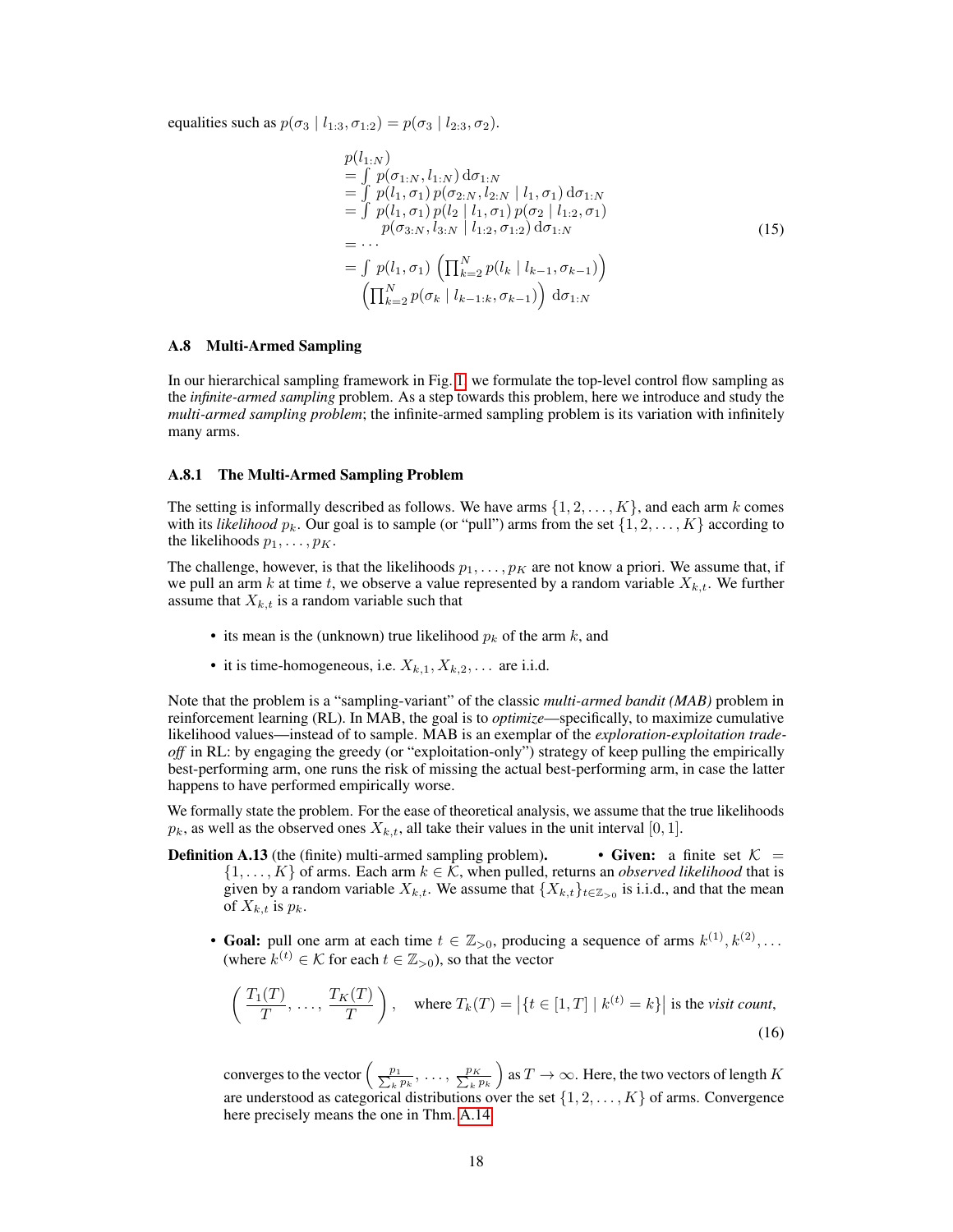<span id="page-18-1"></span>**Algorithm 3** An  $\varepsilon$ -greedy algorithm for (finite) multi-armed sampling

**Input:** The setting of Def. [A.13](#page-0-4) (with arms  $1, \ldots, K$ ),  $T \in \mathbb{Z}_{>0}$ , and  $\varepsilon_t = \left(\frac{K \log t}{t}\right)^{\frac{1}{3}}$  for each  $t \in \mathbb{Z}_{>0}$ **Output:** a sequence  $k^{(1)}, k^{(2)}, \ldots, k^{(T)}$  of arms from  $\mathcal{K} = \{1, \ldots, K\}$ 1:  $t \leftarrow 0$  . Initialization 2: while  $t < T$  do 3:  $t \leftarrow t + 1$ 4: explore? ← (sample from [true  $\mapsto \varepsilon_t$ , false  $\mapsto 1 - \varepsilon_t$ ])<br>5: **if** explore? = true **then**  $if$  explore?  $=$  true then 6: k  $k^{(t)} \leftarrow$  (sampled from the uniform distribution over K) 7: else 8: k  $\mathbf{a}^{(t)} \leftarrow$  (sampled according to the empirical likelihoods  $\left[ \hat{p}_{1,t-1}, \ldots, \hat{p}_{K,t-1} \right]$ ) 9:  $p^{(t)} \leftarrow$  (sampled from  $X_{k,t}$ )

## A.8.2 An  $\varepsilon$ -Greedy Algorithm

We propose the algorithm shown in Algorithm [3,](#page-18-1) where  $T_k(t)$  is the visit count from [\(16\)](#page-17-1), and  $\hat{p}_{k,t}$  is the empirical mean of likelihoods observed by pulling the arm  $k$ , that is,

$$
\hat{p}_{k,t} = \frac{1}{T_k(t)} \sum_{s \in [1,t] \text{ such that } k^{(s)} = k} p^{(s)}.
$$
\n(17)

The algorithm is exactly the same as the  $\varepsilon$ -greedy algorithm for MAB (for optimization), except that in Line [8,](#page-18-1) we sample according to the empirical likelihoods instead of pulling the empirically best-performing arm. The "exploration" rate  $\varepsilon_t = (\frac{K \log t}{t})^{\frac{1}{3}}$  is the same as the one commonly used for MAB, too; see e.g. [Slivkins](#page-10-13) [\[2019\]](#page-10-13), [Bubeck and Cesa-Bianchi](#page-9-10) [\[2012\]](#page-9-10).

## A.8.3 Convergence of the  $\varepsilon$ -Greedy Algorithm

It turns out that our  $\varepsilon$ -Greedy algorithm (Algorithm [3\)](#page-18-1) indeed achieves the goal described in Def. [A.13,](#page-0-4) as we show in Thm. [A.14.](#page-18-0) The convergence speed is slower, however, compared to the MAB (optimization) case. For MAB, the  $\varepsilon$ -Greedy algorithm achieves a regret bound  $T^{2/3} \cdot O(K \log T)^{1/3}$ , that is, regret  $O(K \log T/T)^{1/3}$  per trial. See [Slivkins](#page-10-13) [\[2019\]](#page-10-13).

<span id="page-18-0"></span>**Theorem A.14.** The output  $k^{(1)}, k^{(2)}, \ldots, k^{(T)}$  of Algorithm [3](#page-18-1) achieves the goal of Def. [A.13.](#page-0-4) *Specifically, we have*

<span id="page-18-3"></span>
$$
\left| \frac{\mathbb{E}(T_k(T))}{T} - \frac{p_k}{\sum_k p_k} \right| = O\left(K^{\frac{7}{3}} \left(\frac{\log T}{T}\right)^{\frac{1}{4}}\right) \quad \text{for each } k \in \mathcal{K}.
$$
 (18)

.

*Proof.* We follow the proof structure outlined in [Slivkins](#page-10-13) [\[2019\]](#page-10-13)—it emphasizes the role of so-called *clean events*—adapting it to the current sampling setting.

In what follows, we proceed leaving two constants  $\alpha$ ,  $\beta$  as parameters— $\alpha$  will appear in [\(25\)](#page-19-0), and  $\beta$ occurs in the definition of the *exploration rate*

<span id="page-18-2"></span>
$$
\varepsilon_t = \left(\frac{K\log t}{t}\right)^{\beta}
$$

We assume  $0 < \alpha, \beta < 1$ . In the course of the proof, we collect constraints on  $\alpha$  and  $\beta$ , and in the end we choose the values of  $\alpha$ ,  $\beta$  so that the resulting error bound is optimal. We will see that  $\alpha = \frac{1}{4}$ and  $\beta = \frac{1}{3}$  are optimal, yielding the exploration rate  $\varepsilon_t$  in Algorithm [3.](#page-18-1)

Let us consider the following events.

$$
E_1(t) \quad \text{(where } t \in [1, T]) : \quad \forall k \in \mathcal{K}. \ \forall s \in [1, t]. \quad \left| \hat{p}_{k,s} - p_k \right| \leq \sqrt{\frac{\log T}{T_k(s)}}, \quad \text{and}
$$
\n
$$
\forall k \in \mathcal{K}. \quad T_k(t) \geq \frac{t^{1-\beta} \left( \log t \right)^{\beta}}{K^{1-\beta}} - \sqrt{t \left( \log t - \log(\log t) \right)} \tag{19}
$$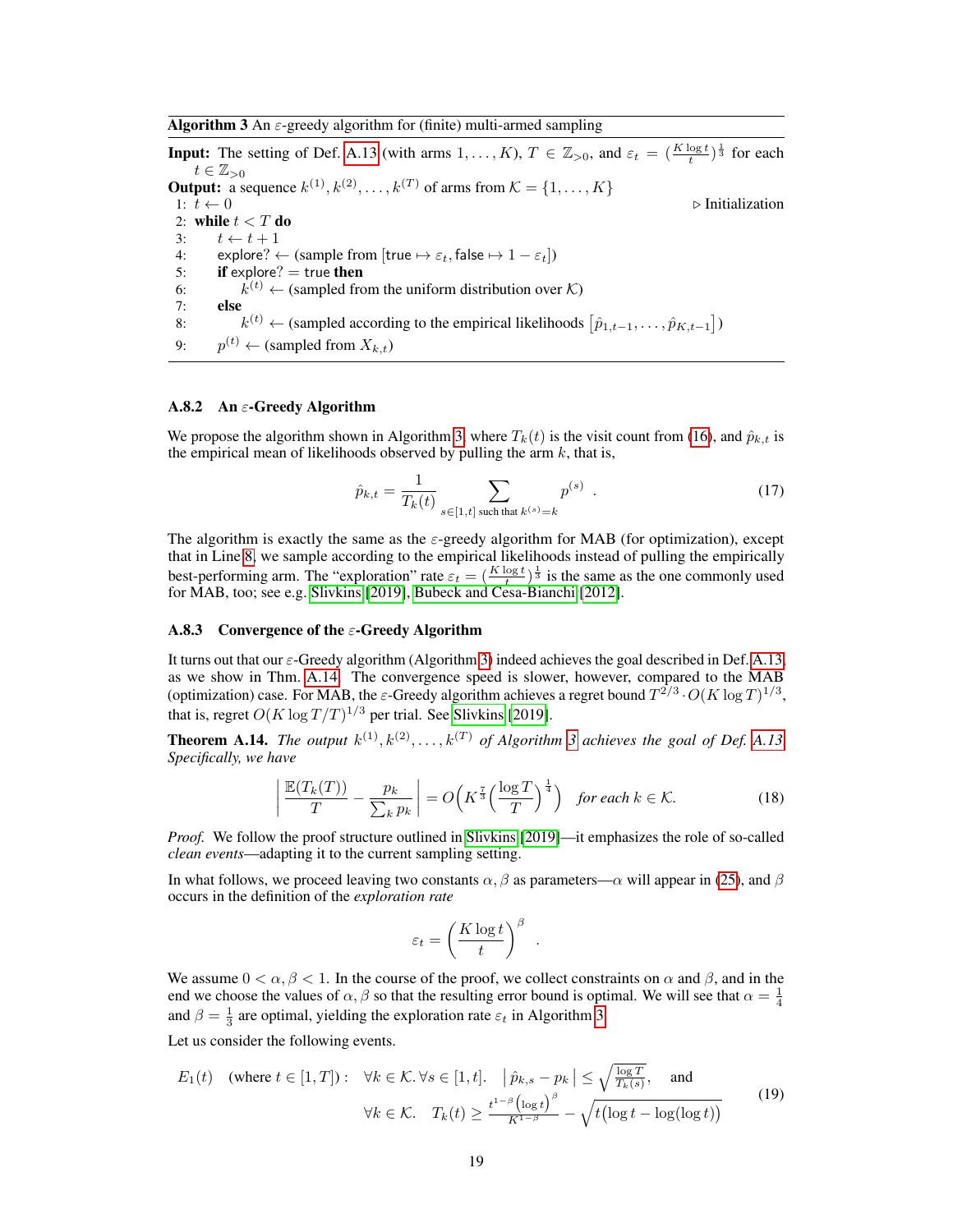<span id="page-19-3"></span>We claim that

$$
\mathbb{P}(E_1(t)) = 1 - O\left(K\left(\frac{\log t}{t}\right)^2\right) \tag{20}
$$

To see this, first observe that

<span id="page-19-1"></span>
$$
\mathbb{P}\left(\left|\hat{p}_{k,s} - p_k\right| \le \sqrt{\frac{\log T}{T_k(s)}}\right) \ge 1 - \frac{2}{T^2} \tag{21}
$$

holds by Hoeffding's inequality for each k and s. For the second condition in  $E_1(t)$  in [\(19\)](#page-18-2), we argue as follows. According to Algorithm [3,](#page-18-1) the visit count  $T_k(t)$  is the sum of the number of the exploration picks (Line [6\)](#page-18-1) and that of the usual picks (Line [8\)](#page-18-1). By counting only the exploration picks, and also noting that  $\varepsilon_t = (\frac{K \log t}{t})^{\beta}$  is decreasing with respect to t, we observe that

<span id="page-19-2"></span>
$$
T_k(t) \ge \text{RB}(\varepsilon_t K^{-1}, t) = \text{RB}\left(\frac{(\log t)^{\beta}}{K^{1-\beta}t^{\beta}}, t\right),\tag{22}
$$

where  $RB(\alpha, s)$  is the "repeated Bernoulli" random variable for the number of heads when a coin with bias  $\alpha$  is tossed s times. This observation is used in the following reasoning.

$$
\mathbb{P}\left[T_k(t) \ge \frac{t^{1-\beta}(\log t)^{\beta}}{K^{1-\beta}} - \sqrt{t(\log t - \log(\log t))}\right]
$$
\n
$$
\ge \mathbb{P}\left[\text{RB}\left(\frac{(\log t)^{\beta}}{K^{1-\beta}t^{\beta}}, t\right) \ge \frac{t^{1-\beta}(\log t)^{\beta}}{K^{1-\beta}} - \sqrt{t(\log t - \log(\log t))}\right]
$$
\n
$$
\ge 1 - \exp\left(-2\left(\sqrt{\frac{\log t - \log(\log t)}{t}}\right)^2 t\right) \qquad \text{by Hoeffding's inequality}
$$
\n
$$
= 1 - \left(\frac{\log t}{t}\right)^2.
$$
\n(23)

Combining [\(21\)](#page-19-1) and [\(23\)](#page-19-2) we obtain

<span id="page-19-4"></span>
$$
\mathbb{P}(E_1(t)) \ge 1 - KT\frac{2}{T^2} - K\left(\frac{\log t}{t}\right)^2 \tag{24}
$$

which proves the claim [\(20\)](#page-19-3). Note that, in deriving [\(24\)](#page-19-4), we used the following basic principle:

$$
\mathbb{P}(\bigwedge_{i=1}^{n} A_i) = 1 - \mathbb{P}(\bigvee_{i=1}^{n} \overline{A_i}) \geq 1 - \sum_{i=1}^{n} \mathbb{P}(A_i) .
$$

Towards the statement [\(18\)](#page-18-3) of the proposition, we introduce a constant

<span id="page-19-0"></span>
$$
L = \lceil T^{1-\alpha} (\log T)^{\alpha} \rceil \tag{25}
$$

where  $\alpha$  is a parameter that will later be chosen by optimization (as we discussed at the beginning of the proof). The intuition of L is as follows: the first L samples  $k^{(1)}, \ldots, k^{(L)}$  (out of T samples in total) are *transient* ones, and they are inessential in the convergence guarantee in Thm. [A.14.](#page-18-0)

We focus on suitable clean events (namely  $E_1(L) \wedge E_1(T)$ ), and estimate the deviation from the true likelihood  $\frac{p_k}{\sum_{k \in \mathcal{K}} p_k}$ .

$$
\mathbb{E}\left(\frac{T_k(T)}{T} - \frac{p_k}{\sum_{k\in\mathcal{K}}p_k}\middle| E_1(L) \wedge E_1(T)\right)
$$
\n
$$
= \mathbb{E}\left(\frac{T_k(L)}{T} + \frac{1}{T}\sum_{t=L+1}^T \frac{\varepsilon_t}{K} + \frac{1}{T}\sum_{t=L+1}^T (1-\varepsilon_t) \frac{\hat{p}_{k,t}}{\sum_{k\in\mathcal{K}} \hat{p}_{k,t}} - \frac{p_k}{\sum_{k\in\mathcal{K}} p_k}\middle| E_1(L) \wedge E_1(T)\right)
$$

where the first three terms stand for samples from  $t \leq L$ , exploration picks after  $L$ , and exploitation picks after  $L$ , respectively

$$
\leq \mathbb{E}\left(\frac{L}{T} + \frac{\varepsilon_L(T-L)}{KT} + \frac{1}{T}\sum_{t=L+1}^T \frac{p_k + \sqrt{\frac{\log T}{T_k(t)}}}{\sum_{k\in\mathcal{K}}\left(p_k - \sqrt{\frac{\log T}{T_k(t)}}\right)} - \frac{p_k}{\sum_{k\in\mathcal{K}}p_k}\right) E_1(L) \wedge E_1(T)\right)
$$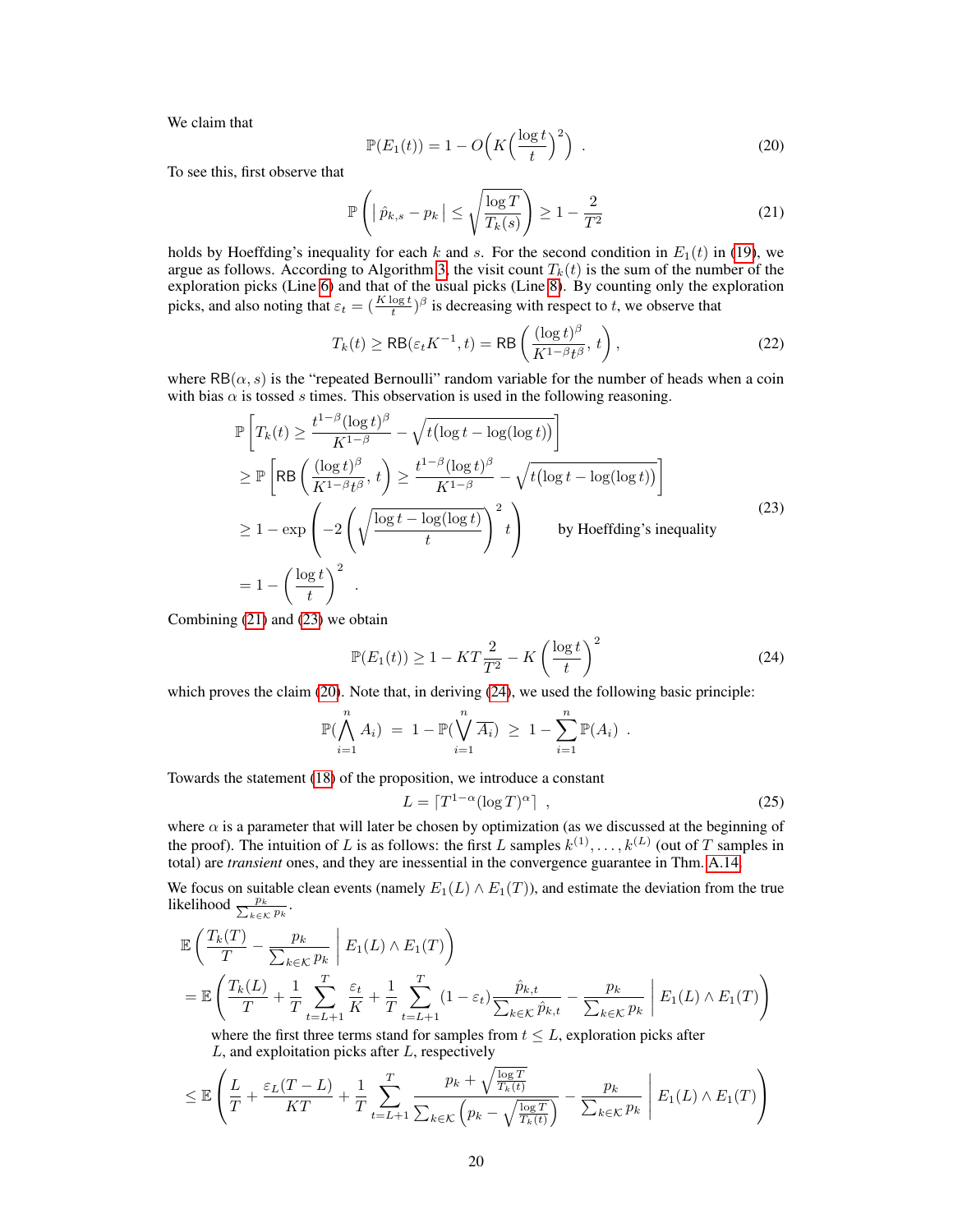by 
$$
T_k(L) \leq L
$$
,  $\varepsilon_t \leq \varepsilon_L$  for  $t \in [L + 1, T]$ , and  $E_1(T)$   
\n
$$
\leq \mathbb{E}\left(\frac{L}{T} + \frac{\varepsilon_L T}{KT} + \frac{1}{T} \sum_{t=L+1}^T \frac{p_k + \sqrt{\frac{\log T}{T_k(L)}}}{\sum_{k \in \mathcal{K}} (p_k - \sqrt{\frac{\log T}{T_k(L)}})} - \frac{p_k}{\sum_{k \in \mathcal{K}} p_k} \middle| E_1(L) \wedge E_1(T) \right)
$$
\nby  $T_k(L) \leq T_k(t)$  for  $t \in [L + 1, T]$   
\n
$$
\leq \mathbb{E}\left(\frac{L}{T} + \frac{\varepsilon_L}{K} + \left(\frac{p_k + \sqrt{\frac{\log T}{T_k(L)}}}{\sum_{k \in \mathcal{K}} (p_k - \sqrt{\frac{\log T}{T_k(L)}})} - \frac{p_k}{\sum_{k \in \mathcal{K}} p_k}\right) \middle| E_1(L) \wedge E_1(T) \right)
$$
(26)

We shall bound, from above, the three terms in the last expression.

$$
\frac{L}{T} = O\left(\left(\frac{\log T}{T}\right)^{\alpha}\right)
$$
\n
$$
\frac{\varepsilon_L}{K} = \frac{1}{K} \left(\frac{K \log L}{L}\right)^{\beta}
$$
\n
$$
= O\left(\frac{1}{K^{1-\beta}} \frac{\left((1-\alpha)\log T + \alpha \log(\log T)\right)^{\beta}}{T^{\beta(1-\alpha)}(\log T)^{\alpha\beta}}\right)
$$
\n
$$
= O\left(\frac{1}{K^{1-\beta}} \left(\frac{\log T}{T}\right)^{\beta(1-\alpha)}\right)
$$
\n(28)

On the third term in [\(26\)](#page-19-0), we proceed as follows.

$$
T_k(L) \ge \frac{L^{1-\beta}(\log L)^{\beta}}{K^{1-\beta}} - \sqrt{L(\log L - \log(\log L))} \quad \text{by } E_1(L),
$$
  
\n
$$
\frac{L^{1-\beta}(\log L)^{\beta}}{K^{1-\beta}} = \Theta(T^{(1-\alpha)(1-\beta)}(\log T)^{\alpha(1-\beta)}(\log(T^{1-\alpha}(\log T)^{\alpha}))^{\beta} \frac{1}{K^{1-\beta}})
$$
  
\n
$$
= \Theta(T^{(1-\alpha)(1-\beta)}(\log T)^{\alpha(1-\beta)}((1-\alpha)\log T + \alpha \log(\log T))^{\beta} \frac{1}{K^{1-\beta}})
$$
  
\n
$$
= \Theta(T^{(1-\alpha)(1-\beta)}(\log T)^{\alpha(1-\beta)+\beta} \frac{1}{K^{1-\beta}})
$$
  
\n
$$
= \Theta(T^{(1-\alpha)(1-\beta)}(\log T)^{1-(1-\alpha)(1-\beta)} \frac{1}{K^{1-\beta}})
$$
  
\nby  $\alpha(1-\beta) + \beta = 1 - (1-\alpha)(1-\beta),$  (29)

$$
\sqrt{L(\log L - \log(\log L))}
$$
\n
$$
= \Theta\left(\left(T^{1-\alpha}(\log T)^{\alpha}\left((1-\alpha)\log T + \alpha\log(\log T) - \log((1-\alpha)\log T + \alpha\log(\log T))\right)\right)^{\frac{1}{2}}\right)
$$
\n
$$
= \Theta\left(T^{\frac{1-\alpha}{2}}(\log T)^{\frac{1+\alpha}{2}}\right).
$$
\n(30)

Let us now impose a condition

<span id="page-20-1"></span><span id="page-20-0"></span>
$$
(1 - \alpha)(1 - \beta) > \frac{1 - \alpha}{2} \tag{31}
$$

which will be taken into account when we choose the values of  $\alpha$ ,  $\beta$  in the end. This assumption implies that [\(29\)](#page-19-0) dominates [\(30\)](#page-19-0), and hence that

$$
T_k(L) \geq \Theta\left(T^{(1-\alpha)(1-\beta)}(\log T)^{1-(1-\alpha)(1-\beta)}\frac{1}{K^{1-\beta}}\right) \tag{32}
$$

We continue the estimation of the third term in [\(26\)](#page-19-0). Let  $\delta$  denote  $\sqrt{\frac{\log T}{T_k(L)}}$  occurring therein. It follows from [\(32\)](#page-20-0) that  $\delta \leq \Theta\left(K^{\frac{1-\beta}{2}}\left(\frac{\log T}{T}\right)^{\frac{(1-\alpha)(1-\beta)}{2}}\right)$ ; in particular,  $\delta$  tends to 0 as  $T \to \infty$  since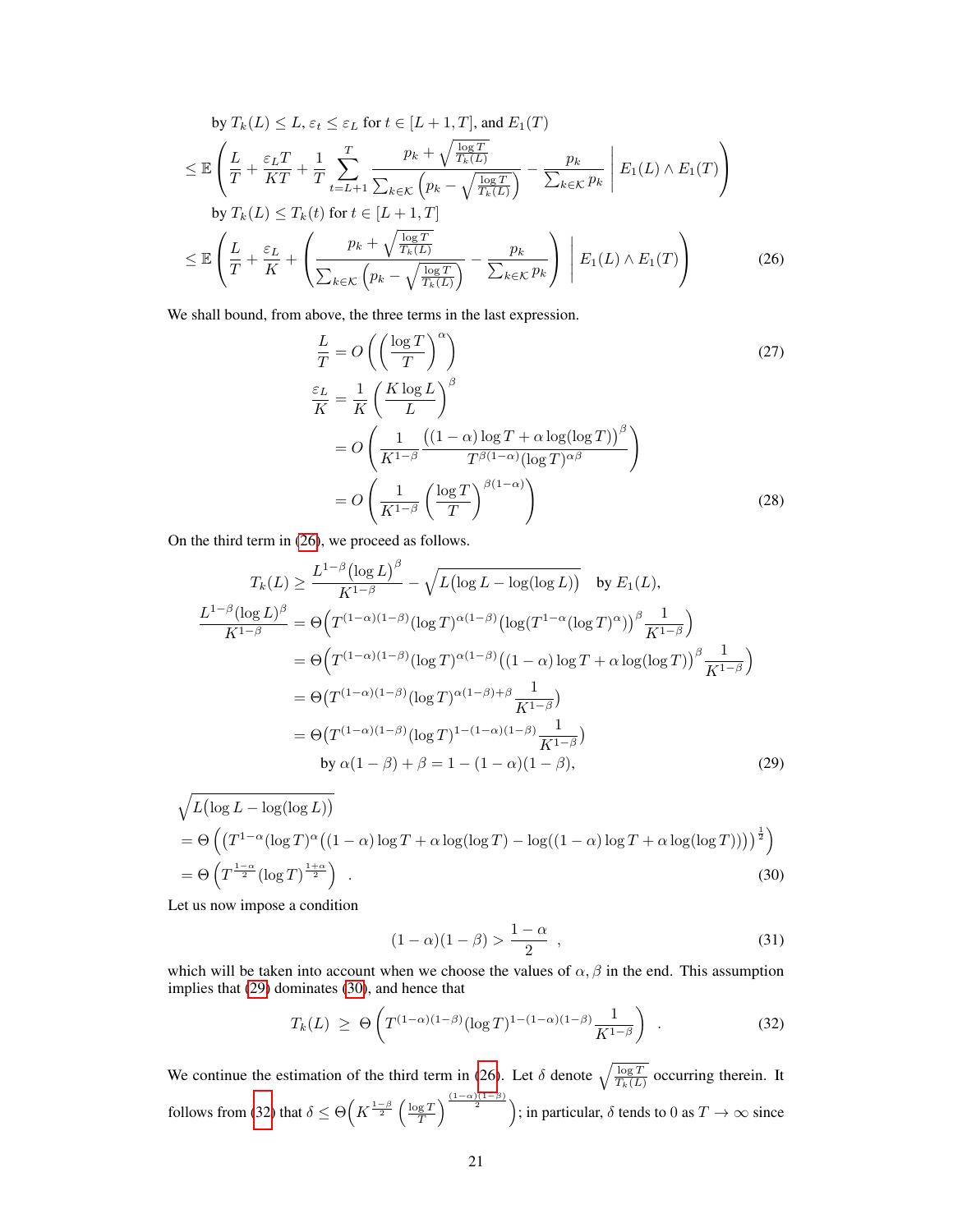$$
\alpha, \beta \in (0, 1).
$$
\n
$$
\left(\frac{p_k + \delta}{\sum_{k \in \mathcal{K}} (p_k - \delta)} - \frac{p_k}{\sum_{k \in \mathcal{K}} p_k}\right) = \left(\frac{p_k + \delta}{(\sum_{k \in \mathcal{K}} p_k) - K\delta} - \frac{p_k}{\sum_{k \in \mathcal{K}} p_k}\right)
$$
\n
$$
= O\left((p_k + \delta)\left(\frac{1}{\sum_{k \in \mathcal{K}} p_k} + \frac{2K\delta}{(\sum_{k \in \mathcal{K}} p_k)^2}\right) - \frac{p_k}{\sum_{k \in \mathcal{K}} p_k}\right)
$$
\n
$$
= O\left(\frac{\delta}{\sum_{k \in \mathcal{K}} p_k} + \frac{2K\delta(p_k + \delta)}{(\sum_{k \in \mathcal{K}} p_k)^2}\right)
$$
\n
$$
= O(K\delta)
$$
\n
$$
= O\left(K^{\frac{3-\beta}{2}}\left(\frac{\log T}{T}\right)^{\frac{(1-\alpha)(1-\beta)}{2}}\right).
$$
\n(34)

In [\(33\)](#page-20-0) we used the following general fact. Let a a constant, and  $\varphi$  be a function of T that takes nonnegative values and tends to 0 as  $T \to \infty$ . Then  $\frac{1}{a-\varphi} = O(\frac{1}{a} + \frac{2\varphi}{a^2})$ .

Combining [\(26\)](#page-19-0) and [\(27,28,](#page-19-0)[34\)](#page-20-0), we obtain, for each  $k \in \mathcal{K} = \{1, 2, ..., K\}$ ,

$$
\mathbb{E}\left(\frac{T_k(T)}{T} - \frac{p_k}{\sum_{k \in \mathcal{K}} p_k} \middle| E_1(L) \wedge E_1(T) \right)
$$
  
=  $O\left(\left(\frac{\log T}{T}\right)^{\alpha} + \frac{1}{K^{1-\beta}} \left(\frac{\log T}{T}\right)^{\beta(1-\alpha)} + K^{\frac{3-\beta}{2}} \left(\frac{\log T}{T}\right)^{\frac{(1-\alpha)(1-\beta)}{2}}\right).$ 

Since  $\sum_{k \in \mathcal{K}} \frac{T_k(T)}{T} = \sum_{k \in \mathcal{K}} \frac{p_k}{\sum_{k \in \mathcal{K}} p_k} = 1$ , we also obtain a lower bound of the difference, namely

$$
\mathbb{E}\left(\frac{p_k}{\sum_{k\in\mathcal{K}}p_k} - \frac{T_k(T)}{T}\middle| E_1(L) \wedge E_1(T)\right)
$$
\n
$$
= \sum_{k'\in\mathcal{K}\backslash\{k\}} \mathbb{E}\left(\frac{T_{k'}(T)}{T} - \frac{p_{k'}}{\sum_{k\in\mathcal{K}}p_k}\middle| E_1(L) \wedge E_1(T)\right)
$$
\n
$$
= O\left(K\left(\frac{\log T}{T}\right)^{\alpha} + K^{\beta}\left(\frac{\log T}{T}\right)^{\beta(1-\alpha)} + K^{\frac{5-\beta}{2}}\left(\frac{\log T}{T}\right)^{\frac{(1-\alpha)(1-\beta)}{2}}\right).
$$

Combining the above two, we obtain

$$
\mathbb{E}\left(\left|\frac{T_k(T)}{T} - \frac{p_k}{\sum_{k \in \mathcal{K}} p_k}\right|\middle| E_1(L) \wedge E_1(T)\right) \n= O\left(K\left(\frac{\log T}{T}\right)^{\alpha} + K^{\beta}\left(\frac{\log T}{T}\right)^{\beta(1-\alpha)} + K^{\frac{5-\beta}{2}}\left(\frac{\log T}{T}\right)^{\frac{(1-\alpha)(1-\beta)}{2}}\right).
$$
\n(35)

We are ready to show the statement of the proposition.

<span id="page-21-0"></span> $\sim$  1

$$
\left| \frac{\mathbb{E}(T_k(T))}{T} - \frac{p_k}{\sum_k p_k} \right|
$$
\n
$$
= \mathbb{E}\left( \left| \frac{T_k(T)}{T} - \frac{p_k}{\sum_k p_k} \right| \left| E_1(L) \wedge E_1(T) \right| \right) \cdot \mathbb{P}\left( E_1(L) \wedge E_1(T) \right)
$$
\n
$$
+ \mathbb{E}\left( \left| \frac{T_k(T)}{T} - \frac{p_k}{\sum_k p_k} \right| \left| \frac{\overline{E_1(L)} \vee \overline{E_1(T)}}{E_1(L)} \right| \cdot \mathbb{P}\left( \overline{E_1(L)} \vee \overline{E_1(T)} \right)
$$
\n
$$
\leq \mathbb{E}\left( \left| \frac{T_k(T)}{T} - \frac{p_k}{\sum_k p_k} \right| \left| E_1(L) \wedge E_1(T) \right| + \mathbb{P}\left( \overline{E_1(L)} \vee \overline{E_1(T)} \right)
$$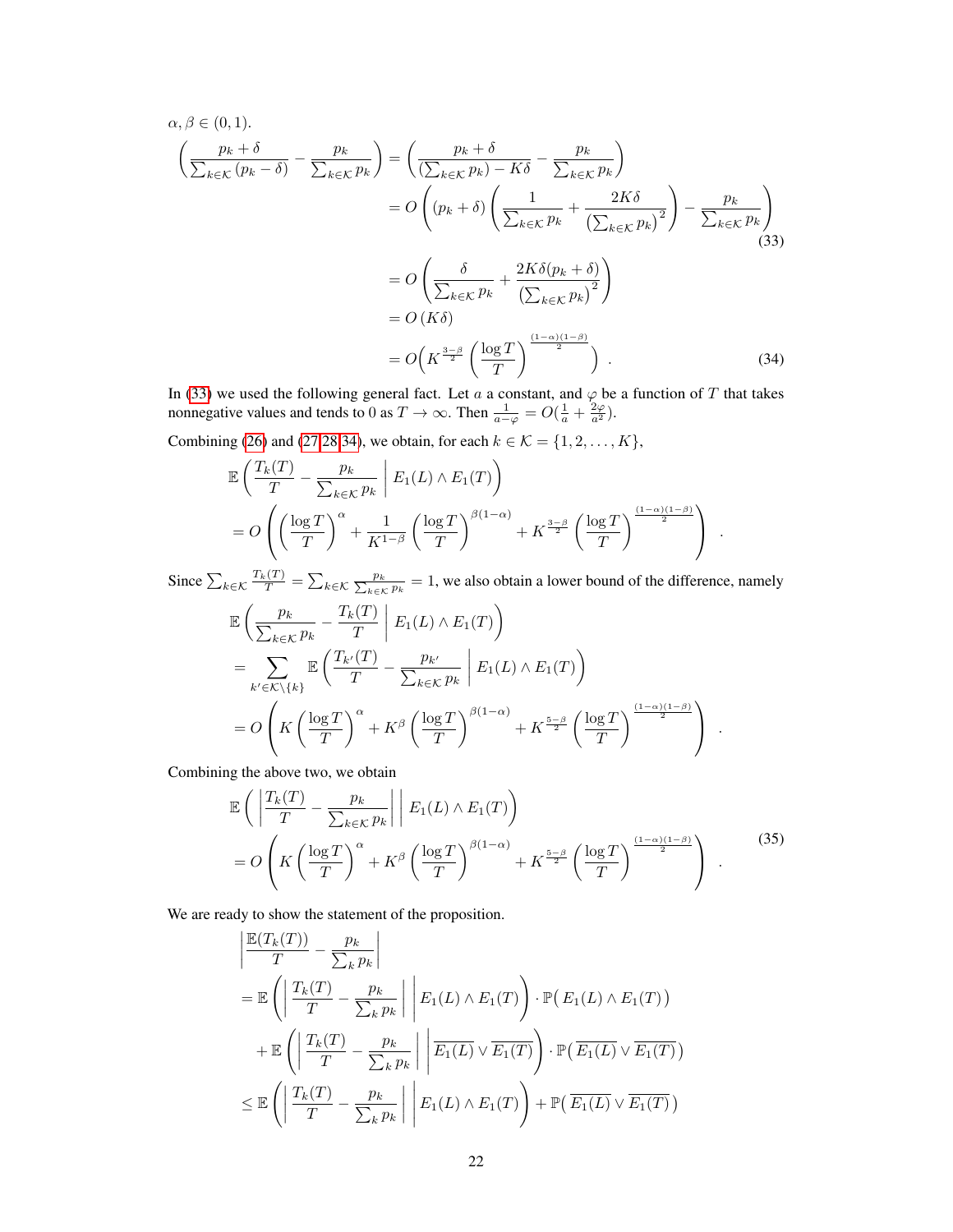```
Prog. 11: coin(bias)
bool c1, c2 := true;
ifp ( bias )
  then c1 := true;else c1 := false;
ifp ( bias )
  then c2 := true;else c2 := false;
observe (!( c1 = c2 ) );
return (c1);Prog. 12: obsLoop(x0,n0)
                                    double x := 0;
                                     double y := 0;
                                    int n := 0;
                                     while (x < x0 ) {
n := n + 1;
                                        y \sim \text{normal}(1,1);<br>observe(0 <= y <= 2);<br>x := x + y;}
                                    observe (n \ge -n0);
                                    return(n);
```

$$
= O\left(K\left(\frac{\log T}{T}\right)^{\alpha} + K^{\beta}\left(\frac{\log T}{T}\right)^{\beta(1-\alpha)} + K^{\frac{5-\beta}{2}}\left(\frac{\log T}{T}\right)^{\frac{(1-\alpha)(1-\beta)}{2}}\right) \right)
$$

$$
+ O\left(K\left(\frac{\log L}{L}\right)^{2} + K\left(\frac{\log T}{T}\right)^{2}\right) \qquad \text{by (20,35)}
$$

$$
= O\left(K\left(\frac{\log T}{T}\right)^{\alpha} + K^{\beta}\left(\frac{\log T}{T}\right)^{\beta(1-\alpha)} + K^{\frac{5-\beta}{2}}\left(\frac{\log T}{T}\right)^{\frac{(1-\alpha)(1-\beta)}{2}} \right)
$$

$$
+ K\left(\frac{\log T}{T}\right)^{2(1-\alpha)} + K\left(\frac{\log T}{T}\right)^{2}\right) \tag{36}
$$

We now choose the parameters  $\alpha, \beta \in (0, 1)$  so that [\(36\)](#page-21-0) is optimal, that is, so that the minimum of the powers of the five terms (namely  $\alpha$ ,  $\beta(1-\alpha)$ ,  $\frac{(1-\alpha)(1-\beta)}{2}$ ,  $2(1-\alpha)$ , 2) is maximal. The 2 choice turns out to be  $\alpha = \frac{1}{4}$ ,  $\beta = \frac{1}{3}$ , which yields  $\alpha = \beta(1 - \alpha) = \frac{(1 - \alpha)(1 - \beta)}{2} = 1/4$  $\alpha = \beta(1 - \alpha) = \frac{(1 - \alpha)(1 - \beta)}{2} = 1/4$  $\alpha = \beta(1 - \alpha) = \frac{(1 - \alpha)(1 - \beta)}{2} = 1/4$ , and  $2(1 - \alpha) = 3/2$ . The choice of  $\alpha, \beta$  satisfies the additional condition [\(31\)](#page-20-1) that we introduced in the course of the proof, too.

The bound [\(36\)](#page-21-0) under the above choice of  $\alpha$ ,  $\beta$  yields the desired bound. This concludes the proof.  $\square$ 

## <span id="page-22-0"></span>B Supplementary Experimental Results

The following experiment data is supplementary to [§4.](#page-7-0) The new target programs (with parameters) are in Prog. [11–](#page-22-2)[12.](#page-22-3)

<span id="page-22-1"></span><sup>2</sup>Obtained by a numeric solver in MATLAB.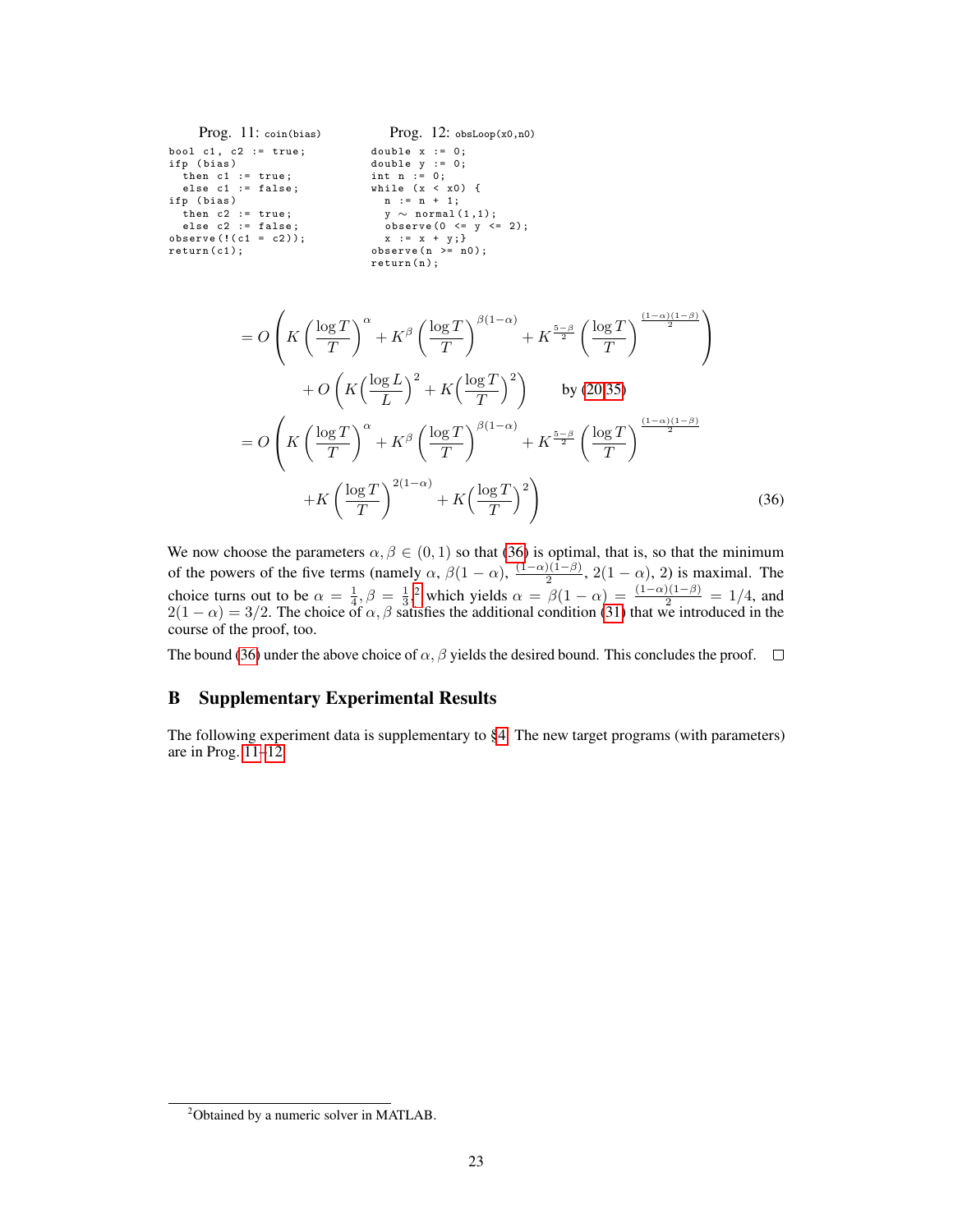| Anglican-IPMCMC (60 sec.)<br>samples KL-div. |                       |                 |                |                   | Ē<br>$\geq 500K$            | $\mathbb{H}$<br>$\geq 500$ K<br>$\geq 500$ K | $\inf$          | nan<br>$\geq$ 500K | 0.000672<br>$\geq 500$ K     | İmf<br>$\geq 500K$          | $\operatorname{int}$<br>$\geq 500$ K | $\geq$ 500K inf | $\geq$ 500K 0.073     | $>500K$ 0.00029                               |                  | $\frac{\geq 500 \text{K}}{2} \frac{1.45 \text{e-05}}{0}$ = |                  | samples mean $\pm$ sto         | $11.0 \pm 3.65$<br>>500K | $\geq$ 500K 12.5 ± 7.02  | $3.64 \pm 5.28$<br>$\geq 500$ K | $2.9 \pm 3.84$<br>$\geq 500K$ | $14.4 \pm 6.0$<br>$\geq 500$ K                  | $6.0 \pm 2.45$                              | $3.0\pm1.73$              | $3.0 \pm 1.73$<br>$2500K$<br>$2500K$<br>$2500K$ | $7.92 \pm 1.54$<br>$\geq 500$ K | $\geq$ 500K 0.999 ± 1.4  | $\geq$ 500K 0.145 ± 0.458 | $>500K$ 0.111 $\pm$ 0.35  | obs in loop not allowed                          | obs in loop not allowed                                | obs in loop not allowed   | (obs in loop not allowed) | obs in loop not allowed)  | (obs in loop not allowed)   |
|----------------------------------------------|-----------------------|-----------------|----------------|-------------------|-----------------------------|----------------------------------------------|-----------------|--------------------|------------------------------|-----------------------------|--------------------------------------|-----------------|-----------------------|-----------------------------------------------|------------------|------------------------------------------------------------|------------------|--------------------------------|--------------------------|--------------------------|---------------------------------|-------------------------------|-------------------------------------------------|---------------------------------------------|---------------------------|-------------------------------------------------|---------------------------------|--------------------------|---------------------------|---------------------------|--------------------------------------------------|--------------------------------------------------------|---------------------------|---------------------------|---------------------------|-----------------------------|
| Anglican-SMC (60 sec.)<br>samples KL-div.    | 0.0958<br>$\geq 500K$ | 1.82<br>18.6K   | 3.93<br>2.1K   | 5.39<br>500       | 0.0545<br>1.95 <sub>K</sub> |                                              |                 |                    | 0.000474<br>$\geq 500K$      | 0.144<br>600                | 1.92<br>2.97K                        |                 |                       | $\frac{5500K}{2500K} \frac{0.0722}{0.000207}$ | $7.73e-06$       | 0.000214<br>$\frac{2500K}{297K}$                           |                  | samples mean $\pm$ std         | $1.0 \pm 3.6$<br>272K    | $16.1 \pm 4.12$<br>9.97K | $17.7 \pm 3.0$<br>1.53K         | $22.0 \pm 3.18$<br>400        | $8.4 \pm 0.71$<br>4.29K                         |                                             |                           |                                                 | $7.91 \pm 1.55$<br>$\geq 500K$  | $23.0 \pm 0.0$<br>100    |                           |                           |                                                  | (obs in loop not allowed)<br>(obs in loop not allowed) | (obs in loop not allowed) | (obs in loop not allowed) | (obs in loop not allowed) | (obs in loop not allowed)   |
| Anglican-RMH (60 sec.)<br>samples KL-div.    | 0.864<br>$\geq 500K$  | 3.92<br>492K    | 5.88<br>447K   | 6.66<br>326K      | 0.0001<br>298K              |                                              |                 |                    | 0.00015<br>365K              | 0.00094<br>133K             | 0.95<br>464K                         |                 | 0.0735<br>496K        | 0.00075<br>472K                               | $3.8e-05$        | 0.00287<br>$\frac{2500K}{2500K}$                           |                  | samples mean $\pm$ std         | $1.2 \pm 3.69$<br>240K   | $16.1 \pm 4.1$<br>188K   | $19.1 \pm 4.35$<br>123K         | $21.0 \pm 4.64$<br>71.6K      | $8.5 \pm 0.79$<br>146K                          |                                             |                           |                                                 | $7.95 \pm 1.55$<br>208K         |                          | $6.51 \pm 0.637$<br>132K  |                           | $5.22 \pm 0.492$<br>303K                         | $8.11 \pm 0.346$<br>224K                               | $10.1 \pm 0.29$<br>122K   |                           |                           |                             |
| Schism (600 sec.)<br>KL-div.<br>samples      | 0.0293<br>34.1K       | 0.0287<br>32.9K | 0.0332<br>30K  | 0.0361<br>28.5K   | 0.0212                      | 0.0135<br>23.5K<br>20.4K                     | 0.033<br>23.2K  |                    | 0.0164<br>33.5K<br>23.9K     | 0.0243                      | 1.86<br>34.7K                        | 1.86<br>24.1K   | 0.0724<br>$\geq 500K$ | 0.162<br>$\geq$ 500K                          |                  | $\geq$ 500K 3.69e-05<br>$\geq$ 500K 8.33e-05               |                  | mean $\pm$ std<br>samples      | $1.0 \pm 3.59$<br>32.3K  | $6.0 \pm 4.23$<br>27.2K  | $19.0 \pm 4.55$<br>25K          | $21.0 \pm 4.8$<br>23.6K       | $8.4 \pm 0.88$                                  | $27.0 \pm 0.877$<br>17.3K<br>14.5K          | $18.1 \pm 0.577$<br>16.5K | $25.9 \pm 0.253$<br>14.7K                       | $7.88 \pm 1.63$<br>24.5K        | $23.6 \pm 1.56$<br>16.1K | $6.5 \pm 0.712$<br>25.6K  | $22.4 \pm 0.79$<br>16.2K  | $5.27 \pm 0.608$<br>7.8K                         | $8.15 \pm 0.448$<br>16.4K                              | $10.1 \pm 0.482$<br>14.6K | $2.1 \pm 0.41$<br>15.1K   | $5.1 \pm 0.4$<br>13.9K    | $20.1 \pm 0.0495$<br>5.09K  |
| Schism (60 sec.)<br>samples KL-div.          | 0.079<br>2.4K         | 0.0996<br>9.79K | 0.103<br>9.12K | 0.107<br>8.43K    | 0.0459<br>7.57K             | 0.0479<br>5.08K                              | 0.0531<br>7.34K |                    | 0.0399<br>$\overline{10.4K}$ | 0.101<br>4.31K              | $\overline{a}$<br>$10.3K$            | 1.87<br>4.87K   | 0.0734<br>227K        | 0.22<br>229K                                  | 0.00019<br>304K  | 0.000212<br>289K                                           |                  | mean $\pm$ sto<br>samples      | $1.0 \pm 3.59$<br>9.49K  | $15.9 \pm 4.18$<br>7.65K | $18.8 \pm 4.53$<br>6.75K        | $20.9 \pm 4.75$<br>6.08K      | $\frac{18.3 \pm 0.869}{26.7 \pm 0.93}$<br>5.27K | 3.41K                                       | $18.0 \pm 0.704$<br>4.73K | $25.9 \pm 0.309$<br>3.42K                       | $7.61 \pm 1.44$<br>7.19K        | $23.0 \pm 1.33$<br>2.81K | $6.48 \pm 0.648$<br>7.18K | $22.2 \pm 0.797$<br>2.99K | $\frac{5.25 \pm 0.657}{8.17 \pm 0.506}$<br>6.74K | 5.88K                                                  | $10.2 \pm 0.531$<br>5.47K | $12.2 \pm 0.452$<br>4.68K | $15.1 \pm 0.37$<br>3.9K   | $\pm 0.0296$<br>20.2<br>822 |
| Schism (10 sec.)<br>IL-div.<br>samples K     | 3.58K                 | 2.84K           | 2.28K          | 56 38 37<br>1.98K | $-97$                       | $\frac{16}{18}$<br>820                       | .0504<br>1.96K  |                    | $634 \times 25$<br>3.66K     | 910                         | 3.66K                                | 990             | $\frac{2620}{2}$      | 379<br>42.2K                                  | .000924<br>63.2K | .00075<br>62.8K                                            |                  | $n$ ean $\pm$ std<br>samples n | $0.7 \pm 3.45$<br>2.83K  | $5.6 \pm 4.08$<br>2.01K  | $8.3 \pm 4.34$<br>1.72K         | $0.4 \pm 4.58$<br>1.36K       | $7.9 \pm 0.706$<br>1.08K                        | $25.3 \pm 0.355$<br>$17.6 \pm 0.616$<br>470 | 1.35K                     | $5.4 \pm 0.349$<br>510                          | $26 + 1.18$<br>2.33K            | $1.2 \pm 0.324$<br>429   | $43 \pm 0.615$<br>2.38K   | $1.3 \pm 0.261$<br>422    | $.26 \pm 0.564$<br>3.04K                         | $.13 \pm 0.392$<br>2.32K                               | $0.1 \pm 0.312$<br>1.9K   | $2.2 \pm 0.588$<br>1.6K   | 5.1 $\pm$ 0.0747<br>1.21K | $0.0 \pm 0.0$               |
| method (timeout)<br>target program           | unifCd(10             | unifCd(15)      | unifCd(18)     | unifCd(20)        | poisCd(6,20)                | poisCd(6,30)                                 | poisCd(3,20)    | poisCd(3,30)       | geont (0.5, 5)               | geom <sub>It</sub> (0.5,20) | geonIt(0.1, 5)                       | geomIt(0.1, 20) | mixed(0)              | mixed(5)                                      | $\cosh(0.1)$     | $\cosh(0.001)$                                             | $\cosh(0.00001)$ |                                | unifCd2(10               | unifCd2(15)              | unifCd2(18)                     | unifCd2(20)                   | poisCd2(6,20                                    | poisCd2(6,30)                               | poisCd2(3,20)             | poisCd2(3,30)                                   | $\texttt{geomIt2}(0.5, 5)$      | geomIt2(0.5,20)          | geomIt2(0.1,5)            | geomIt2(0.1,20)           | obsLoop(3, 5)                                    | obsLoop(3,8)                                           | obsLoop(3,10)             | obsLoop(3,12)             | obsLoop(3,15)             | obsLoop(3,20)               |

Comparing our proposal (Schism) with Anglican (with different sampling algorithms). Experiments ran for designated timeout seconds, or until 500K samples were obtained (marked with "≥500K"). For the first group of programs, the ground truth is known, so the KL-divergence from it to the samples is shown. For the latter programs, the ground truth is not known, so the mean and standard deviation is shown. The

Comparing our proposal (Schism) with Anglican (with different sampling algorithms). Experiments ran for designated timeout seconds, or until 500K samples were obtained (marked with "2500K"). For the first<br>group of program

numbers are the average of ten runs.

Table 2: experimental results with more details, supplementing Table [1.](#page-8-0)